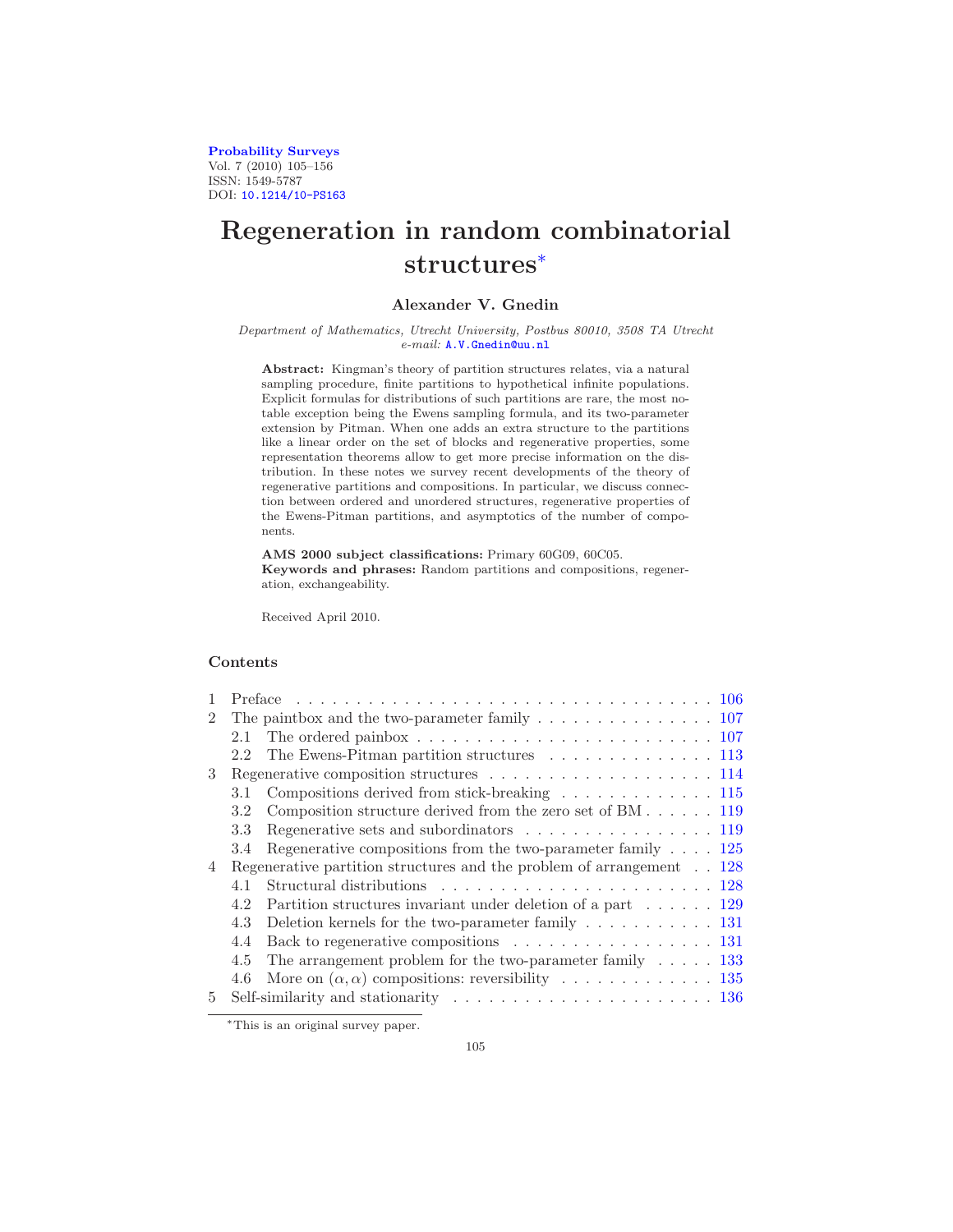|   |     |       | 5.1 Markovian composition structures 138                                                    |  |  |  |
|---|-----|-------|---------------------------------------------------------------------------------------------|--|--|--|
|   |     |       | 5.2 Self-similar Markov composition structures 139                                          |  |  |  |
| 6 |     |       |                                                                                             |  |  |  |
|   | 6.1 |       |                                                                                             |  |  |  |
|   | 6.2 |       |                                                                                             |  |  |  |
|   | 6.3 |       |                                                                                             |  |  |  |
|   |     |       | 6.3.1 Moderate growth case $\ldots \ldots \ldots \ldots \ldots \ldots \ldots 150$           |  |  |  |
|   |     |       | 6.3.2 Fast growth case $\ldots \ldots \ldots \ldots \ldots \ldots \ldots \ldots \ldots 151$ |  |  |  |
|   |     |       | 6.3.3 Slow growth case $\ldots \ldots \ldots \ldots \ldots \ldots \ldots \ldots \ldots 151$ |  |  |  |
|   |     | 6.3.4 | Gamma subordinators and the like $\ldots \ldots \ldots \ldots 152$                          |  |  |  |
|   |     |       |                                                                                             |  |  |  |
|   |     |       |                                                                                             |  |  |  |

#### <span id="page-1-0"></span>1. Preface

The kind of discrete regenerative phenomenon discussed here is present in the cycle patterns of random permutations. To describe this instance, first recall that every permutation of  $[n] := \{1, \ldots, n\}$  is decomposable in a product of disjoint cycles. The cycle sizes make up a partition of  $n$  into some number of positive integer parts. For instance, permutation  $(1\ 3)(2)$  of the set [3] corresponds to the partition of integer 3 with parts 2 and 1. Permutations of different degrees  $n$  are connected in a natural way. Starting with a permutation of  $[n]$ , a permutation of the smaller set  $[n-1]$  is created by removing element n from its cycle. This reduction is a surjective n-to-1 mapping. For instance, three permutations  $(1\ 3)(2)$ ,  $(1)(2\ 3)$ ,  $(1)(2)(3)$  are mapped to  $(1)(2)$ .

Now suppose the permutation is chosen uniformly at random from the set of all  $n!$  permutations of  $[n]$ . The collection of cycle-sizes is then a certain random partition  $\pi_n$  of integer n. By the n-to-1 property of the projection, the permutation reduced by element n is the uniformly distributed permutation of  $[n-1]$ , with the cycle partition  $\pi_{n-1}$ . The transition from  $\pi_n$  to  $\pi_{n-1}$  is easy to describe directly, without reference to underlying permutations: choose a random part of  $\pi_n$  by a size-biased pick, i.e. when the parts of partition are  $n_1, \ldots, n_k$ choose each  $n_j$  with probability  $n_j/n$ , then reduce the chosen part by 1. This connection suggests to view the random partitions with varying  $n$  altogether as components of an infinite partition structure  $(\pi_n, n = 1, 2, \ldots)$ , which is a partition-valued Markov chain with the just specified backward transition rule, from  $\pi_n$  to  $\pi_{n-1}$ .

Apart from the consistency property inherent to any partition structure, there is another recursive self-reproduction property of the partitions derived from the cycle patterns of uniform permutations. Fix  $n$  and suppose a part is chosen by a size-biased pick from  $\pi_n$  and completely deleted. Given the part was m, the partition reduced by this part will be a distributional copy of  $\pi_{n-m}$ . In this sense the partition structure  $(\pi_n, n = 1, 2, ...)$  regenerates with respect to the deletion of a part chosen by the size-biased pick. For instance, we can identify the size-biased pick with the cycle containing 1, then the regeneration means that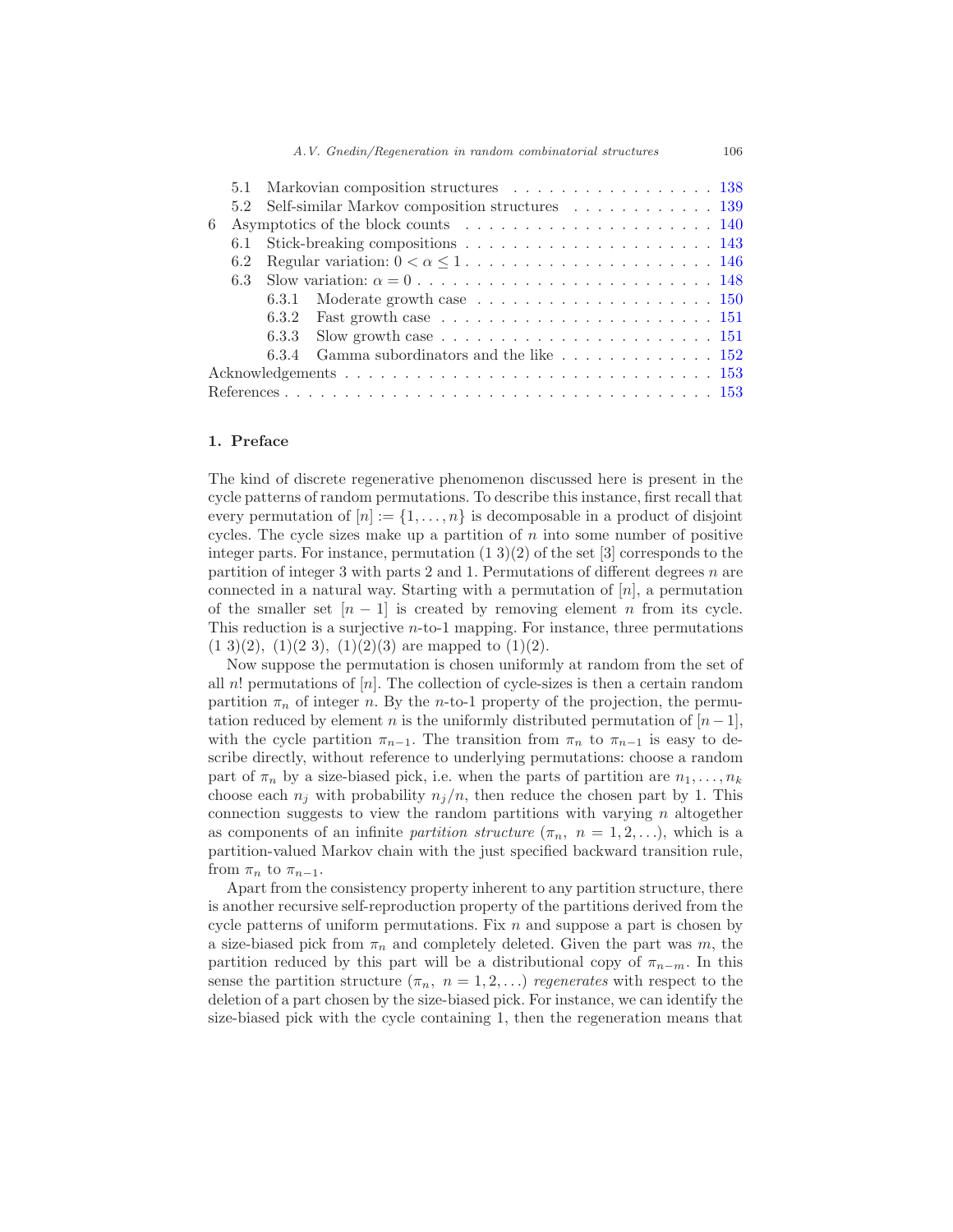deleting the cycle with 1 and re-labeling the remaining elements by increasing bijection with  $[n - m]$  yields a uniform permutation of  $[n - m]$ .

The size of the cycle containing element n has uniform distribution on  $1, \ldots, n$ , thus, for large n, this size is about  $nU$ , for U a random variable with uniform distribution on the unit interval. In the same way, the iterated deletion of parts by size-biased picking becomes similar to the splitting of [0, 1] at points representable via products  $U_1 \cdots U_k$  of independent uniform variables. The latter is a special case of the multiplicative renewal process sometimes called stickbreaking. Remarkably, the connection between the splitting of [0, 1] and the  $\pi_n$ 's is invertible: a version of Kingman's 'paintbox algorithm' constructs the uniform permutations from the stick-breaking splitting of [0, 1] in subintervals.

In these notes we consider sequences of partitions and ordered partitions, which are consistent in the same sense as the cycle patterns of permutations for various n. In contrast to that, the assumption about the regeneration property of such structures will be fairly general. For instance, we may require regeneration with respect to the deletion of a part chosen uniformly at random from the set of parts; the corresponding splitting of [0, 1] is then generated by a random Cantor set. The connection between combinatorial partitions and random splittings of the unit interval is central in the theory and will be analysed in detail in the general context of regenerative structures.

Our key topics include connections of the regenerative structures to increasing Lévy processes, relations between ordered and unordered structures, additional symmetries like reversibility and self-similarity, regenerative features of the Ewens-Pitman family, and limit distributions for the component counts.

## <span id="page-2-0"></span>2. The paintbox and the two-parameter family

## <span id="page-2-1"></span>2.1. The ordered painbox

A composition of integer n is an ordered sequence  $\lambda^{\circ} = (\lambda_1, \dots, \lambda_k)$  of positive integer parts with sum  $|\lambda^{\circ}| := \sum_j \lambda_j = n$ . We shall think of composition as a model of occupancy, meaning  $n$  'balls' separated by 'walls' into some number of nonempty 'boxes', like in this diagram

$$
\vert\bullet\bullet\bullet\vert\bullet\vert\bullet\bullet\vert
$$

representing composition  $(3, 1, 2)$ . A wall | is either placed between two consequitive •'s or not, hence there are  $2^{n-1}$  compositions of n. Sometimes we shall also use encoding of the compositions into binary sequences, in which a 1 followed by some  $m - 1$  zeroes corresponds to part m, like the code 100110 for composition  $(3, 1, 2)$ ,

A related labeled object is an *ordered partition* of the set  $[n] := \{1, \ldots, n\}$ , which may be obtained by some enumeration of the balls by integers  $1, \ldots, n$ , like

$$
\begin{array}{|c|c|c|c|c|}\n \hline\n \bullet & \bullet & \bullet & \bullet & \bullet \\
 \hline\n \bullet & \bullet & \bullet & \bullet & \bullet\n \end{array}
$$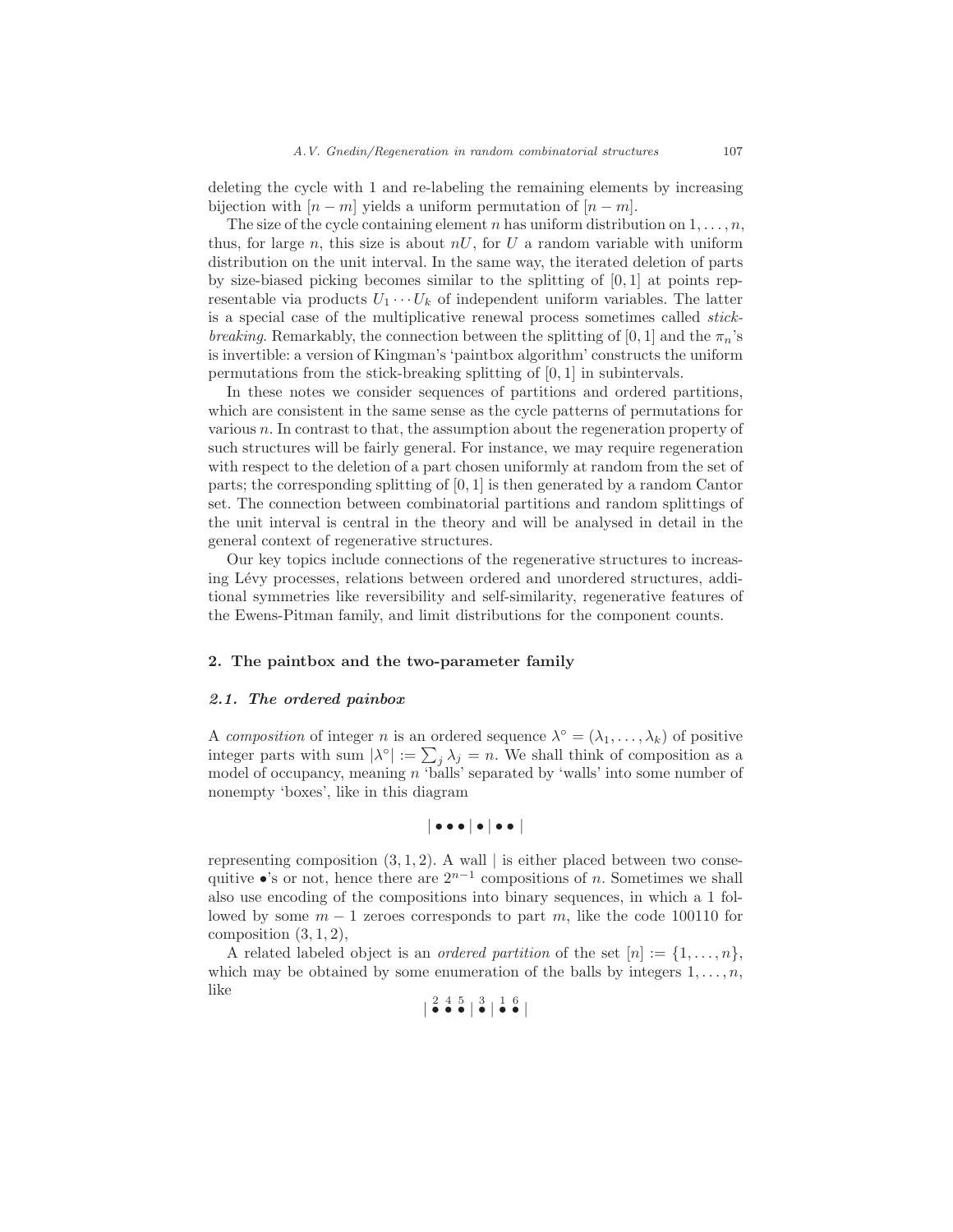(the ordering of balls within a box is not important). The number of such labelings, that is the number of ordered set partitions with shape  $(\lambda_1, \ldots, \lambda_k)$ , is equal to the multinomial coefficient

$$
f^{\circ}(\lambda_1,\ldots,\lambda_k):=\frac{n!}{\lambda_1!\cdots\lambda_k!}.
$$

Throughout, symbol ◦ will denote a function of composition, also when the function is not sensitive to the permutation of parts.

Discarding the order of parts in a composition  $(\lambda_1, \ldots, \lambda_k)$  yields a partition of integer  $|\lambda|$ , usually written as a ranked sequence of nondecreasing parts. For instance, the ranking maps compositions  $(3, 1, 2)$  and  $(1, 3, 2)$  to the same partition  $(3, 2, 1)$ <sup> $\downarrow$ </sup>, where  $\downarrow$  will be used to denote the operation of ranking and to also indicate that the arrangement of parts in sequence is immaterial. Sometimes we use notation like  $2 \in (4, 2, 2, 1)^{\downarrow}$  to say that 2 is a part of partition. The number of partitions of the set [n] with the same shape  $\lambda^{\downarrow} = (\lambda_1, \ldots, \lambda_k)^{\downarrow}$ is equal to

$$
f(\lambda^\downarrow):=n!\prod_{r=1}^n\frac{1}{(r!)^{k_r}k_r!}
$$

where  $k_r = #\{j : \lambda_j = r\} \geq 0$  is the number of parts of  $\lambda^{\downarrow}$  of size r. Observe that the counts  $k_1, \ldots, k_n$  uniquely determine  $\lambda^{\downarrow}$  and satisfy  $\sum_r rk_r = n$ .

A random composition/partition of  $n$  is simply a random variable with values in the finite set of compositions/partitions of  $n$ . One statistical context where these combinatorial objects appear is the species sampling problem. Imagine an alien who has no idea of the mammals. Suppose the first six mammals she observes are tiger, giraffe, elephant, elephant, elephant and giraffe, appearing in this sequence. Most frequent – three of these – have long trunks, two are distinctively taller than the others, and one is striped. She records this as partition  $(3,2,1)^{\downarrow}$  into three distinct species. Composition  $(1,3,2)$  could appear as the record of species abundance by more delicate classification according to typical height, from the lowest to the tallest<sup>[1](#page-3-0)</sup>. Enumerating the animals in the order of observation gives a labeled object, a partition/ordered-partition of the set  $[6] = \{1, \ldots, 6\}.$ 

There are many ways to introduce random partitions or compositions. The method adopted here is intrinsically related to the species sampling problem. This is the following ordered version of Kingman's paintbox (see [\[9](#page-48-2), [16,](#page-49-0) [28,](#page-50-0) [54](#page-51-0)]).

**Ordered paintbox** Let  $\mathcal{R}$  be a random closed subset of [0, 1]. The complement open set  $\mathcal{R}^c := (0,1) \setminus \mathcal{R}$  has a canonical representation as a disjoint union of countably many open interval components, which we shall call the gaps of R. Independently of  $\mathcal{R}$ , sample points  $U_1, U_2, \ldots$  from the uniform distribution on  $[0,1]$  and group the points in clusters by the rule:  $U_i, U_j$  belong to the same cluster if they hit the same gap of  $\mathcal R$ . If  $U_i$  falls in  $\mathcal R$  let  $U_i$  be a singleton. For

<span id="page-3-0"></span><sup>&</sup>lt;sup>1</sup>If her guidebook would describe four species, e.g. these three and the cows, her records would be  $(3, 2, 1, 0)$ <sup> $\downarrow$ </sup>,  $(1, 0, 3, 2)$  (weak partitions, respectively, weak compositions), but we assumed that she knew apriori really nothing of the mammals.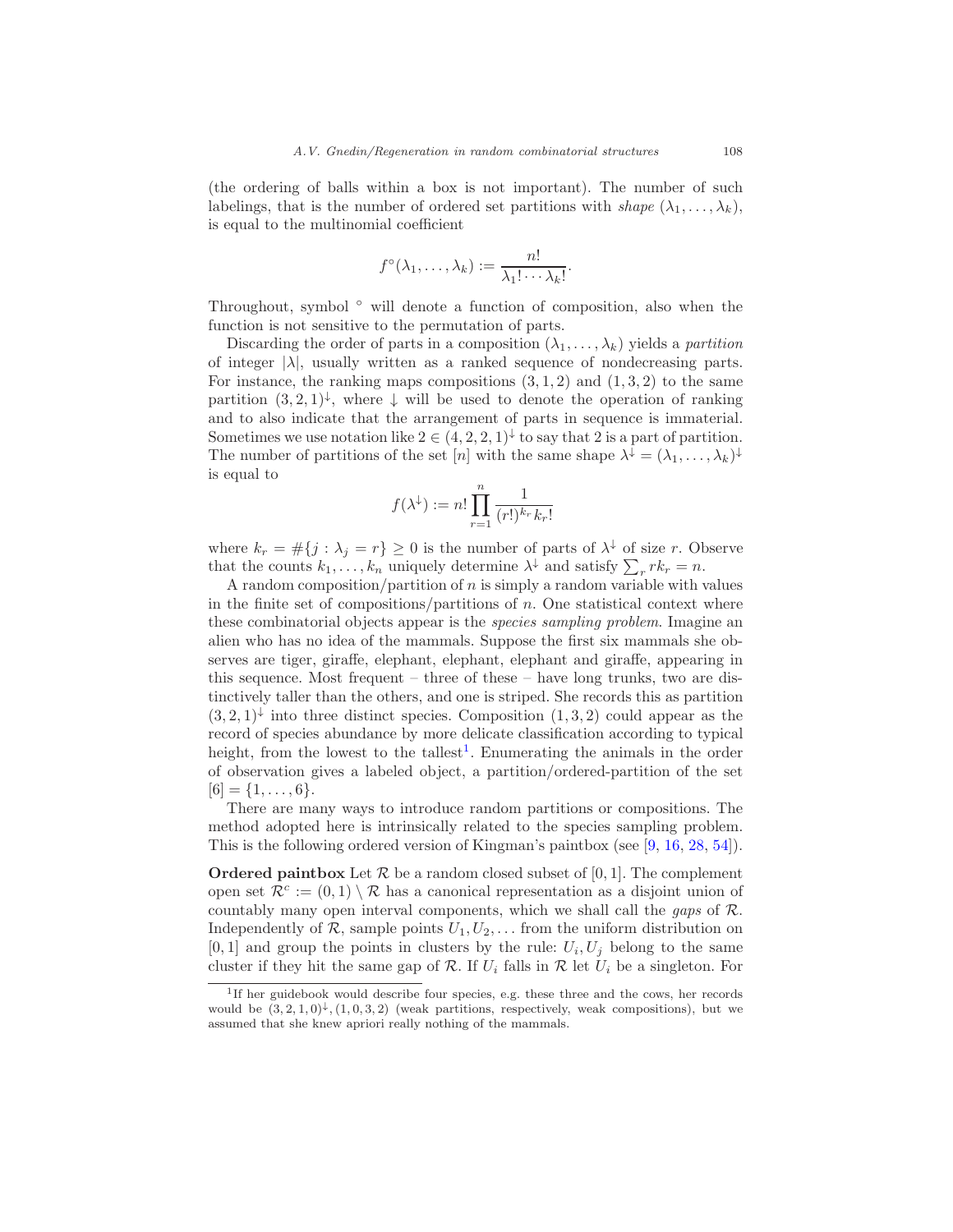each n, count the representatives of clusters among  $U_1, \ldots, U_n$  and define  $\varkappa_n$ , a random composition of integer  $n$ , to be the record of positive counts in the left-to-right order of the gaps.

For instance,  $\varkappa_n$  assumes the value  $(3,1,2)$  if, in the left-to-right order, there is a gap hit by three points out of  $U_1, \ldots, U_6$ , a singleton cluster resulting from either some gap or from some  $U_j \in \mathcal{R}$ , and a gap hit by two of  $U_1, \ldots, U_6$ .

In the *proper* case  $R$  has Lebesgue measure zero almost surely, hence the event  $U_i \in \mathcal{R}$  occurs only with probability zero. We may think then of points of  $\mathcal{R}$ as possible locations of walls  $\vert$  and of the points of  $[0, 1]$  as possible locations of balls  $\bullet$ . In a particular realisation, the balls appear at locations  $U_i$ , and the walls bound the gaps hit by at least one ball. In the *improper* case,  $\mathcal{R}$  may have positive measure with nonzero probability. If  $U_i \in \mathcal{R}$  we can imagine a box with walls coming so close together that no further ball will fit in this box, so  $U_j$  will forever remain a singleton, no matter how many balls are added.

Sometimes we shall identify  $\mathcal R$  with the splitting of [0, 1] it induces, and just call  $\mathcal R$  itself the paintbox. Molchanov [\[51](#page-51-1)] gives extensive exposition of the theory of random sets, although an intuitive idea will suffice for most of our purposes. This can be a set of some fixed cardinality, e.g. splittings of  $[0, 1]$  following a Dirichlet distribution (see [\[17,](#page-49-1) [42\]](#page-50-1)), or complicated random Cantor-type sets like the set of zeroes of the Brownian motion. It will be also convenient to make no difference between two closed subsets of  $[0, 1]$  if they only differ by endpoints 0 or 1. If 1 or 0 is not accumulation point for  $\mathcal{R}$ , the gap adjacent to the boundary will be called right or left *meander*.

The paintbox with random  $R$  is a kind of canonical representation of 'nonparametric priors' in the species sampling problem. View R as an ordered space of distinct types. Originally by Kingman [\[47](#page-51-2)], the types were colours making up a paintbox. Consider a random probability measure  $F$  on reals as a model of infinite ordered population. Let  $\xi_1, \xi_2, \ldots$  be a sample from F, which means that conditionally given F, the  $\xi_j$ 's are i.i.d. with distribution F. An ordered partition of the sample is defined by grouping j's with the same value of  $\xi_i$ , with the order on the groups maintained by increase of the values. The case of diffuse (nonatomic) F is trivial – then ties among  $\xi_i$ 's have probability zero and the partition has only singletons, so the interesting case is  $F$  with atoms, when the partition will have nontrivial blocks. The same ordered partition is induced by any other distribution obtained from  $F$  by a suitable monotonic transformation, which may be random. To achieve the uniqueness, we view  $F$  as a random distribution function and we observe that  $\xi_i \leq \xi_j$  iff  $F(\xi_i) \leq F(\xi_j)$ . Conditioning on F and applying the quantile transform  $y \to F(y)$  to the sample produces another sample  $\tilde{\xi}_1, \tilde{\xi}_2, \ldots$  from the transformed distribution  $\tilde{F}$  supported by [0, 1]. In the diffuse case,  $\tilde{F}$  is well known to be the uniform distribution, and in general the distribution function  $\tilde{F}$  is of special kind: it satisfies  $\tilde{F}(x) \leq x$  for  $x \in [0,1]$  and  $\tilde{F}(x) = x \tilde{F}$ -a.s. Moreover, each jump location of  $\tilde{F}$  is preceded by a flat (where  $F$  is constant), whose length is equal to the size of the jump. The latter implies that the composition derived from F by grouping equal  $\xi_i$ 's in clusters is the same as the composition obtained via the paintbox construction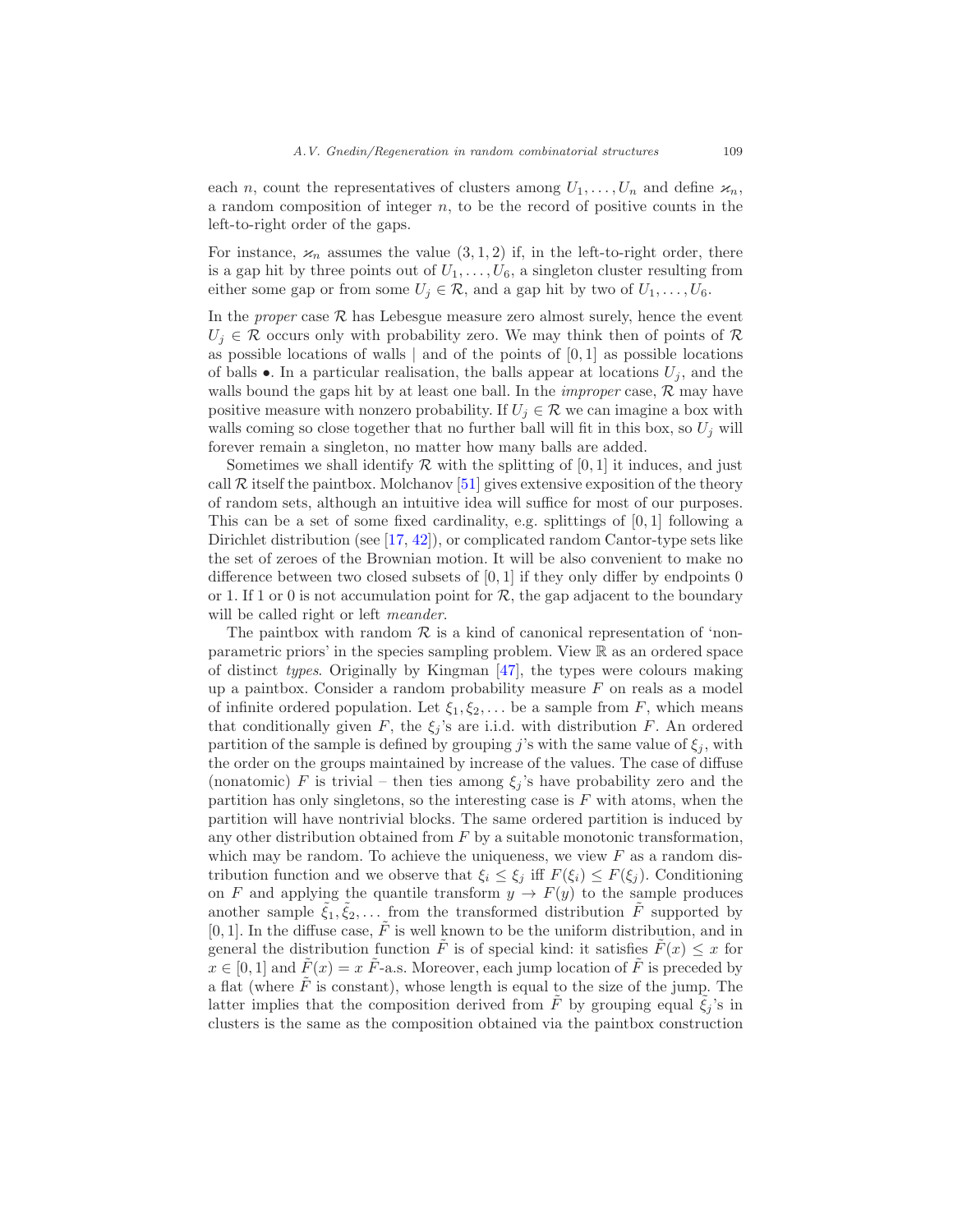from  $\mathcal{R} = \text{support}(\tilde{F})$ . The identification with the paintbox construction can be shown more directly, i.e. without appealing to  $\tilde{F}$ , by taking for  $\mathcal R$  the range of the random function F (note that support(F) with 0 attached to it coincides with the range of  $F$ ).

Note further important features inherent to the paintbox construction:

- The unlabeled object,  $x_n$ , is determined by R and the uniform order statistics  $U_{n:1} < \cdots < U_{n:n}$ , i.e. the ranks of  $U_1, \ldots, U_n$  do not matter for the composition.
- Attaching label j to the ball corresponding to  $U_i$ , we obtain, for each n, an ordered partition  $K_n$  of the set [n], with shape  $\varkappa_n$ . This ordered set partition is exchangeable, meaning that a permutation of the labels does not change the distribution of  $K_n$ , thus all ordered partitions of [n] with the same shape have the same probability.
- The ordered partitions  $K_n$  are *consistent* as n varies. Removing ball n (and deleting an empty box in case one is created) reduces  $K_n$  to  $K_{n-1}$ . The infinite sequence  $K = (K_n)$  of consistent ordered partitions of [1], [2],... defines therefore an exchangeable ordered partition of the infinite set N into some collection of nonempty blocks.

Translating the consistency in terms of compositions  $\varkappa_n$  we arrive at

<span id="page-5-0"></span>**Definition 2.1.** A sequence  $\varkappa = (\varkappa_n)$  of random compositions of  $n = 1, 2, ...$ is called a *composition structure* if these are *sampling consistent*: for each  $n >$ 1, conditionally given  $\varkappa_n = (\lambda_1, \ldots, \lambda_k)$  the composition  $\varkappa_{n-1}$  has the same distribution as the composition obtained by reducing by 1 each part  $\lambda_i$  with probability  $\lambda_i/n$ .

A size-biased part of composition  $\lambda^{\circ}$  is a random part which coincides with every part  $\lambda_j$  with probability  $\lambda_j/|\lambda^{\circ}|$ . A size-biased part of a random composition  $\varkappa_n$  is defined conditionally on the value  $\varkappa_n = \lambda^\circ$ . The sampling consistency condition amounts to the transition from  $\varkappa_n$  to  $\varkappa_{n-1}$  by reducing a size-biased part. This special reduction rule in Definition [2.1](#page-5-0) is a trace of the exchangeability in  $K_n$  that remains when the labels of balls are erased: indeed, given the sizes of the blocks, the ball with label n belongs to a particular block of size  $\lambda_i$ with probability  $\lambda_j/n$ .

Keep in mind that the consistency of ordered set partitions  $K_n$  is understood in the strong sense, as a property of random objects defined on the same probability space, while Definition [2.1](#page-5-0) only requires weak consistency in terms of the distributions of  $\varkappa_n$ 's. By the measure extension theorem, however, the correspondence between the probability laws of exchangeable ordered partitions of N and the laws of composition structures is one-to-one, and any composition structure can be realised through an exchangeable ordered partition of N. In view of this correspondence, dealing with labeled or unlabeled objects is just the matter of convenience, and we shall freely switch from one model to another.

A central result about the general composition structures says that these can be uniquely represented by a paintbox  $[16]$ . This extends Kingman's  $[47]$ representation of partition structures.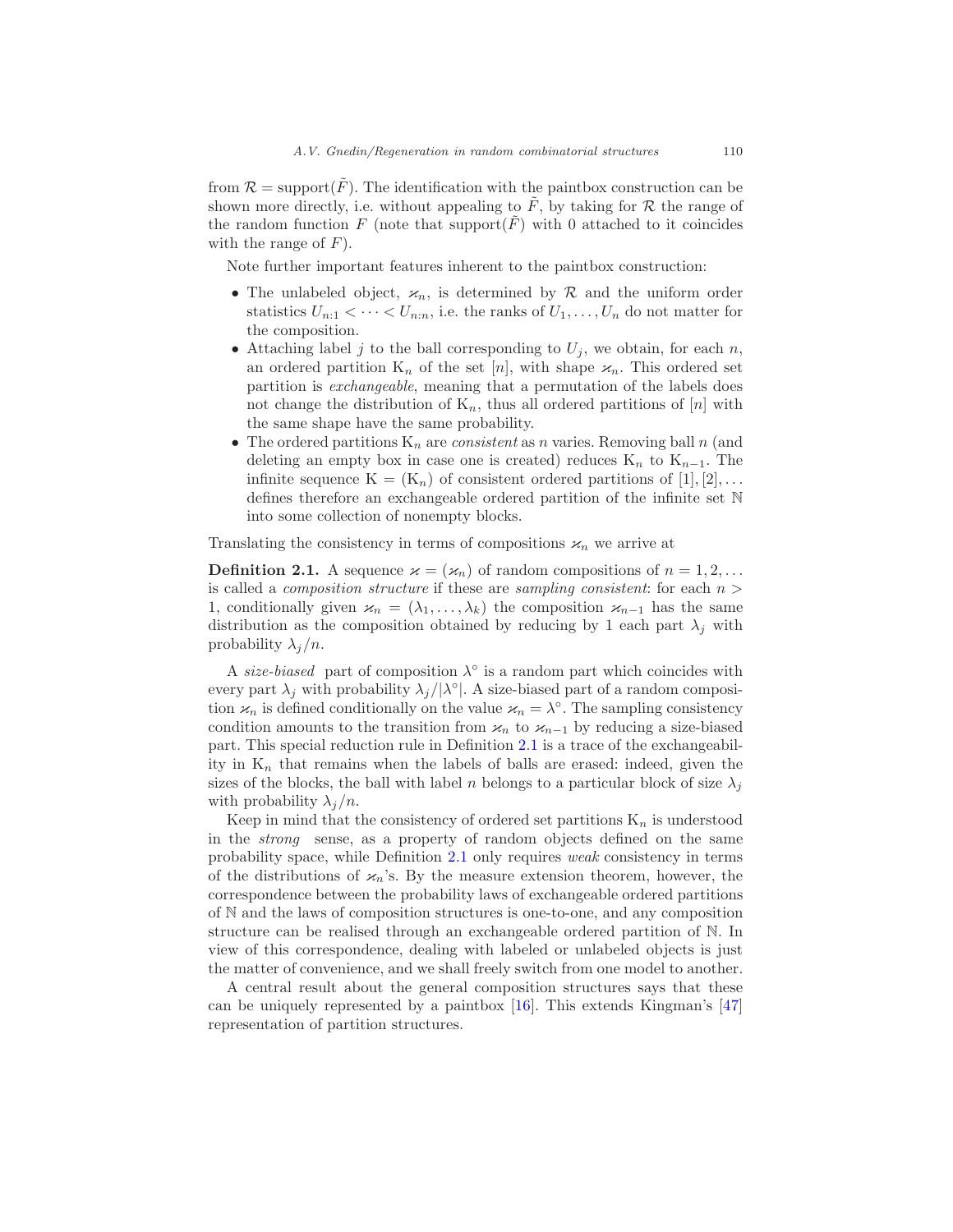<span id="page-6-1"></span>**Theorem 2.2.** For every composition structure  $\varkappa = (\varkappa_n)$  there exists a unique distribution for a random closed set  $R$  which by means of the paintbox construction yields, for each n, a distributional copy of  $\varkappa_n$ .

Sketch of proof. The line of the proof is analogous to modern proofs of de Finetti's theorem which asserts that a sequence of exchangeable random variables is conditionally i.i.d. given the limiting empirical distribution of the sequence (see Aldous  $[1, 2]$  $[1, 2]$ ). To this end, we need to make the concept of a random closed set more precise by introducing a Borel structure on the space of closed sets. One way to do this is to introduce topology on the space of closed subsets of [0, 1] by means of the Hausdorff distance. Recall that for  $R_1, R_2 \subset [0, 1]$  (with boundary points 0, 1 adjoined to the sets) the distance is equal to the smallest  $\epsilon$  such that the  $\epsilon$ -inflation of  $R_1$  covers  $R_2$  and the same holds with the roles of the sets swapped, so the distance is small when the sizes and positions of a few biggest gaps are approximately the same for both sets.

Realise all  $\varkappa_n$ 's on the same probability space through some exchangeable K. Encode each composition  $(\lambda_1, \ldots, \lambda_k)$  into a finite set  $\{0, \Lambda_1/n, \ldots, \Lambda_{k-1}/n, 1\}$ where  $\Lambda_j = \lambda_1 + \cdots + \lambda_j$ . This maps  $\varkappa_n$  to a finite random set  $\mathcal{R}_n \subset [0,1]$ . By a martingale argument it can be shown that the law of the large numbers holds: as  $n \to \infty$  the sets  $\mathcal{R}_n$  converge almost surely to a random closed set  $\mathcal{R}$ . The limit set  $\mathcal{R}$  directs the paintbox representation of  $\varkappa$ . limit set  $R$  directs the paintbox representation of  $\varkappa$ .

There are various equivalent formulations of the result in terms of (i) the exchangeable quasi-orders on  $\mathbb{N}$  [\[43](#page-50-2)], (ii) the entrance Martin boundary for the time-reversed Markov chain  $(x_n, n = \ldots, 2, 1)$  and (iii) certain functionals on the infinite-dimensional algebra of quasisymmetric functions [\[28\]](#page-50-0).

We define the *composition probability function* (CPF for shorthand)  $p^{\circ}$  of a composition structure  $\varkappa$  as

$$
p^{\circ}(\lambda^{\circ}) := \mathbb{P}(\varkappa_n = \lambda^{\circ}), \quad |\lambda^{\circ}| = n, \quad n = 1, 2, \dots
$$

For fixed  $|\lambda^{\circ}| = n$  this is the distribution of  $\varkappa_n$ . To avoid confusion with the distribution of  $K_n$  we stress that the probability of any *particular* value of the set partition  $K_n$  with shape  $\lambda^{\circ}$  is equal to  $p^{\circ}(\lambda^{\circ})/f^{\circ}(\lambda^{\circ})$ . Sampling consistency translates as a backward recursion

<span id="page-6-0"></span>
$$
p^{\circ}(\lambda^{\circ}) = \sum_{\mu^{\circ}} c(\lambda^{\circ}, \mu^{\circ}) p^{\circ}(\mu^{\circ}), \tag{2.1}
$$

where  $\mu^{\circ}$  runs over all shapes of extensions of any fixed ordered partition of [n] with shape  $\lambda^{\circ}$  to some ordered partition of [n + 1]. For instance, taking  $\lambda^{\circ} = (2,3), \mu^{\circ}$  assumes the values  $(1,2,3), (2,1,3), (2,3,1), (3,3), (2,4)$ . The coefficient  $c(\lambda^{\circ}, \mu^{\circ})$  is the probability to obtain  $\lambda^{\circ}$  from  $\mu^{\circ}$  by reducing a part of  $\mu^{\circ}$  selected by the random size-biased pick.

For fixed n, if  $p^{\circ}(\lambda^{\circ})$  is known for compositions  $\lambda^{\circ}$  with  $|\lambda^{\circ}| = n$ , then solving  $(2.1)$  backwards gives the values of CPF for all compositions with  $|\lambda^{\circ}| \leq n$ . By linearity of the recursion, every such partial solution, with  $n' \leq n$ , is a convex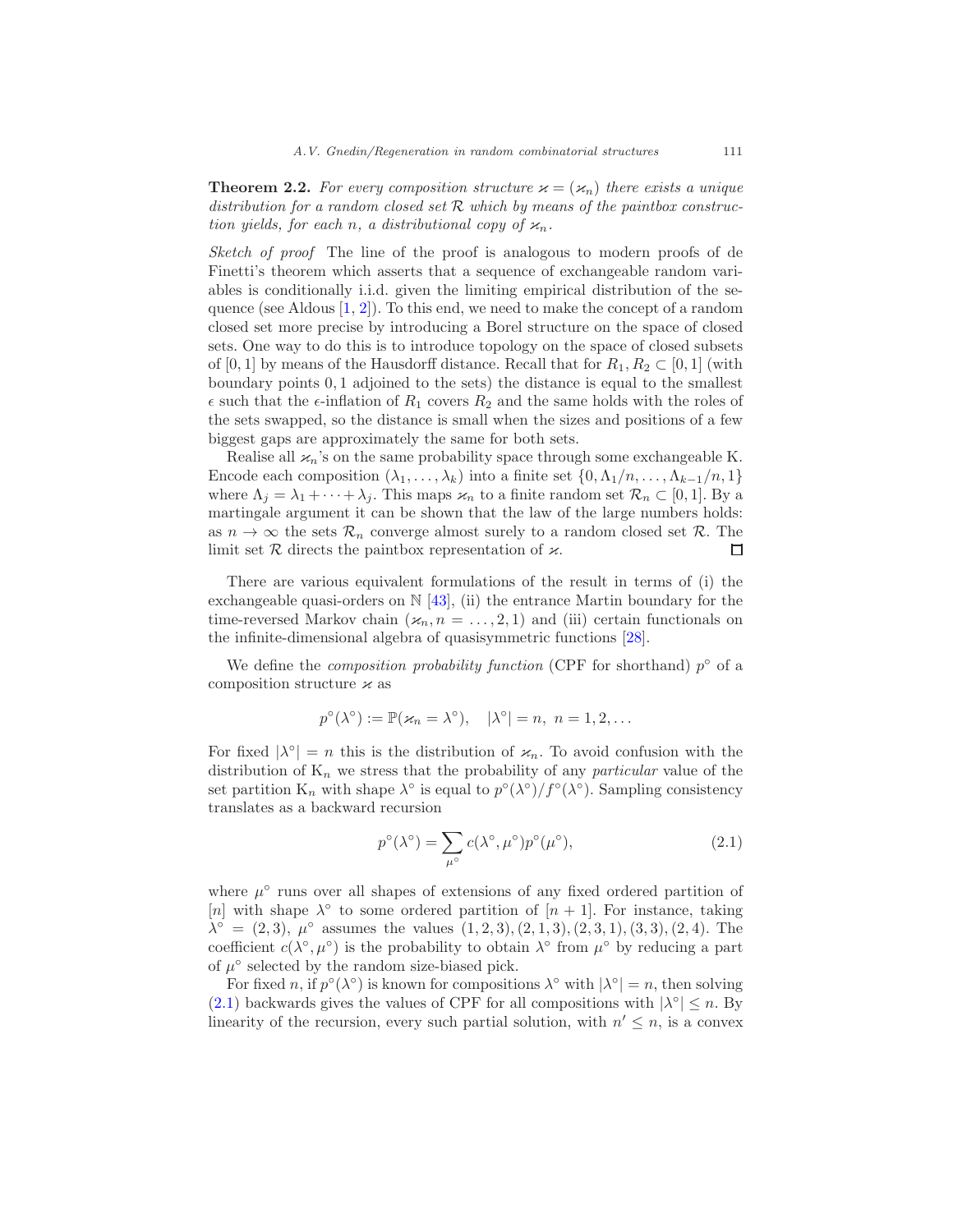combination of  $2^{n-1}$  solutions obtained by taking delta measures on the level  $n.$  Similarly, without restricting  $n$ , the set of CPF's is convex and compact in the weak topology of functions on a countable set; this convex set is an infinitedimensional Choquet simplex, i.e. the set has the property of uniqueneess of barycentric decomposition in terms of its extreme elements (a general property of projective limits of classical simplices, see e.g. Proposition 10.21 in [\[38](#page-50-3)]).

The extreme CPF's are precisely those derived from nonrandom paintboxes. The correspondence between extreme solutions and closed subsets of  $[0, 1]$  is a homeomorphism, which extends to the homemorphism between all CPF's and distributions for random closed R.

Discarding the order of parts in each  $\varkappa_n$  we obtain Kingman's partition structure  $\pi = (\pi_n)$  with  $\pi_n = \varkappa_n^{\downarrow}$ . Partition structures satisfy the same sampling consistency condition as in Definition [2.1.](#page-5-0) The corresponding labeled object is an exchangeable partition  $\Pi = (\Pi_n)$  of the infinite set N. The law of large numbers for partition structures says that, as  $n \to \infty$ , the vector  $n^{-1}\pi_n$  padded by infinitely many zeroes converges (weakly for  $\pi_n$ , strongly for  $\Pi_n$ ) to a random element  $S$  of the infinite-dimensional simplex

$$
\nabla = \{(s_i): s_1 \ge s_2 \ldots \ge 0, \sum_i s_i \le 1\},\
$$

so the components of  $S$  are the asymptotic *frequencies* of the ranked parts of  $\varkappa_n$ . The partition probability function (PPF)

$$
p(\lambda^{\downarrow}) := \mathbb{P}(\pi_n = \lambda^{\downarrow}), \quad |\lambda^{\downarrow}| = n, n = 1, 2, \dots,
$$

specifies distributions of  $\pi_n$ 's and satisfies a recurrence analogous to [\(2.1\)](#page-6-0). Our definition of PPF differs by the standard combinatorial factor  $f(\lambda^{\downarrow})$  from the definition in [\[56\]](#page-51-3). The correspondence between PPF's and distributions for unordered paintbox  $S$  is bijective. Note that the possibility of strict inequality  $\sum_j s_j < 1$  occurs in the improper case, where the diffuse mass  $1 - \sum_j s_j$ , sometimes also called dust [\[9\]](#page-48-2), is equal to the cumulative frequency of singleton blocks of  $\Pi$  given  $S = (s_i)$ .

Discarding order is a relatively easy operation. In terms of ordered and unordered paintboxes  $R$  and  $S$  the connection is expressed by the formula

<span id="page-7-1"></span>
$$
S = (\mathcal{R}^c)^{\downarrow},\tag{2.2}
$$

where the ranking  $\downarrow$  means that the gap-sizes of R are recorded in nonincreasing order. The operation  $\downarrow$  is a continuous mapping from the space of closed subsets of  $[0, 1]$  to  $\nabla$ . In terms of distributions, passing from CPF to PPF is expressed by the symmetrisation formula

<span id="page-7-0"></span>
$$
p(\lambda^{\downarrow}) = \sum_{\sigma} p^{\circ}(\lambda^{\sigma}), \tag{2.3}
$$

where  $\lambda^{\sigma}$  runs over all distinct arrangements of parts of  $\lambda^{\downarrow}$  in a composition (e.g. for partition  $(2,1,1)$ <sup> $\downarrow$ </sup> there are three such compositions  $(2,1,1), (1,2,1), (1,1,2)$ .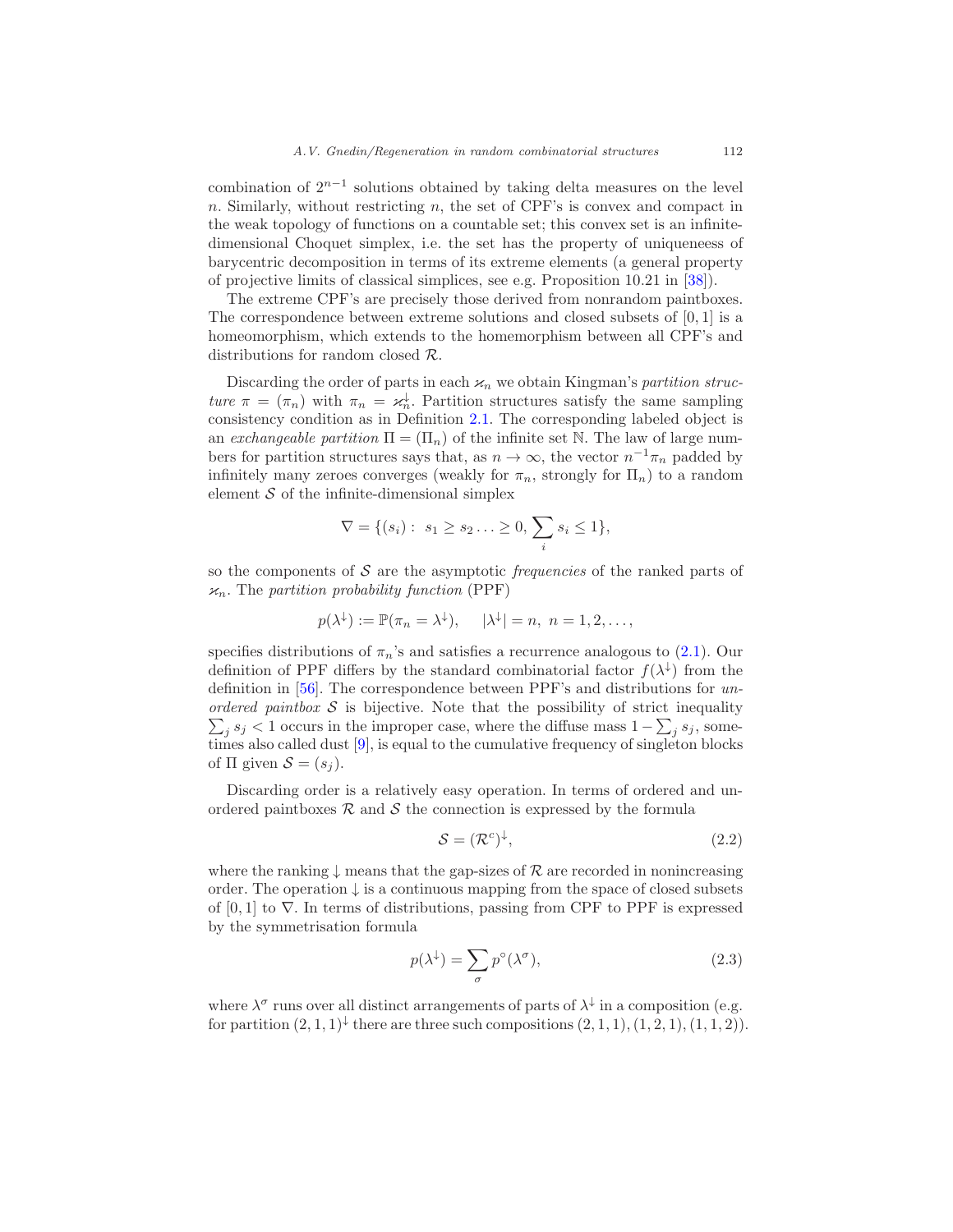In the other direction, there is one universal way to introduce the order. With every partition structure one can associate a unique symmetric composition structure, for which any of the following three equivalent conditions holds:

- (i) all terms in the RHS of  $(2.3)$  are equal,
- (ii) conditionally given  $\Pi_n$  with k blocks, any arrangement of the blocks in  $K_n$  has the same probability,
- (iii) the gaps of  $R$  appear in the exchangeable random order.

The last property (iii) means that, conditionally given  $S = (s_i)$ , if  $s_k > 0$  then every relative order of the first k largest gaps (labeled by  $[k]$ ) of sizes  $s_1, \ldots, s_k$ has probability  $1/k!$ . This rule defines R unambiguously in the proper case, and extension to the improper case follows by continuity [\[17\]](#page-49-1). A simple example of symmetric  $\mathcal R$  is associated with splitting  $[0, 1]$  according to the symmetric Dirichlet distribution on a finite-dimensional simplex.

Beside from the symmetric composition structure, there are many other composition structures associated with a given partition structure. Understanding the connection in the direction from unordered to ordered structures is a difficult problem of arrangement. To outline some facets of the problem, suppose we have a rule to compute  $p^{\circ}$  from p, what does it mean then in terms of passing from S to R? Specifically, given  $S = (s_i)$ , in which order the intervals of sizes  $s_1, s_2, \ldots$  should be arranged in an open set? Other way round, suppose we have a formula for  $p$  and know that  $(2.2)$  is true, how then can we compute the probability that given, say,  $\pi_5 = (3,2)^{\downarrow}$  the parts appear in the composition as (2, 3)? Most questions like that cannot have universal answers, because random sets and random series are objects of high complexity, and the paintbox correspondence cannot be expressed by simple formulas.

#### <span id="page-8-0"></span>2.2. The Ewens-Pitman partition structures

In the theory of partition structures and their applications to species sampling, processes of fragmentation and coagulation, random trees etc, a major role is played by the Ewens-Pitman two-parameter family of partitions, with PPF

<span id="page-8-1"></span>
$$
p_{\alpha,\theta}(\lambda^{\downarrow}) = f(\lambda^{\downarrow}) \frac{\prod_{i=1}^{k-1} (\theta + \alpha i)}{(1 + \theta)_{n-1}} \prod_{j=1}^{k} (1 - \alpha)_{\lambda_j - 1}, \qquad \lambda^{\downarrow} = (\lambda_1, \dots, \lambda_k)^{\downarrow}, \quad (2.4)
$$

where and henceforth  $(z)_n := z(z+1)\cdots(z+n-1)$  is a rising factorial. The principal range of the parameters is

<span id="page-8-2"></span>
$$
\{(\alpha,\theta): 0 \leq \alpha < 1, \theta > -\alpha\} \cup \{(\alpha,\theta): \alpha < 0, -\theta/\alpha \in \mathbb{N}\},\tag{2.5}
$$

and there are also a few degenerate boundary cases defined by continuity.

One of many remarkable features of these partitions is the following explicit 'rule of succession' (due to Dubins and Pitman) for generating the corresponding exchangeable partition  $\Pi = (\Pi_n)$ . Start with the one-element partition  $\Pi_1$ . Inductively, Suppose  $\Pi_n$  has been constructed then, given that the shape of  $\Pi_n$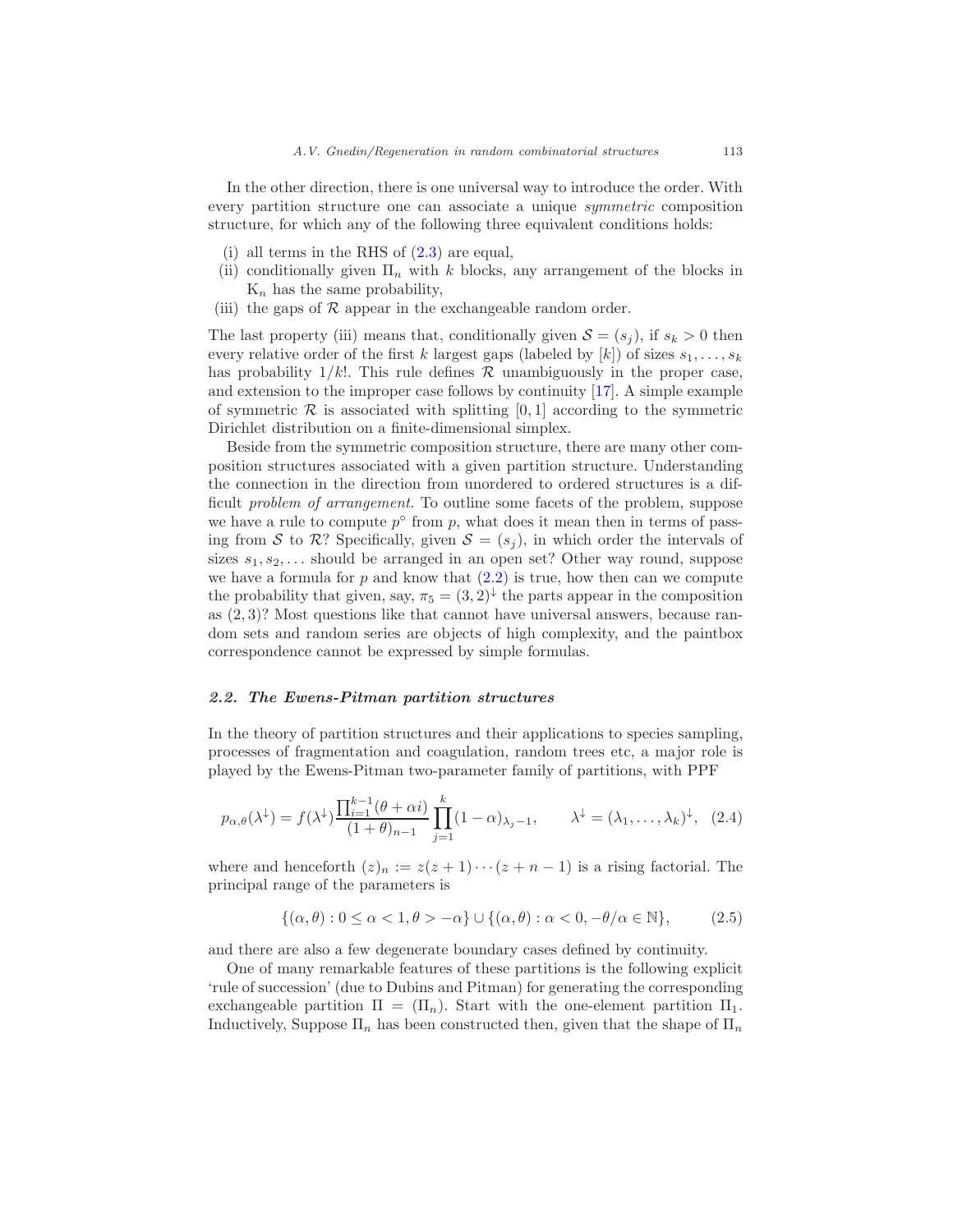is  $(\lambda_1, \ldots, \lambda_k)^{\downarrow}$ , the ball  $n+1$  is placed in the existing box i with probability  $(\lambda_i - \alpha)/(n + \theta)$  for  $i = 1, \ldots, k$ , and starts a new box with probability  $(\theta + \theta)$  $k\alpha$ )/ $(n + \theta)$ .

In one popular interpretation known as 'Chinese restaurant process' the balls correspond to customers arriving in the restaurant, and boxes are circular tables. With account of the circular ordering of customers at the tables, and subject to uniform random placement at each particular table, the process also defines a consistent sequence of random permutations for  $n = 1, 2, \ldots$  In the case  $\alpha = 0, \ \theta = 1$  we obtain a forward algorithm to construct uniform random permutations: after the permutation of [n] is constructed, element  $n + 1$  is inserted with the same probability clockwise next to each of  $1, 2, \ldots, n$  in one of the 'old' cycles, and a 'new' singleton cycle is created with probability  $1/(n+1)$ .

The two-parameter family has numerous connections to basic types of random processes like the Poisson process and the Brownian motion, see Pitman's lecture notes [\[56\]](#page-51-3) for a summary. It also provides an exciting framework for the problem of arrangement  $[23]$ . Explicit formula  $(2.4)$  and the simple sequential construction make these partitions very attractive for applications.

One direction in which  $(2.4)$  was generalised is the theory of Gibbs exchange-able partitions [\[21,](#page-49-3) [31,](#page-50-4) [45,](#page-51-4) [50](#page-51-5)]. When the ball  $n + 1$  is placed in one of the 'old' boxes  $i = 1, \ldots, k$ , it is placed in box i with probability still proportional to  $n_i - \alpha$  (under assumption of a product form for PPF this rule is forced by exchangeability [\[31\]](#page-50-4)). But the succession rule for the 'new' box can be more general. For  $\alpha = -1$  there exists another two-parameter family of Gibbs partitions with simple succession rule and PPF, see [\[21\]](#page-49-3) for the characterisation of this and the Ewens-Pitman families.

#### <span id="page-9-0"></span>3. Regenerative composition structures

Every  $\varkappa_n$  in a composition structure may be regarded as a reduced copy of  $\varkappa_{n+1}$ . We complement this now by another type of self-reproduction property, related to the reduction by a whole box.

<span id="page-9-1"></span>**Definition 3.1.** A composition structure  $\varkappa = (\varkappa_n)$  is called *regenerative* if for all  $n > m \geq 1$ , the following deletion property holds. Conditionally given the first part of  $\varkappa_n$  is m, if the part is deleted then the remaining composition of  $n - m$  is distributed like  $\varkappa_{n-m}$ .

Similar definition applies to exchangeable ordered partition  $K = (K_n)$ , with the amendment that when the first block of size  $m$  of  $K_n$  is deleted, the elements of the remaining blocks should be re-labeled by an increasing bijection with  $[n-m]$ .

Denote  $F_n$  the first part of  $\varkappa_n$  and consider its distribution

$$
q(n : m) := \sum_{|\lambda^{\circ}| = n, \lambda_1 = m} p^{\circ}(\lambda^{\circ}).
$$

It follows immediately from the definition that  $\varkappa$  is regenerative iff the CPF has the product form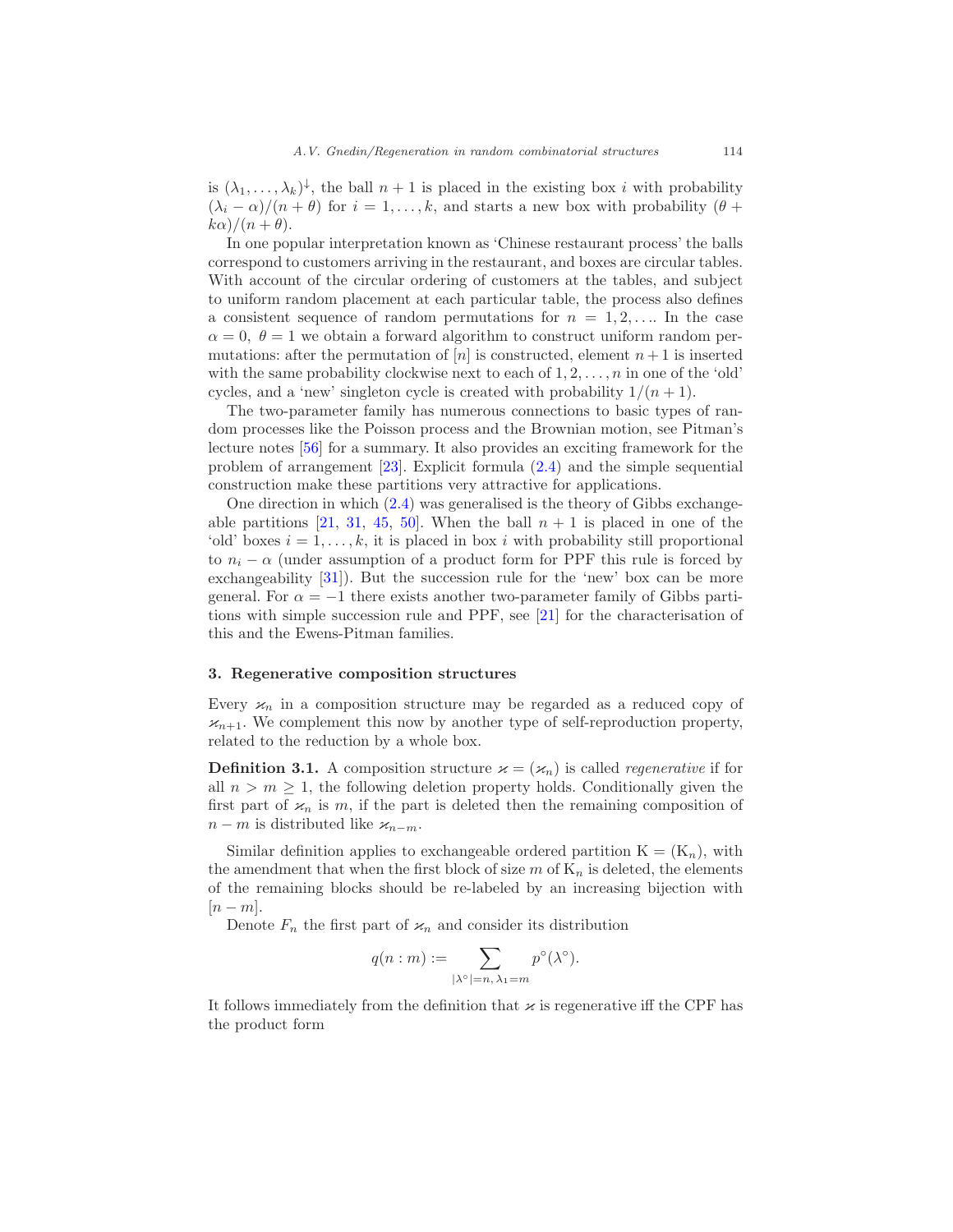<span id="page-10-3"></span>
$$
p^{\circ}(\lambda_1, \dots, \lambda_k) = \prod_{j=1}^k q(\Lambda_j : \lambda_j), \tag{3.1}
$$

where  $\Lambda_j = \lambda_j + \cdots + \lambda_k$  for  $1 \leq j \leq k$ .

For each *n*, the formula identifies  $\varkappa_n$  with the sequence of decrements of a decreasing Markov chain  $Q_n^{\downarrow} = (Q_n^{\downarrow}(t), t = 0, 1, \ldots)$  on  $0, \ldots, n$ . The chain starts at n, terminates at 0, and jumps from  $n' \leq n$  to  $n'-m$  with probability  $q(n':m)$ . The binary code of  $\varkappa_n$  is obtained by writing 1's in positions  $n - Q_n^{\downarrow}(t) + 1$ ,  $t =$  $0, 1, \ldots$ , and writing 0's in all other positions, with the convention that the last 1 in position  $n + 1$  is not included in the code. In view of this Markov chain interpretation, we call  $q = (q(n : m), 1 \le m \le n, n \in \mathbb{N})$  the *decrement matrix* of  $\varkappa$ . Since  $p^{\circ}$  is computable from q, the decrement matrix determines completely the distributions of  $\varkappa_n$ 's and the distribution of the associated exchangeable ordered partition K.

For a given regenerative  $\varkappa$  let  $\pi = (\pi_n)$ , with  $\pi_n = \varkappa_n^{\downarrow}$ , be the related partition structure. Think of  $\varkappa_n$  as an arrangement of parts of  $\pi_n$  in some order. For partition  $\lambda^{\downarrow}$  of n and each  $m \in \lambda^{\downarrow}$  define the *deletion kernel* 

$$
d(\lambda^{\downarrow}, m) = \mathbb{P}(F_n = m \,|\, \pi_n = \lambda^{\downarrow}),
$$

which specifies the conditional probability, given the unordered multiset of parts, to place a part of size m in the first position in  $\varkappa_n$  (so  $d(\lambda^{\downarrow}, m) = 0$  if  $m \notin \lambda$ ). The deletion property of  $\varkappa$  implies that the PPF of  $\pi$  satisfies the identity

<span id="page-10-1"></span>
$$
p(\lambda^{\downarrow})d(\lambda^{\downarrow},m) = q(n:m)p(\lambda^{\downarrow} \setminus \{m\}), \tag{3.2}
$$

where  $q(n : \cdot)$ , the distribution of  $F_n$ , may be written in terms of the deletion kernel as

<span id="page-10-2"></span>
$$
q(n:m) = \sum_{\{\lambda^{\downarrow}:\,|\lambda^{\downarrow}| = n,\ m \in \lambda^{\downarrow}\}} d(\lambda^{\downarrow}, m) p(\lambda^{\downarrow}). \tag{3.3}
$$

Intuitively, the deletion kernel is a stochastic algorithm of choosing a part of partition  $\pi_n$  to place it in the first position of composition  $\varkappa_n$ . Iterated choices arrange all parts of each  $\pi_n$  in  $\varkappa_n$ , hence the deletion kernel may be used to describe the arrangement on the level of finite partitions. The partition structure  $\pi$  inherits from  $\varkappa$  the property of invariance under deletion of a part chosen by some random rule, expressed formally as  $(3.2)$  and  $(3.3)$ . This is, of course, a subtle property when compared with more obvious invariance of  $\varkappa$  under the first-part deletion, as specified in Definition [3.1.](#page-9-1)

#### <span id="page-10-0"></span>3.1. Compositions derived from stick-breaking

Exploiting the paintbox construction we shall give a large family of examples of regenerative composition structures. The method is called stick-breaking, and it is also known under many other names like e.g. residual allocation model or, deeper in history, random alms [\[41](#page-50-5)].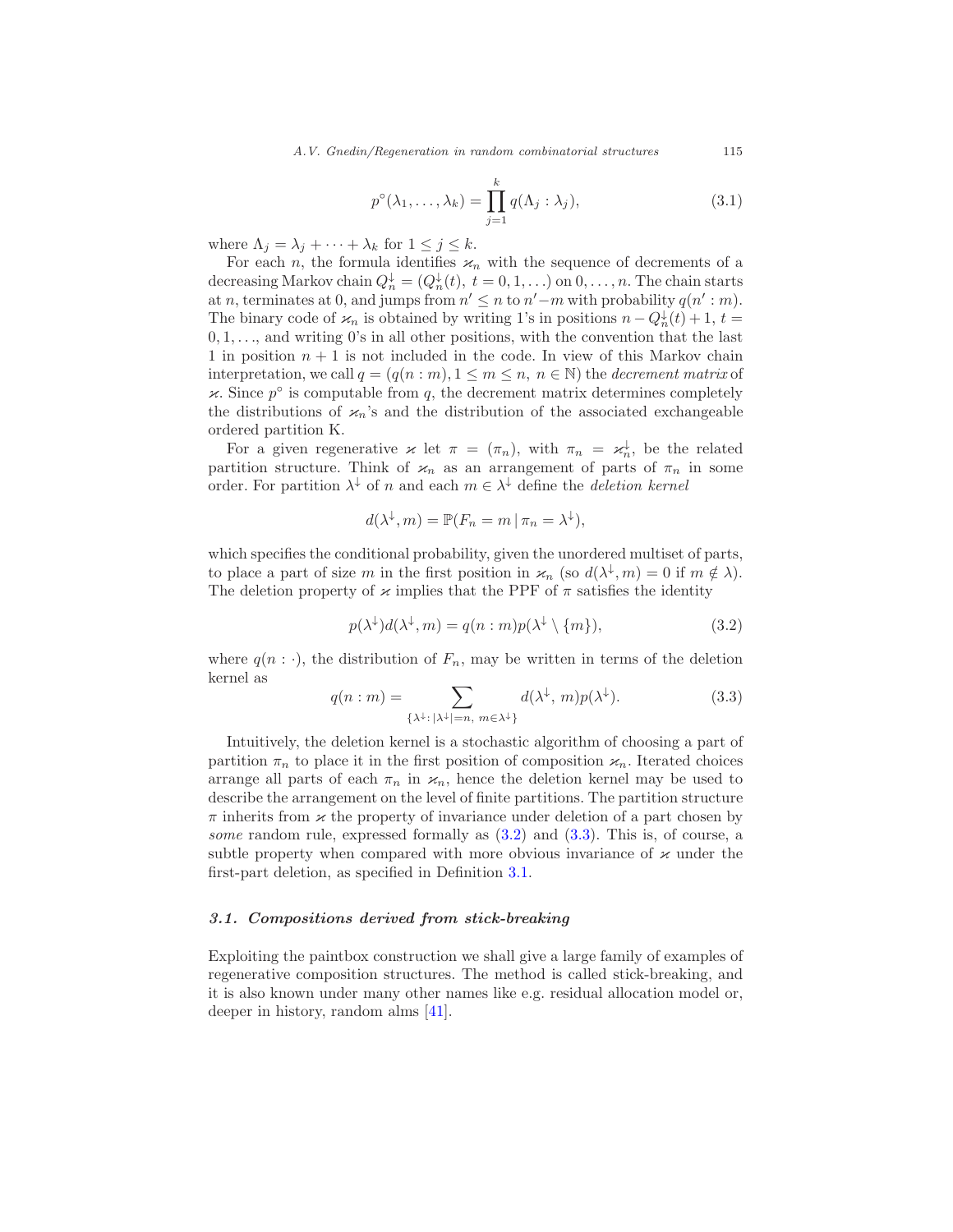Let  $(W_i)$  be independent copies of some random variable W with range  $0 <$  $W \leq 1$ . A value of W is chosen, and the unit stick [0, 1] is broken at location W in two pieces, then the left piece of size  $W$  is frozen, and the right piece of size  $1-W$  is broken again in proportions determined by another copy of W, and so on ad infinitum. The locations of breaks make up a random set  $\mathcal R$  with points

<span id="page-11-2"></span>
$$
Y_k = 1 - \prod_{i=1}^k (1 - W_i), \quad k = 1, 2, \dots,
$$
\n(3.4)

so the gaps are  $\mathcal{R}^c = \bigcup_{k=0}^{\infty} (Y_k, Y_{k+1})$ . The cardinality of  $\mathcal R$  is finite if  $\mathbb P(W =$  $1) > 0$ , but otherwise infinite, with points accumulating only at the right endpoint of the unit interval. By the i.i.d. property of the proportions, the part of  $\mathcal R$  to the right of  $Y_1$  is a scaled copy of the whole set,

<span id="page-11-0"></span>
$$
\frac{(\mathcal{R}\cap[Y_1,1]) - Y_1}{1 - Y_1} \stackrel{d}{=} \mathcal{R},\tag{3.5}
$$

and this re-scaled part of  $R$  is independent of  $Y_1$ .

Suppose a composition structure  $\varkappa$  is derived from the paintbox  $\mathcal{R} = \{Y_i, j =$  $0, 1, \ldots$ . If  $(0, Y_1)$  contains at least one of the first n uniform points  $U_i$ , then the first part of the composition  $\varkappa_n$  is equal to the number of uniforms hitting this interval. Otherwise, conditionally given  $Y_1$ , the sample comes from the uniform distribution on [Y<sub>1</sub>, 1]. Together with the property  $(3.5)$  of R this implies

$$
q(n : m) = {n \choose m} \mathbb{E} \left( W^m (1 - W)^{n-m} \right) + \mathbb{E} (1 - W)^n q(n : m),
$$

whence the law of the first part of  $\varkappa_n$  is

<span id="page-11-1"></span>
$$
q(n:m) = \frac{\binom{n}{m} \mathbb{E} \left( W^m (1 - W)^{n - m} \right)}{\mathbb{E} \left( 1 - (1 - W)^n \right)} \qquad m = 1, \dots, n. \tag{3.6}
$$

which is a mixture of binomial distributions conditioned on a positive value. The key property [\(3.5\)](#page-11-0) we exploited can be generalised for every  $Y_k \in \mathcal{R}$ , from which iterating the argument we obtain the product formula  $(3.1)$ .

In [\[19](#page-49-4)] the composition was introduced as the outcome of the following iterative *Bernoulli sieve* procedure. Start with  $n$  balls. In the first round choose a value for  $W$  and given this value mark the balls independently heads, respectively tails, with probabilities W and  $1 - W$ . The 'heads' are removed to make up the first block of composition. If the number of heads is zero the round is ignored. Choose another independent value for  $W$  and iterate with remaining balls.

Concrete examples are obtained by choosing a distribution for W. For instance, taking delta measure  $\delta_x$  with some  $x \in (0,1)$  yields  $\mathcal{R} = \{1-(1-x)^k, k = 1\}$  $0, \ldots, \infty$ , which induces the same composition structure as the one associated with sampling from the geometric distribution on the set of integers. This composition structure was studied in many contexts, including theory of records and random search algorithms.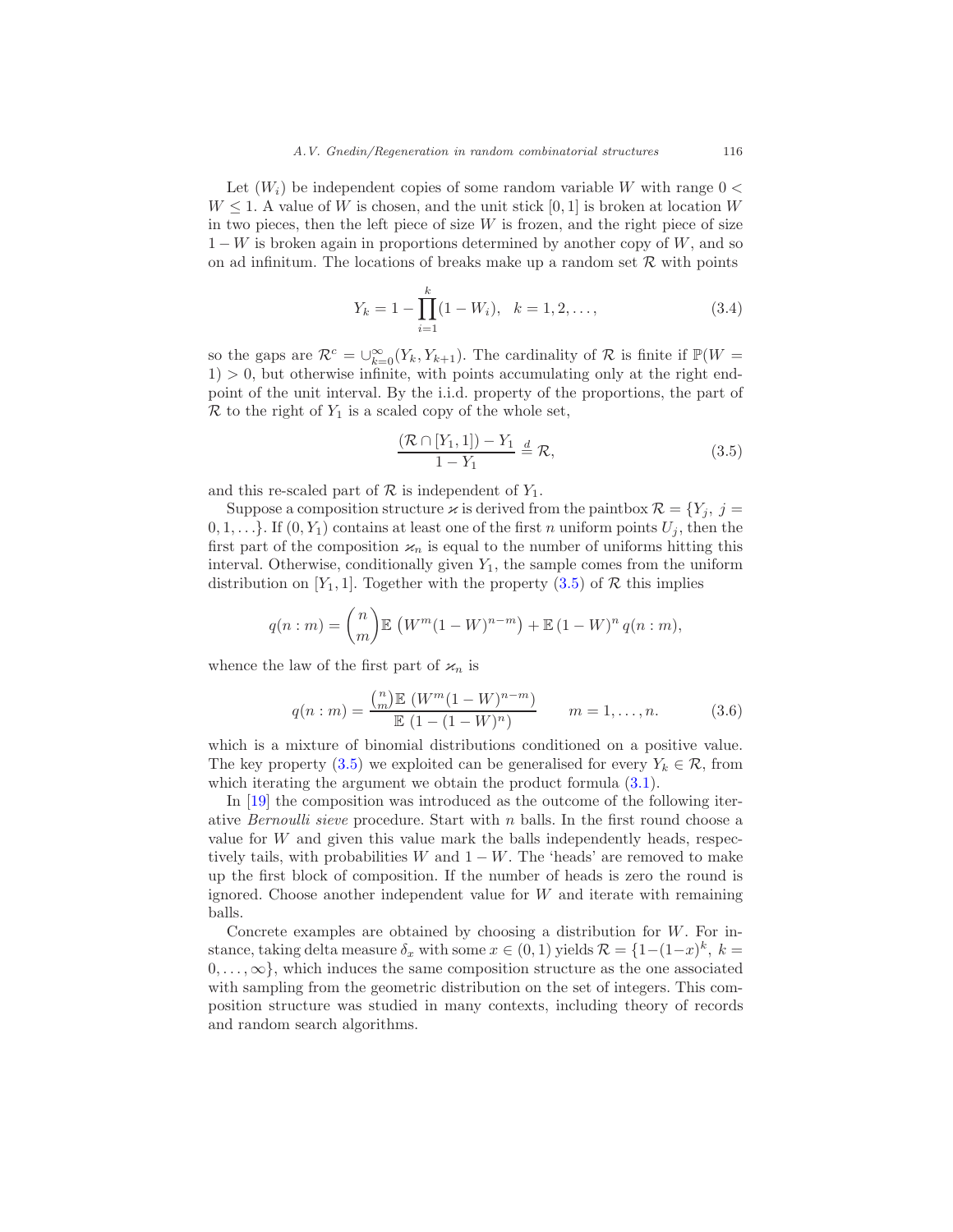Expectations involved in [\(3.6\)](#page-11-1) may be computed explicitly only in some cases, e.g. for W with polynomial density, but even then the product formula  $(3.1)$ rarely simplifies.

Example Here is an example of a relatively simple decrement matrix. Taking W with the general two-parameter beta density

<span id="page-12-3"></span>
$$
\nu(\mathrm{d}x) = \frac{x^{\gamma - 1}(1 - x)^{\theta - 1}\mathrm{d}x}{\mathrm{B}(\gamma, \theta)}, \quad (\gamma, \theta > 0)
$$
\n(3.7)

we arrive at

<span id="page-12-1"></span>
$$
q(n:m) = {n \choose m} \frac{(\gamma)_m (\theta)_{n-m}}{(\gamma + \theta)_n - (\theta)_n}.
$$
 (3.8)

The product formula [\(3.1\)](#page-10-3) simplifies moderately for general integer  $\gamma$  [\[18\]](#page-49-5), and massively in the following case  $\gamma = 1$ .

Regenerative composition structures associated with Ewens' partitions Now suppose W has a beta $(1, \theta)$  density

$$
\nu(\mathrm{d}x) = \theta(1-x)^{\theta-1}\mathrm{d}x, \quad x \in (0,1).
$$

Evaluating beta integrals in [\(3.6\)](#page-11-1) we find the decrement matrix

$$
q(n : m) = {n \choose m} \frac{(\theta)_{n-m} m!}{(\theta + 1)_{n-1} n},
$$
\n(3.9)

and massive cancellation in [\(3.1\)](#page-10-3) gives the CPF

<span id="page-12-0"></span>
$$
p_{0,\theta}^{\circ}(\lambda_1,\ldots,\lambda_k) = \frac{\theta^k n!}{(\theta)_n} \prod_{j=1}^k \frac{1}{\Lambda_j},\tag{3.10}
$$

with  $\Lambda_i = \lambda_i + \cdots + \lambda_k$ . Symmetrisation [\(2.3\)](#page-7-0) gives the PPF known as the Ewens sampling formula (ESF)

<span id="page-12-2"></span>
$$
p_{0,\theta}(\lambda^{\downarrow}) = f(\lambda^{\downarrow}) \frac{\theta^k}{(\theta)_n} \prod_{i=1}^k (n_i - 1)!,
$$
\n(3.11)

which is a special case of  $(2.4)$  with  $\alpha = 0$ . Recall that  $f(\lambda^{\downarrow})$  is the number of set partitions of [n] with given shape. The range of parameter is  $\theta \in [0,\infty]$ , with the boundary cases defined by continuity.

For  $\theta = 1$ , the distribution of W is uniform [0, 1] and  $q(n : m) = n^{-1}$  is a discrete uniform distribution for each n; the associated partition  $\pi_n$  is the same as the cycle partition of a uniform random permutation of  $[n]$ . For general  $\theta$ , the ESF corresponds to a biased permutation, which for each  $n$  takes a particular value with probability  $\theta^{\#cycles}/(\theta)_n$ . See [\[3\]](#page-48-5) for properties of these permutations.

We shall call  $\varkappa$  with CPF [\(3.10\)](#page-12-0) Ewens' regenerative composition structure. The problem of arrangement has in this case a simple explicit solution. For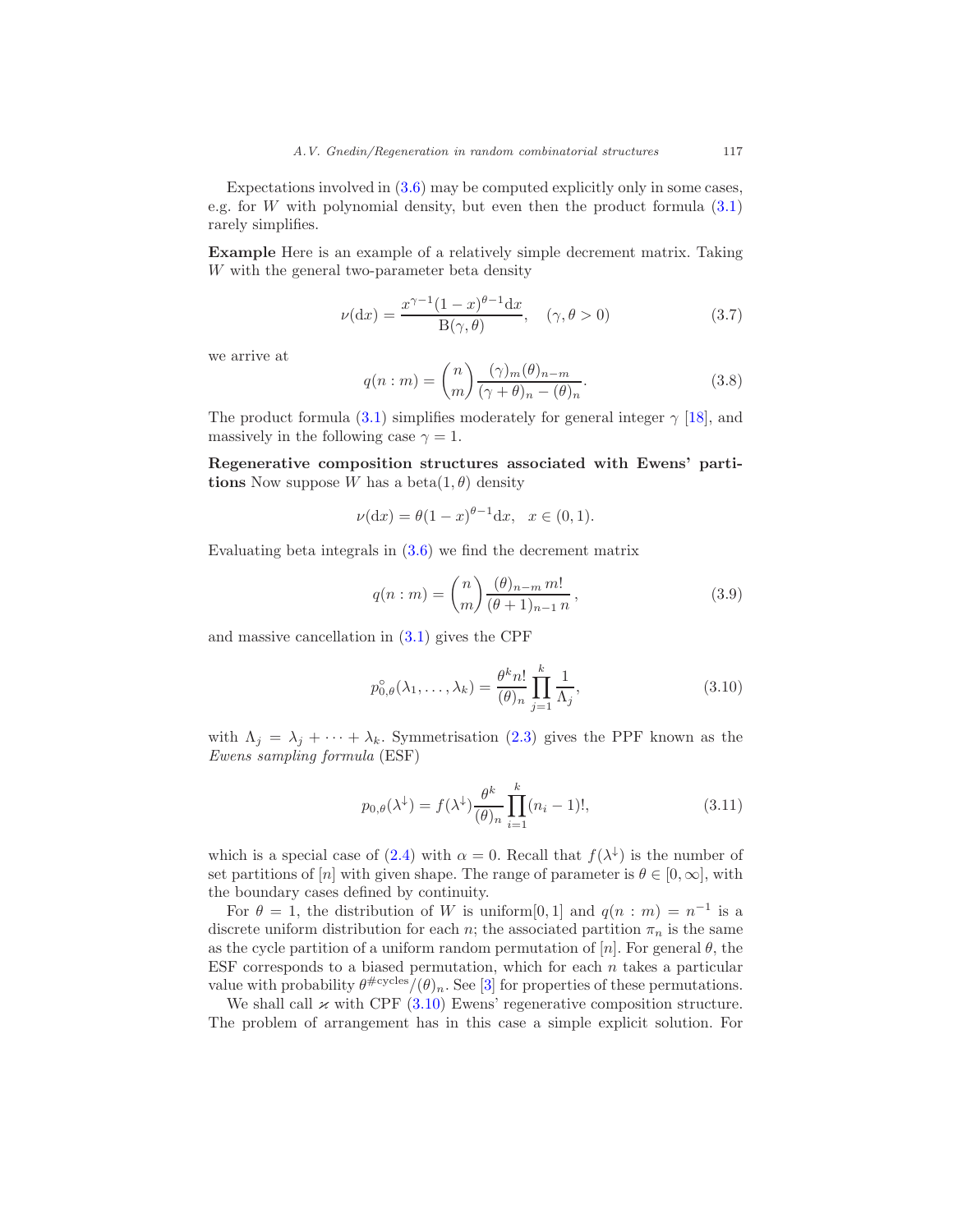partition  $(\lambda_1, \ldots, \lambda_k)^{\downarrow}$  the *size-biased permutation* is the random arrangement of parts obtained by the iterated size-biased picking without replacement. For nonnegative  $(s_j) \in \nabla$  with  $\sum_j s_j = 1$  define a size-biased permutation in a similar way: a generic term  $s_i$  is placed in position 1 with probability proportional to  $s_i$ , then another term  $s_j$   $(j \neq i)$  is chosen from the remaining terms with probability proportional to  $s_j$  and placed in position 2, etc. The resulting random sequence is then in the *size-biased order*, with distribution of the sequence invariant under the size-biased permutation [2](#page-13-0) .

<span id="page-13-1"></span>**Theorem 3.2.** Ewens' composition structure  $(3.10)$  has parts in the size-biased order, for every n. Conversely, if a regenerative composition structure has parts in the size-biased order, then its CPF is  $(3.10)$  for some  $\theta \in [0,\infty]$ .

The paintbox also has a similar property: the intervals  $(Y_j, Y_{j+1})$  are in the sizebiased order. In particular, given the sizes of intervals, a generic gap of size  $s_i$  is the left meander with probability  $s_i$ . The law of ranked frequencies S is known as Poisson-Dirichlet distribution. The law of the gap-sizes  $(Y_1 - Y_0, Y_2 - Y_1, ...)$ is called the GEM distribution.

Remark For set partitions, size-biased ordering is sometimes understood as the arranging of blocks of  $\Pi_n$  by increase of their minimal elements (other often used names: age ordering, sampling ordering). This creates an ordered partition for each  $n$ , but this ordered partition is not exchangeable, since e.g. element  $1$ is always in the first block. In Ewens' case, but not in general, the unlabeled compositions associated with the arrangement by increase of the minimal elements of blocks are sampling consistent as in Definition [2.1](#page-5-0) (this observation is due to Donnelly and Joyce [\[15\]](#page-49-6)). The last assertion is just another formulation of Theorem [3.2.](#page-13-1)

Combining Theorem [3.2](#page-13-1) with Definition [3.1](#page-9-1) we conclude for (unordered) Ewens' partition structure a property which may be called invariance under deletion of a size-biased part:

<span id="page-13-2"></span>
$$
\pi_n \setminus J_n \stackrel{d}{=} \pi_{n-J'_n}, \quad n = 1, 2, \dots,
$$
\n(3.12)

where in the LHS  $J_n \in \pi_n$  is the part chosen by size-biased pick,  $\setminus$  means removing a part, and in the RHS  $J'_n$  is independent of  $(\pi_k)$  and has the same distribution as  $J_n$ . Kingman [\[48](#page-51-6)] showed that  $(3.12)$  is characteristic for the ESF and interpreted the property as noninterference of species.

A generalisation of the distributional relation [\(3.12\)](#page-13-2) was studied in [\[23\]](#page-49-2). If for some partition structure  $(\pi_n)$  the identity [\(3.12\)](#page-13-2) holds but with  $(\pi_k)$  in the RHS replaced by arbitrary partitions  $\rho_k$  of  $k = 1, 2, \ldots$  which need not be consistent in any sense, then  $(\pi_n)$  must be one of the Ewens-Pitman partition structures (subject to minor regularity conditions to exclude a short list of degenerate exceptional cases).

<span id="page-13-0"></span><sup>&</sup>lt;sup>2</sup>To define a size-biased arrangement in the improper case  $\sum_j s_j \leq 1$  consider any closed set  $R \subset [0,1]$  with ranked sequence of gap-sizes  $(s_j)$ . Sample uniformly balls  $U_j$  and record the gap-sizes by increase of the minimal labels of balls, with understanding the points of  $R$  as zero-size gaps.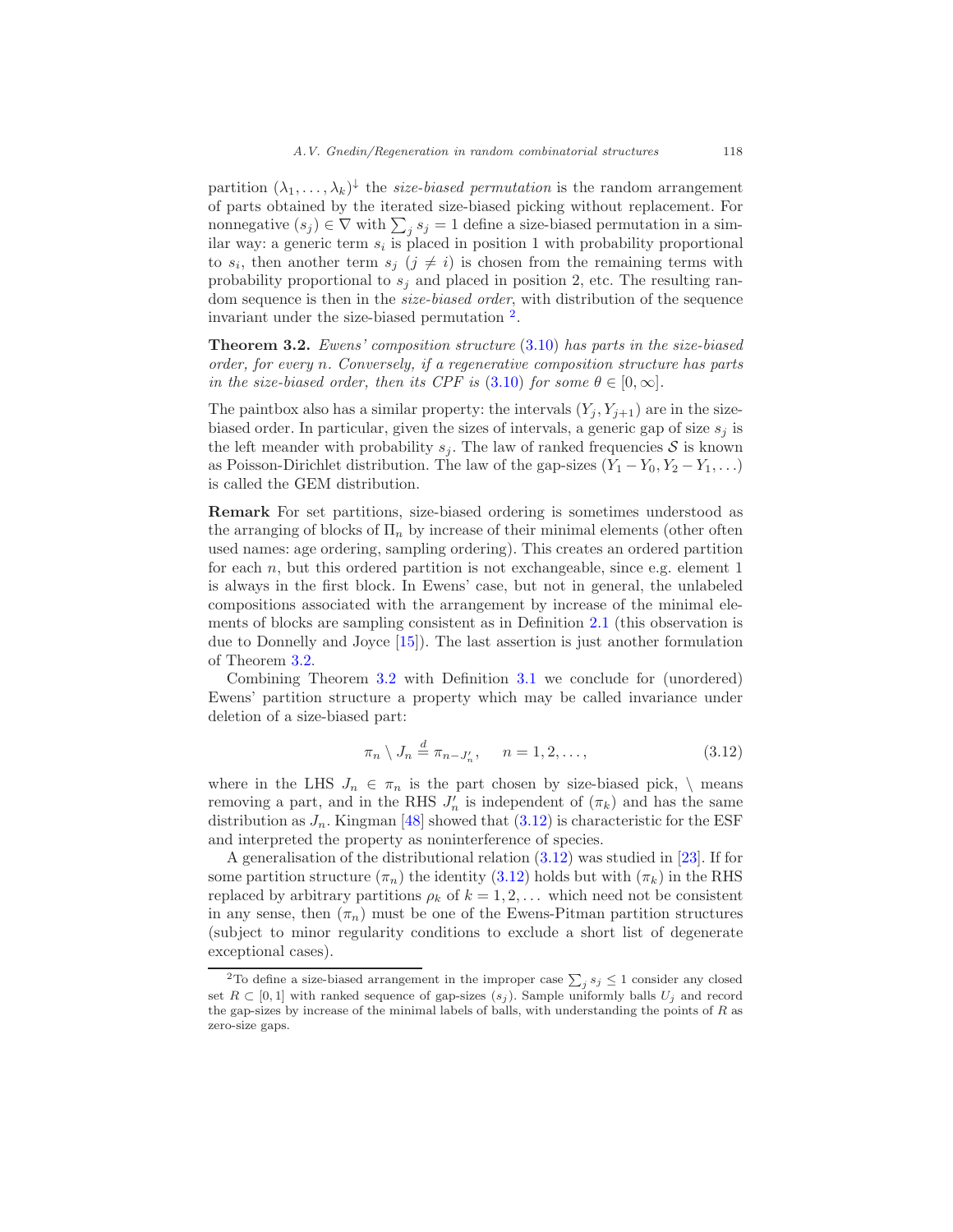#### <span id="page-14-0"></span>3.2. Composition structure derived from the zero set of BM

Consider the process  $(B_t, t \geq 0)$  of Brownian motion (BM), and let  $\mathcal{Z} = \{t :$  $B_t = 0$  be the zero set of BM. The complement  $\mathbb{R} \setminus \mathcal{Z}$  is the union of the excursion intervals, where the BM is away from zero. Define  $\mathcal R$  as  $\mathcal Z$  restricted to [0, 1]. There is a meander gap between the last zero of BM and 1, caused by an incomplete excursion abrupted at  $t = 1$ , but to the left of the meander the set  $\mathcal R$  is of the Cantor-type, without isolated points. Thus, in contrast to the stickbreaking case, the gaps cannot be simply enumerated from left to right. Since the BM is a recurrent process with the strong Markov property, the set of zeroes to the right of the generic excursion interval is a shifted distributional copy of the whole  $\mathcal{Z}$ , independent of the part of  $\mathcal Z$  to the left of (and including) the excursion interval. This implies that  $\mathcal Z$  is a *regenerative* set, a property familiar from the elementary renewal theory. The scaling property of the BM,  $(c^{-1/2} B_{ct}) \stackrel{d}{=} (B_t)$ , implies the *self-similarity*,  $cZ \stackrel{d}{=} Z$  for  $c > 0$ , i.e. the invariance of Z under homotheties.

Following Pitman [\[54\]](#page-51-0), consider the composition structure  $\varkappa$  derived from  $\mathcal{R} = \mathcal{Z} \cap [0,1]$ . To check the deletion property in Definition [2.1](#page-5-0) it is convenient to modify the paintbox model in a way accounting for the self-similarity.

Modified sampling scheme Let  $\mathcal Z$  be a random self-similar subset of  $\mathbb R$ . Fix n and let  $X_1 < X_2 < \cdots$  be the points of a unit Poisson process, independent of Z. The interval  $[0, X_{n+1}]$  is split in gaps at points of Z, so we can define a composition  $\varkappa_n$  of n by grouping  $X_1, \ldots, X_n$  in clusters within the gaps in  $[0, X_{n+1}]$ . As n varies, these compositions comprise the same composition structure, as the one induced by the standard paintbox construction with  $\mathcal{Z} \cap [0,1]$ , because (i) the vector  $(X_1/X_{n+1},...,X_n/X_{n+1})$  is distributed like the vector of n uniform order statistics  $(U_{n:1},...,U_{n:n})$  and (ii) by self-similarity,  $\mathcal{Z}/X_{n+1} \stackrel{d}{=} \mathcal{Z}$ .

Note that, because the locations of 'balls' vary with  $n$ , the model secures a weak consistency of  $\varkappa_n$ 's, but does not produce strongly consistent ordered set partitions  $K_n$ . Applying the modified scheme in the BM case, the deletion property is obvious from the regeneration of  $Z$ , homogeneity of the Poisson process and the self-similarity of Z.

We shall return to this BM example on several occasions.

## <span id="page-14-1"></span>3.3. Regenerative sets and subordinators

In the stick-breaking case the regeneration property of the induced composition structure  $\varkappa$  followed from the observation that R remains in a sense the same when its left meander is truncated. This could not be applied in the case of composition structure derived from the BM, since the leftmost gap does not exist. By a closer look it is seen that a weaker property of  $R$  would suffice. For a given closed  $\mathcal{R} \subset [0,1]$  define the 'droite' point  $Z_x := \min{\{\mathcal{R} \cap [x,1]\}}, x \in [0,1],$ which is the right endpoint of the gap covering x (or  $Z_x = x$  in the event  $x \in \mathcal{R}$ ).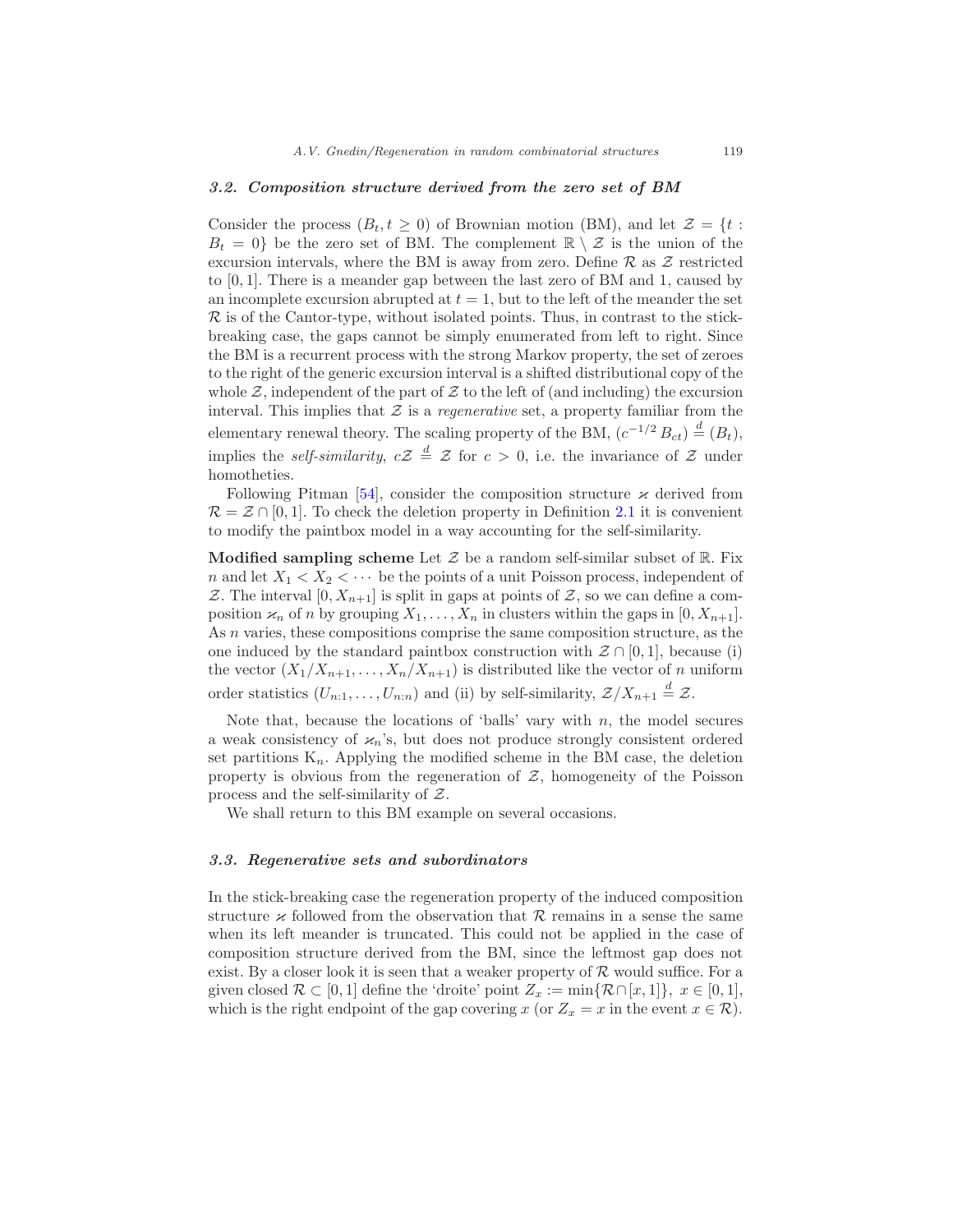<span id="page-15-0"></span>**Definition 3.3.** A random closed set  $\mathcal{R} \subset [0, 1]$  is called *multiplicatively re*generative (m-regenerative for short) if  $Z_x$  is independent of  $(1 - Z_x)^{-1}((\mathcal{R} \cap$  $[Z_x, 1]$  –  $Z_x$ ) and, given  $Z_x$  < 1, the distributional identity is fulfilled

$$
\frac{(\mathcal{R}\cap[Z_x,1])-Z_x}{1-Z_x}\stackrel{d}{=}\mathcal{R}
$$

for every  $x \in [0, 1)$ .

**Remark** We do not require explicitly the independence of  $[0, Z_x] \cap \mathcal{R}$  and  $(1 - Z_x)^{-1}((\mathcal{R} \cap [Z_x, 1]) - Z_x)$ , which would correspond to the conventional regeneration property in the additive theory. In fact, this apparently stronger property follows from the weaker independence property in Definition [3.3](#page-15-0) due to connection with the bulk-deletion properties of composition structures. See [\[30\]](#page-50-6) for details.

For m-regenerative paintbox  $R$  the deletion property of  $\varkappa$  follows by considering the gap that covers  $U_{n:1} = \min(U_1, \ldots, U_n)$ . Then  $q(n: \cdot)$  is the distribution of the rank of the largest order statistic in this gap.

To relate Definition [3.3](#page-15-0) with the familiar (additive) concept of regenerative set, recall that a *subordinator*  $(S_t, t \geq 0)$  is an increasing right-continuous process with  $S_0 = 0$  and stationary independent increments (Lévy process) [\[8](#page-48-6)]. The fundamental characteristics of subordinator are the Lévy measure  $\tilde{\nu}$  on  $(0, \infty]$ , which controls the intensity and sizes of jumps, and the drift coefficient  $d \geq$ 0 responsible for a deterministic linear drift component. The distribution is determined by means of the Laplace transform

$$
\mathbb{E}[\exp(-\rho S_t)] = \exp[-t\Phi(\rho)], \quad \rho \ge 0,
$$

where the Laplace exponent is given by the Lévy-Khintchine formula

<span id="page-15-1"></span>
$$
\Phi(\rho) = \rho \mathbf{d} + \int_{(0,\infty]} (1 - e^{-\rho y}) \tilde{\nu}(\mathrm{d}y), \tag{3.13}
$$

which is also the general representation of Bernstein functions  $[60]$ . The Lévy measure must satisfy the condition  $\Phi(1) < \infty$  which implies  $\nu[y, \infty] < \infty$  and also restricts the mass near 0, to avoid immediate passage of the subordinator to  $\infty$ . A positive mass at  $\infty$  is allowed, in which case  $(S_t)$  is a killed subordinator, that is jumping to the absorbing state  $\infty$  at some random exponential time with rate  $\tilde{\nu}\{\infty\}$ . Two standard examples of subordinators are

1. Stable subordinators with parameter  $0 < \alpha < 1$ , characterised by

$$
\tilde{\nu}(\mathrm{d}y) = \frac{c\alpha}{\Gamma(1-\alpha)} y^{-\alpha-1} \mathrm{d}y, \quad \mathrm{d} = 0, \quad \Phi(\rho) = c\rho^{\alpha}.
$$

2. Gamma subordinators with parameter  $\theta > 0$ , characterised by

$$
\tilde{\nu}(\mathrm{d}y) = cy^{-1}e^{-\theta x}\mathrm{d}y, \quad \mathbf{d} = 0, \quad \Phi(\rho) = c\log(1+\rho/\theta).
$$

The constant  $c > 0$  can be always taken equal to 1 by a linear time-change.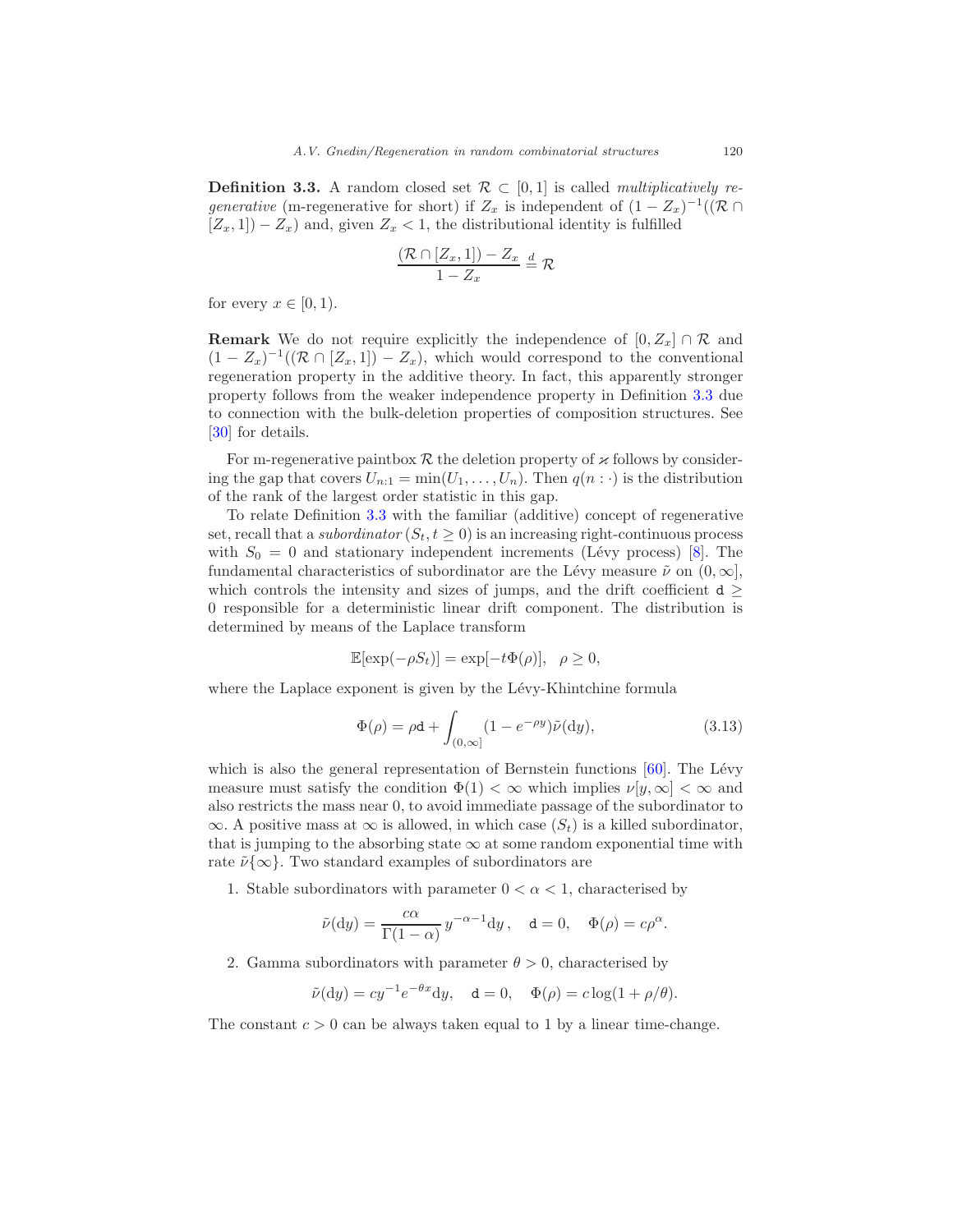Let  $\mathcal{R} = \{S_t, t \geq 0\}^{\text{cl}}$  be the closed range of a subordinator. By properties of the increments,  $\widetilde{\mathcal{R}}$  is *regenerative*: for  $Z_y$  the 'droite' point at  $y > 0$ , conditionally given  $Z_y < \infty$ , the random set  $(\mathcal{R} - Z_y) \cap [0, \infty]$  is distributed like  $\mathcal{R}$  and is independent of  $[0, Z_y] \cap \mathcal{R}$  and  $Z_y$ . Also the converse is true: by a result of Maisonneuve [\[51](#page-51-1)] every regenerative set is the closed range of some subordinator, with  $(\tilde{\nu}, d)$  determined uniquely up to a positive multiple.

Call the increasing process  $(1 - \exp(-S_t), t \geq 0)$  multiplicative subordinator, and let  $\mathcal{R} = 1 - \exp(-\tilde{\mathcal{R}})$  be its range. The regeneration property of  $\tilde{\mathcal{R}}$  readily implies that  $\mathcal R$  is m-regenerative. As time passes, the multiplicative subordinator proceeds from  $0$  to  $1$ , thus it is natural to adjust the Lévy measure to the multiplicative framework by transforming  $\tilde{\nu}$ , by the virtue of  $y \to 1 - e^{-y}$ , in some measure  $\nu$  on (0,1). Measure  $\nu$  accounts for a kind of continuous-time stick-breaking: when at some time the remaining part of a stick is of length z, a piece  $z(1 - y)$  is split away at rate  $\nu(dx)$ .

We shall still call  $\nu$  the Lévy measure where there is no ambiguity. In these terms the Lévy-Khintchine formula becomes

<span id="page-16-1"></span>
$$
\Phi(\rho) = \rho \mathbf{d} + \int_0^1 \{1 - (1 - x)^{\rho}\} \nu(\mathrm{d}x). \tag{3.14}
$$

For integer  $1 \leq m \leq n$  introduce also the binomial moments of  $\nu$ 

$$
\Phi(n:m) = {n \choose m} \int_0^1 x^m (1-x)^{n-m} \nu(\, \mathrm{d}x) + \mathbf{1}(m=1) \, n \mathbf{d}
$$

(where  $1(\dots)$  stands for indicator), so that  $\Phi(n) = \sum_{m=1}^{n} \Phi(n:m)$ . According to one interpretation of  $(3.13), \Phi(\rho)$  is the probability rate at which the subordinator passes through independent exponential level with mean  $1/\rho$ . Similarly,  $\Phi(n)$  is the rate at which the multiplicative subordinator passes through  $U_{n:1}$ and  $\Phi(n : m)$  is the rate to jump from below  $U_{n:1}$  to a value between  $U_{n:m}$  and  $U_{n:m+1}$ . From this, the probability that the first passage through  $U_{n:1}$  covers m out of  $n$  uniform points is equal to

<span id="page-16-0"></span>
$$
q(n:m) = \frac{\Phi(n:m)}{\Phi(n)},\tag{3.15}
$$

which is the general representation for decrement matrix of a regenerative composition structure associated with m-regenerative set. The proper case corresponds to the zero drift,  $d = 0$ , then passage through a level can only occur by a jump.

In the case of finite  $\tilde{\nu}$  and  $d = 0$  the subordinator is a compound Poisson process with no drift. Scaling  $\nu$  to a probability measure, the range of (1 −  $\exp(-S_t), t \geq 0$ ) is a stick-breaking set with the generic factor W distributed according to  $\nu$ ; then  $(3.15)$  becomes  $(3.6)$ .

The connection between regenerative compositions structures and regenerative sets also goes in the opposite direction.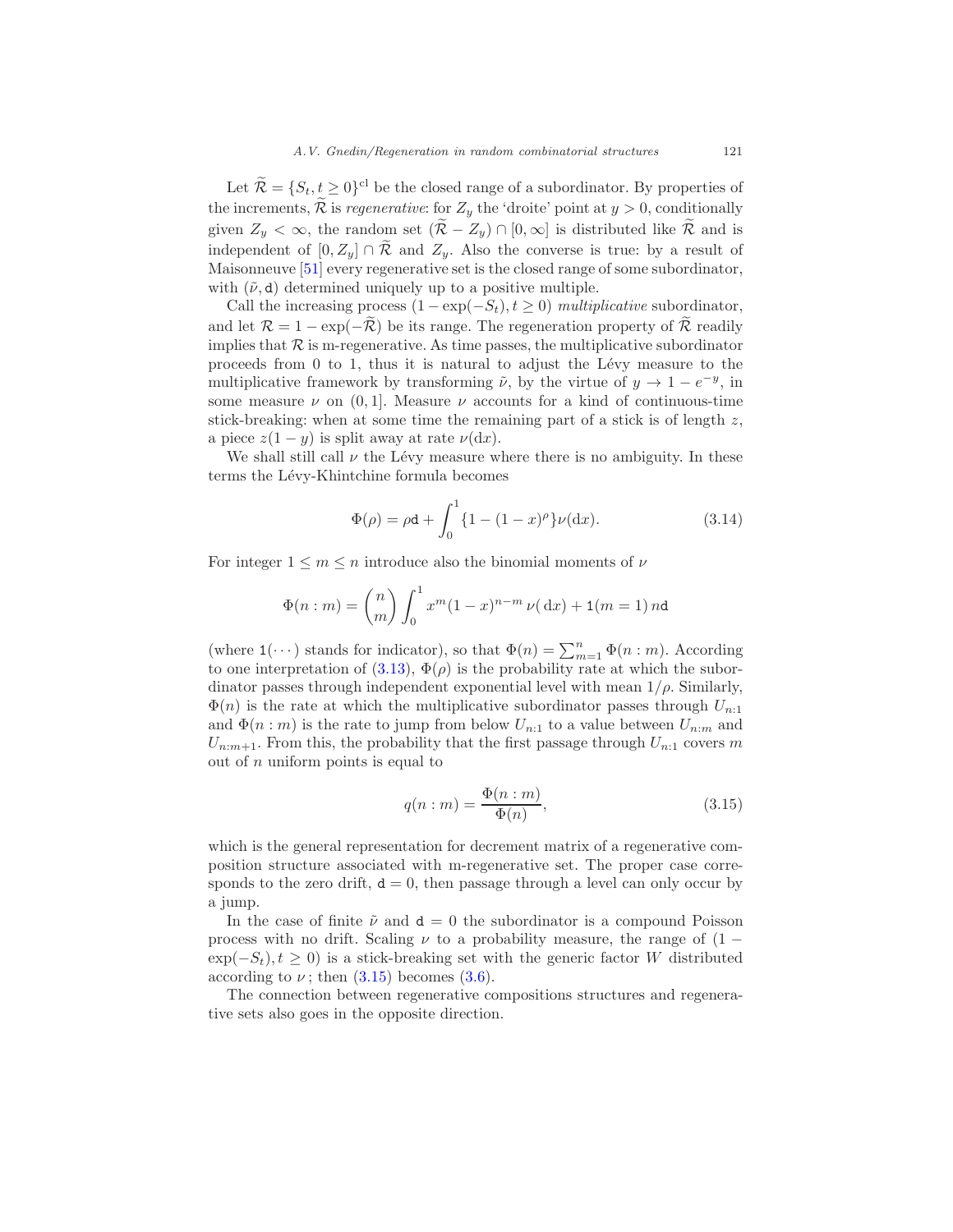<span id="page-17-1"></span>**Theorem 3.4.** [\[30\]](#page-50-6) Every regenerative composition structure can be derived by the paintbox construction from the range of a multiplicative subordinator, whose parameters  $(\nu, d)$  are determined uniquely up to a positive multiple.

Sketch of proof Sampling consistency together with the regeneration imply that the first *n* rows of the minor  $(q(n': \cdot), n' \leq n)$  are uniquely determined by the last row  $q(n : \cdot)$  via formulas

<span id="page-17-0"></span>
$$
q(n' : m') = \frac{q_0(n' : m')}{1 - q_0(n' : 0)}, \quad 1 \leq m' \leq n', \tag{3.16}
$$

$$
q_0(n': m') = \sum_{m=1}^n q(n:m) \frac{\binom{n-m}{n'-m'} \binom{m}{m'}}{\binom{n}{n'}} , \quad 0 \le m' \le n'. \tag{3.17}
$$

Think of  $\varkappa_n$  as allocation of  $F_n$  balls in box labeled B, and  $n-F_n$  balls in other boxes. Formula [\(3.17\)](#page-17-0) gives the distribution of the number of balls remaining in B after  $n - n'$  balls have been removed at random without replacement, with account of the possibility  $m' = 0$  that B may become empty. Formula  $(3.16)$ says that the distribution of  $F_{n'}$  is the same as that of the number of balls which remain in B conditionally given that at least one ball remains. This relation of  $F_n$  and  $F_{n'}$  is counter-intuitive, because sampling may eliminate the first block of  $\varkappa_n$  completely (equivalently, the first block of  $K_n$  may have no representatives in  $[n']$ ).

Invoking the simplest instance of  $(3.16)$ , with  $n' = n - 1$ , we have

$$
\frac{q(n:m)}{1-q(n+1:1)/(n+1)} = \frac{m+1}{n+1}q(n+1:m+1) + \frac{n+1-m}{n+1}q(n+1:m).
$$

This is a nonlinear recursion, but passing to formal homogeneous variables  $\Phi(n : m)$  and using the substitution  $q(n : m) = \Phi(n : m)/\Phi(n)$  with  $\Phi(n) :=$  $\sum_{m=1}^{n} \Phi(n : m)$  result in the linear relation

$$
\Phi(n:m) = \frac{m+1}{n+1}\Phi(n+1:m+1) + \frac{n-m+1}{n+1}\Phi(n+1:m).
$$

Equivalently, in terms of the iterated differences

$$
\Phi(n:m) = {n \choose m} \sum_{j=0}^{m} (-1)^{j+1} {m \choose j} \Phi(n-m+j), \quad 1 \le m \le n.
$$

The positivity condition  $\Phi(n : m) \geq 0$  implies that the sequence  $(\Phi(n), n \geq 0)$ (where  $\Phi(0) = 0$ ) must be *completely alternating* [\[7\]](#page-48-7), i.e. its iterated differences have alternating signs. The latter also means that the difference sequence ( $\Phi(n+$  $1) - \Phi(n), n \geq 0$  is completely monotone, hence by the famous Hausdorff theorem  $\Phi(n)$ 's are representable as moments of some finite measure on [0, 1]. From this [\(3.14\)](#page-16-1) follows for integer values of  $\rho$  with some  $(\nu, d)$ . The latter secures [\(3.14\)](#page-16-1) for arbitrary  $\rho > 0$  by the uniqueness of interpolation.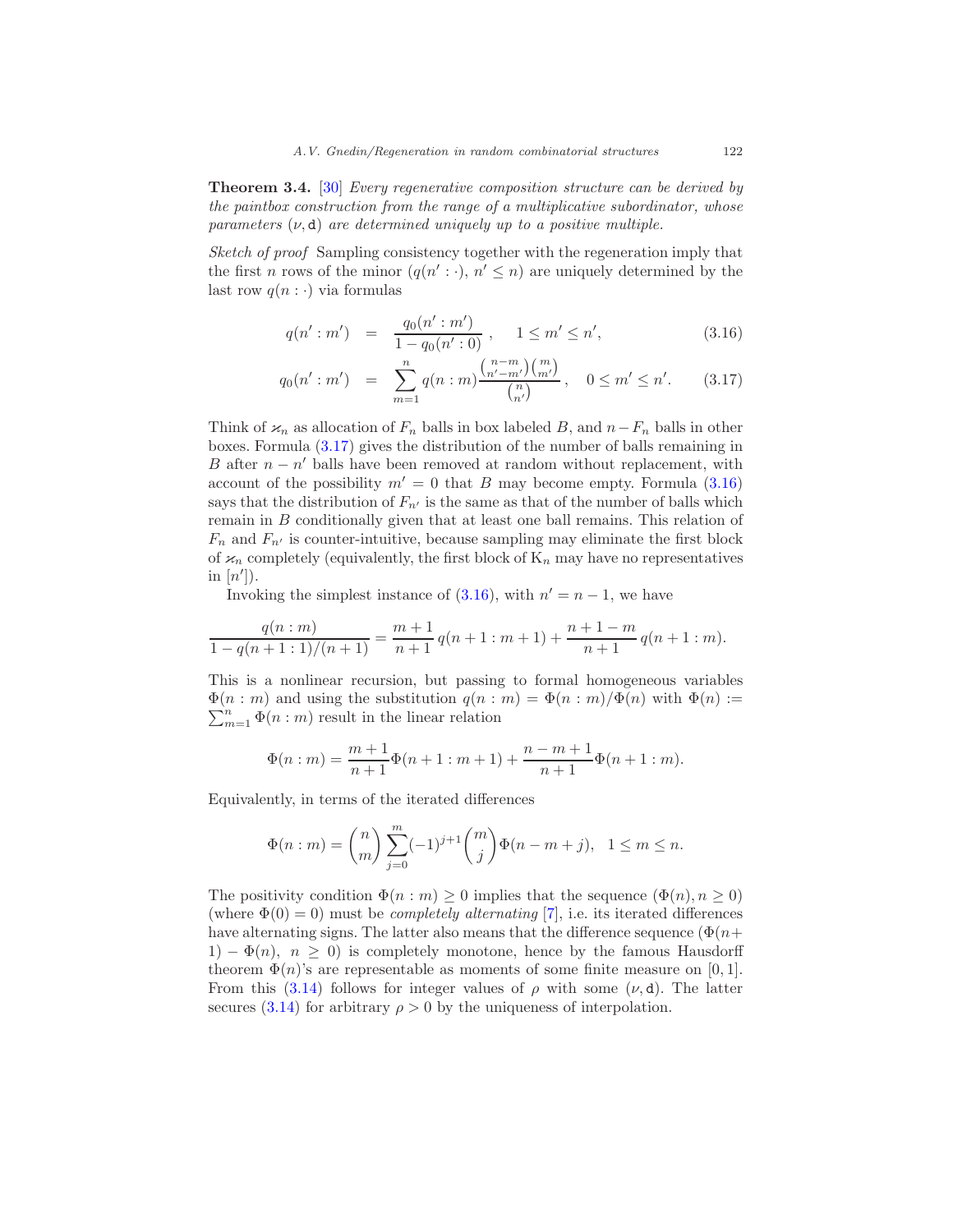Interestingly, the argument only exploits a recursion on  $q$ , hence avoids explicit limit transition from  $\varkappa$  to  $\mathcal{R}$ , as one could expect by analogy with Theorem 2.2. See [14, 30, 33] for variations. [2.2.](#page-6-1) See [\[14](#page-49-7), [30](#page-50-6), [33](#page-50-7)] for variations.

We can also view  $F(t) = 1 - \exp(-S_t)$  as a random distribution function on  $\mathbb{R}_+$  used to construct a composition by sampling from F, as in the species sampling problem described in Section [1.](#page-1-0) These so-called *neutral to the right* priors have extensive applications in Bayesian statistics [\[44\]](#page-50-8).

Additive paintbox It is sometimes convenient to induce regenerative composition structures using a subordinator  $(S_t)$  to create the gaps. Then, independent unit-rate exponential variables  $E_1, E_2, \ldots$  should be used in the role of balls, instead of uniform  $U_j$ 's in the multiplicative framework.

Formula [\(3.15\)](#page-16-0) can be re-derived by appealing to the *potential measure*  $\Box$  of subordinator. Heuristically, think of  $\Box(dy)$  as of probability to visit location y at some time, and of  $\tilde{\nu}$  as distribution of size of a generic jump of the subordinator. The probability that the first part  $m$  of composition is created by visiting  $y$ by a jump of given size z is then the product of  $(1 - e^{-ny})\Box(dy)$  and  $(1 (e^{-z})^m e^{-(n-m)z} \tilde{\nu}(dz)$ . Taking into account the formula for Laplace transform of the potential measure [\[8\]](#page-48-6)

$$
\int_0^\infty (1-e^{-\rho y})\square(\mathrm{d} y)=\frac{1}{\Phi(\rho)}
$$

,

we arrive at [\(3.15\)](#page-16-0) by integration. The compensation formula for Poisson processes [\[8,](#page-48-6) p. 76] is needed to make this argument rigorous.

The advantage of working with  $\mathbb{R}_+$  is that the regeneration property involves no scaling. A disadvantage is that the asymptotic frequency of balls within the walls  $(a, b)$  is the exponential probability  $e^{-b} - e^{-a}$ , as compared to the size of gap in the multiplicative representation on  $[0, 1]$ .

In particular, for Ewens' composition structures the subordinator  $(S_t)$  is a compound Poisson process with the jump distribution exponential $(\theta)$ , so the range  $\widetilde{\mathcal{R}}$  of  $(S_t)$  is a homogeneous Poisson point process with rate  $\theta$ , and  $\mathcal{R}$  is a inhomogeneous Poisson point process with rate function  $\theta/(1-x)$  on [0, 1].

<span id="page-18-1"></span>**Example 3.5.** Consider the infinite Lévy measure on [0, 1] with density  $\nu(dx) =$  $x^{-1}(1-x)^{\theta-1}dx$ . Denoting  $h_{\theta}(n) = \sum_{k=1}^{n} \frac{1}{\theta+k-1}$  the generalised harmonic numbers we compute

$$
q(n:m) = \frac{n!(\theta)_{n-m}}{m(n-m)!(\theta)_{n}h_{\theta}(n)}, \quad p^{\circ}(\lambda_1,\ldots,\lambda_k) = \frac{f^{\circ}(\lambda^{\circ})}{(\theta)_{n}}\prod_{j=1}^{k}\frac{1}{h_{\theta}(\Lambda_j)}.
$$

This composition structure appears as the limit of stick-breaking composition structures [\(3.8\)](#page-12-1) as  $\gamma \to 0$ . Although the CPF looks very similar to Ewens' [\(3.10\)](#page-12-0), there is no simple product formula for the associated partition structure, even in the case  $\theta = 1$ .

<span id="page-18-0"></span>Example 3.6. (Regenerative hook compositions) Hook composition structures are induced by killed pure-drift subordinators with  $\nu(dx) = \delta_1(dx)$  and  $d \in$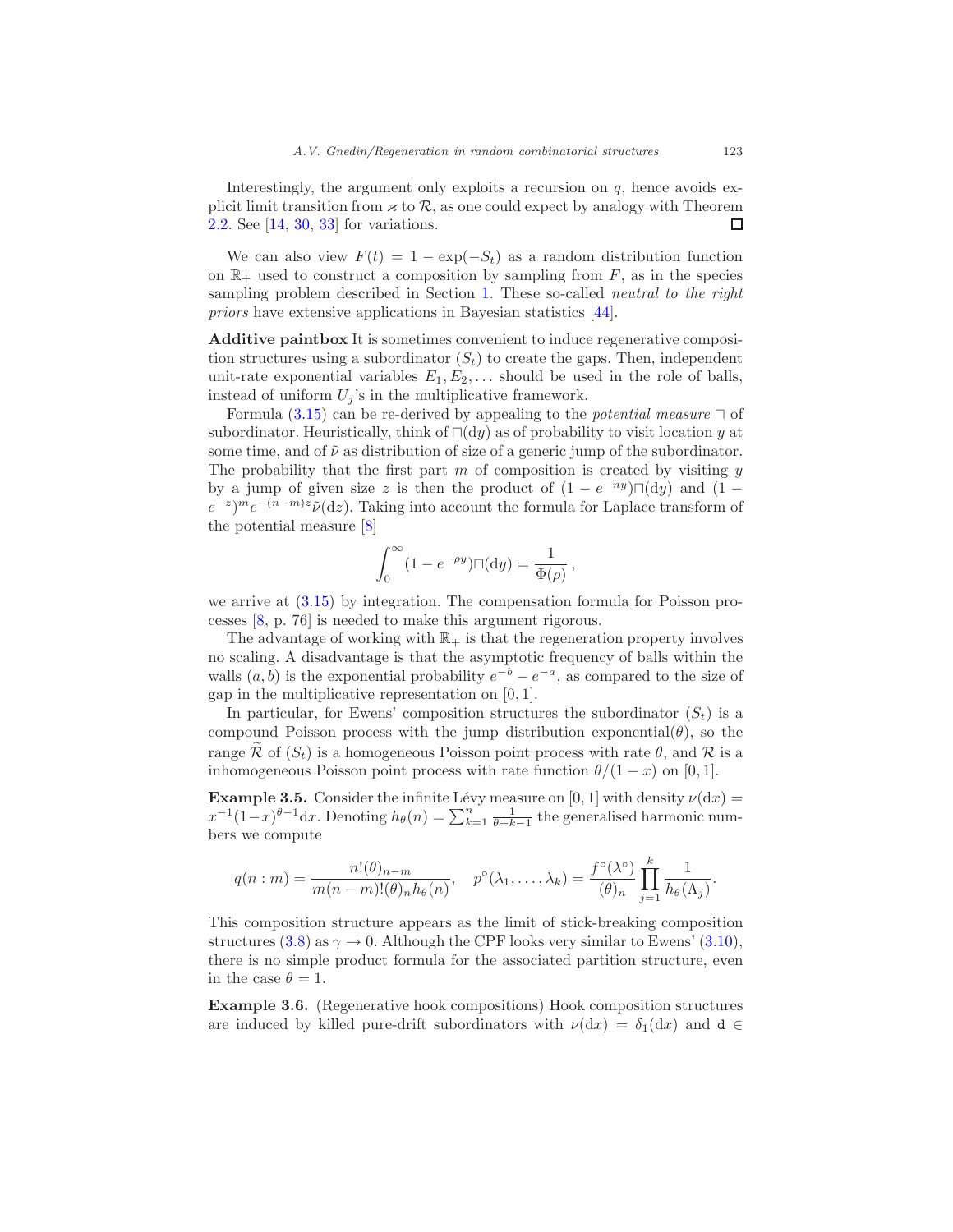$[0, \infty]$ . They have decrement matrices with the only nonzero entries

$$
q(n:n) = \frac{1}{1+nd}, \quad q(n:1) = \frac{nd}{1+nd}.
$$

The compositions  $\varkappa_n$  only assume values like  $(1, 1, \ldots, 1, m)$ . Ferrer's diagrams of the associated partitions  $(m, 1, 1, \ldots, 1)^{\downarrow}$ , are  $\Gamma$ -shaped hooks.

The hook compositions bridge between the pure-singleton composition (with  $\mathcal{R} = [0, 1]$  and the trivial one-block composition (with  $\mathcal{R} = \{0, 1\}$ ). For arbitrary composition structure with some Lévy exponent  $\Phi$  we can construct a similar deformation by adding atomic component  $\beta \delta_1(\text{d}x)$  to the Lévy measure; this results in a family of decrement matrices

<span id="page-19-1"></span>
$$
\frac{\Phi(n:m) + \beta \mathbf{1}(m=n)}{\Phi(n) + \beta},
$$
\n(3.18)

with the one-block composition appearing in the limit  $\beta \to \infty$ .

Sliced splitting We introduce another kind of parametric deformation of a subordinator. Let  $S = (S_t)$  be a subordinator with range R, and let  $X_1 < X_2$  $\cdots$  be the points of homogeneous Poisson process with density  $\theta$ . Take  $S(j)$ ,  $j \geq 0$ , to be independent copies of S, also independent of the Poisson process. We construct the path of *interrupted subordinator*  $S^{(\theta)}$  by shifting and glueing pieces of  $S(j)$ 's in one path.

Run  $S(0)$  until the passage through level  $X_1$  at some time  $T_1$ , so  $S_{T_1-}(0)$  <  $X_1 \leq S_{T_1}(0)$ . Leave the path of the process south-west of the point  $(T_1, X_1)$  as it is, and cut the rest north-east part of the path. At time  $T_1$  start the process  $(S_t(1)+X_1, t \geq T_1)$  and let it running until passage through  $X_2$ . Iterate, creating partial paths running from  $(T_j, X_j)$  to  $(T_{j+1}, X_{j+1})$ . From the properties of subordinators and memoryless property of overshoots of the Poisson process, one sees that  $S^{(\theta)}$  is indeed a subordinator.

The range of  $S^{(\theta)}$ ,

$$
\widetilde{\mathcal{R}}^{(\theta)} := \bigcup_{j \geq 0} [X_j, X_{j+1}) \cap (X_j + \widetilde{\mathcal{R}}(j)),
$$

can be called sliced splitting. First  $\mathbb{R}_+$  is split at locations  $X_j$ , then each gap  $(X_j, X_{j+1})$  is further split at points of  $\widetilde{\mathcal{R}}(j) + X_j \cap (X_j, X_{j+1})$  where  $\widetilde{\mathcal{R}}(j) \stackrel{d}{=} \widetilde{\mathcal{R}}$ are i.i.d. The range of  $1 - \exp(-S_t^{(\theta)})$  can be constructed by a similar splitting of the gaps between the points  $1 - \exp(-X_i)$ , which are the atoms of a Poisson point process with density  $\theta/(1-x)$ .

Denote, as usual,  $\Phi, \tilde{\nu}$  the characteristics of S, and  $\Phi_{\theta}, \tilde{\nu}_{\theta}$  the characteristics of  $S^{(\theta)}$ . Then we have

<span id="page-19-0"></span>
$$
\Phi_{\theta}(\rho) = \frac{\rho}{\rho + \theta} \Phi(\rho + \theta), \quad \tilde{\nu}_{\theta}[y, \infty] = e^{-\theta y} \tilde{\nu}[y, \infty].
$$
\n(3.19)

To see this, a heuristics is helpful to guess the passage rate through exponential level. Denote  $E_{\rho}, E_{\theta}$  independent exponential variables with parameters  $\rho, \theta$ .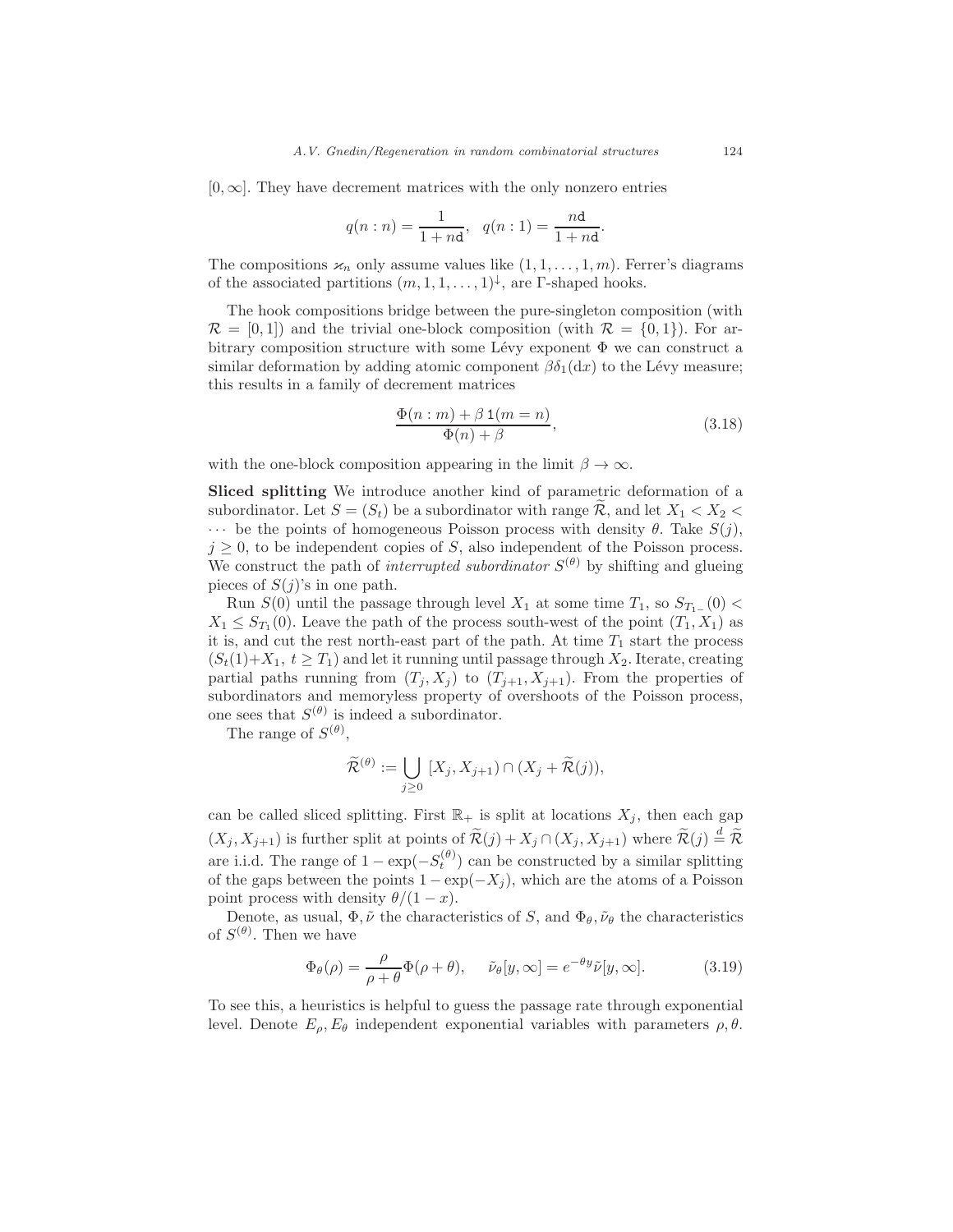The process  $S^{(\theta)}$  passes the level  $E_{\rho}$  within infinitesimal time interval  $(0,t)$ when  $S_t > min(E_\rho, E_\theta) = E_\rho$ . The inequality  $S_t > min(E_\rho, E_\theta) \stackrel{d}{=} E_{\rho+\theta}$  occurs with probability  $\Phi(\rho + \theta)t + o(t)$ , and probability of the event  $E_{\theta} < E_{\rho}$  is  $\rho/(\rho+\theta)$ .

A generalisation of  $(3.19)$  for spectrally negative Lévy processes appears in [\[49,](#page-51-8) Lemma 2.1]. Other examples of factorisation of Bernstein functions are found in [\[60](#page-51-7)].

**The Green matrix** For a sequence of compositions  $\varkappa = (\varkappa_n)$  which, in principle, need not be consistent in any sense we can define  $g(n, j)$  as the probability that a '1' stays in position j of the binary code of  $\varkappa_n$ . That is to say,  $g(n, j)$  is the probability that the parts of  $\varkappa_n$  satisfy  $\lambda_1 + \cdots + \lambda_{i-1} = j-1$  for some  $i \geq 1$ . Call  $(g(n, j), 1 \leq j \leq n, n \in \mathbb{N})$  the Green matrix of  $\varkappa$ . For  $\varkappa$  a regenerative composition structure,  $g(n, j)$  is the probability that the Markov chain  $Q_n^{\downarrow}$  ever visits state  $n + 1 - j$ , and we have an explicit formula in terms of the Laplace exponent (see [\[30\]](#page-50-6))

<span id="page-20-3"></span>
$$
g(n,j) = \Phi(j) \binom{n}{j} \sum_{i=0}^{j-1} \binom{j-1}{i} \frac{(-1)^i}{\Phi(j+i)}.
$$
 (3.20)

## <span id="page-20-0"></span>3.4. Regenerative compositions from the two-parameter family

Let  $\pi$  be the two-parameter partition structure with PPF [\(2.4\)](#page-8-1). Sometimes notation PD( $\alpha$ ,  $\theta$ ) is used for the law of frequencies S, where PD stands for Poisson-Dirichlet, and sometimes in applications this law is called 'the Pitman-Yor prior' after [\[59\]](#page-51-9). Formulas for  $PD(\alpha, \theta)$  are difficult, but the sequence of frequencies in size-biased order can be obtained by inhomogeneous stick-breaking scheme [\(3.4\)](#page-11-2) with independent  $W_j \stackrel{d}{=} \text{beta}(1 - \alpha, \theta + j\alpha)$ . The law of this sizebiased arrangement of  $S \stackrel{d}{=} \text{PD}(\alpha, \theta)$  is a probability measure on the simplex  $\{(x_1, x_2, \dots) : \sum_j x_j = 1, x_j > 0\}$  known as the two-parameter Griffiths-Engen-McCloskey distribution  $GEM(\alpha, \theta)$ .

We will see that for  $0 \leq \alpha < 1$  and  $\theta \geq 0$  and only for these values of the parameters the parts of  $\pi_n$  can be arranged in a regenerative composition structure for  $n = 1, 2, \ldots$ .

Define a (multiplicative) Lévy measure  $\nu$  on [0, 1] by the formula for its right tail

<span id="page-20-1"></span>
$$
\nu[x,1] = x^{-\alpha}(1-x)^{\theta}.
$$
\n(3.21)

The density of this measure is a mixture of two beta-type densities, and in the case  $\theta = 0$  there is a unit atom at 1. The associated Laplace exponent is

<span id="page-20-2"></span>
$$
\Phi(\rho) = \rho \mathcal{B}(1 - \alpha, \rho + \theta) = \frac{\rho \Gamma(1 - \alpha) \Gamma(\rho + \theta)}{\Gamma(\rho + 1 - \alpha + \theta)},
$$
\n(3.22)

and the binomial moments are

$$
\Phi(n : m) = {n \choose m} (\alpha B(m - \alpha, n - m + 1 + \theta) + \theta B(m + 1 - \alpha, n - m + \theta)),
$$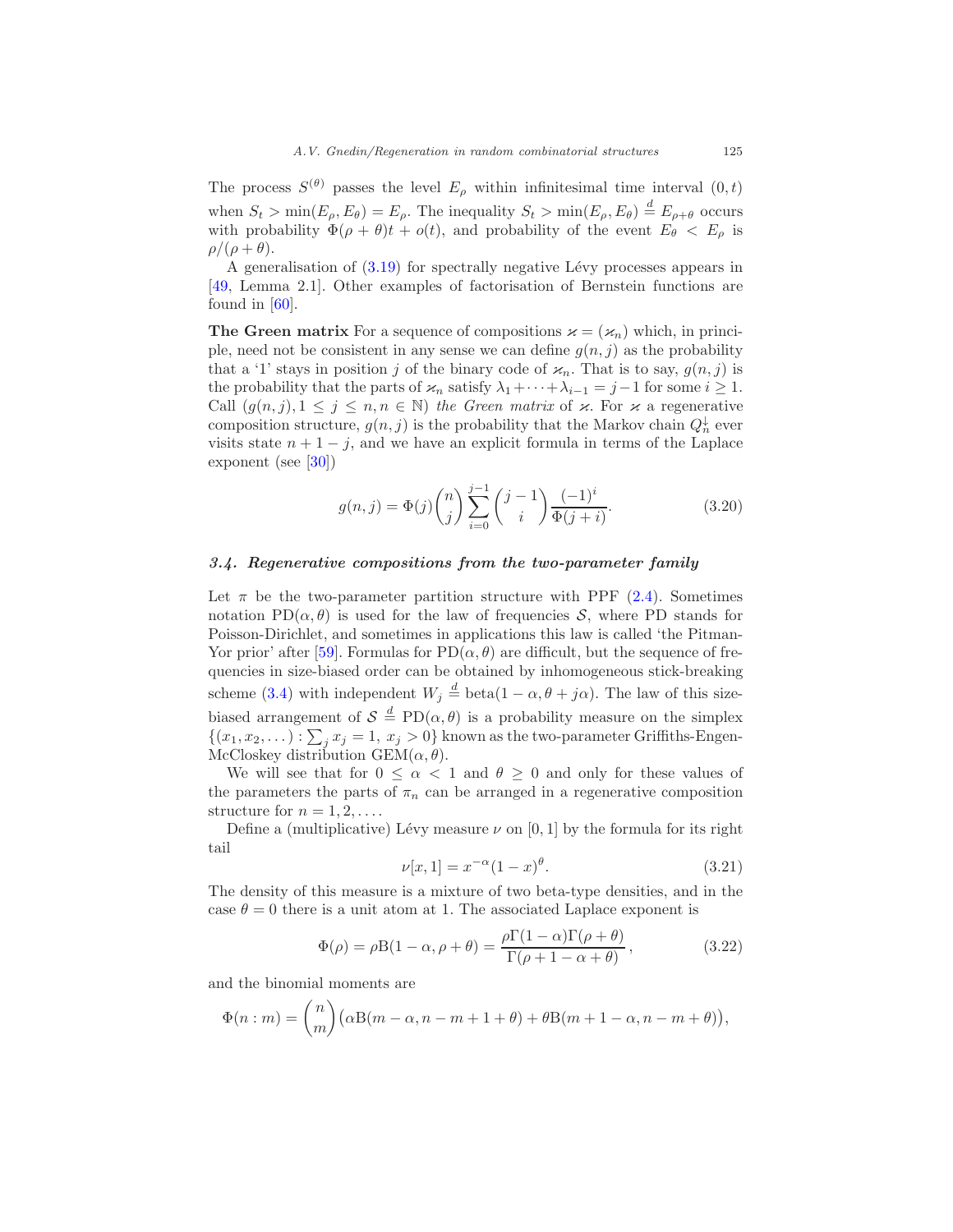so there exists a regenerative composition structure  $\varkappa$  with the decrement matrix

<span id="page-21-0"></span>
$$
q(n:m) = \frac{\Phi(n:m)}{\Phi(n)} = {n \choose m} \frac{(1-\alpha)_{m-1}}{(\theta+n-m)_m} \frac{((n-m)\alpha+m\theta)}{n}.
$$
 (3.23)

It is a good exercise in algebra to show that the symmetrisation [\(2.3\)](#page-7-0) of the product-form CPF with decrement matrix [\(3.23\)](#page-21-0) is indeed the two-parameter PPF [\(2.4\)](#page-8-1).

Like their unordered counterparts, the two-parameter regenerative compositions have many interesting features. Three subfamilies are of special interest and, as the experience shows, should be always analysed first.

**Case**  $(0, \theta)$  for  $\theta > 0$ . This is the ESF case  $(3.10)$ , with  $\nu$  being the beta $(1, \theta)$ distribution. The parts of composition appear in the size-biased order, the gaps of  $\mathcal{R}^c$  too.

**Case**  $(\alpha, 0)$  for  $0 < \alpha < 1$  is a remarkable instance which has features of both multiplicative and additive regeneration. In this case

$$
\nu(\mathrm{d}x) = \alpha x^{-\alpha - 1} \mathrm{d}x + \delta_1(\mathrm{d}x)
$$

is an infinite measure with a unit atom at 1. The composition structure is directed by  $\mathcal{R} = \mathcal{Z} \cap [0,1]$ , where  $\mathcal{Z}$  is the range of stable subordinator. On the other hand,  $R$  can be also obtained as the range of multiplicative subordinator  $(1 - \exp(-S_t), t \ge 0)$ , where  $(S_t)$  is the subordinator with Lévy measure

$$
\tilde{\nu}(\mathrm{d}y) = \alpha (1 - e^{-y})^{-\alpha - 1} e^{-y} \mathrm{d}y + \delta_{\infty}(\mathrm{d}y).
$$

The product formula [\(3.1\)](#page-10-3) specialises to

$$
p^{\circ}(\lambda_1,\ldots,\lambda_k)=f^{\circ}(\lambda^{\circ})\lambda_k\alpha^{k-1}\prod_{j=1}^k\frac{(1-\alpha)\lambda_j-1}{\lambda_j!}.
$$

This composition structure was introduced in [\[54\]](#page-51-0), where  $\mathcal Z$  was realised as the zero set of a Bessel process of dimension  $2 - 2\alpha$ . For  $\alpha = 1/2$  this is the zero set of BM.

The decrement matrix  $q$  in this case has the special property that there is a probability distribution  $h$  on the positive integers such that

$$
q(n : m) = h(m) \text{ if } m < n \text{ and } q(n : n) = 1 - \sum_{m=1}^{n-1} h(m). \tag{3.24}
$$

This means that 1's in the binary code of  $\varkappa_n$  can be identified with the set of sites within  $1, \ldots, n$  visited by a positive random walk on integers (lattice renewal process), with the initial state 1. Specifically,

<span id="page-21-1"></span>
$$
h(m) = \frac{\alpha (1 - \alpha)_{m-1}}{m!},\tag{3.25}
$$

and  $q(n:n) = (1-\alpha)_{n-1}/(n-1)!$ .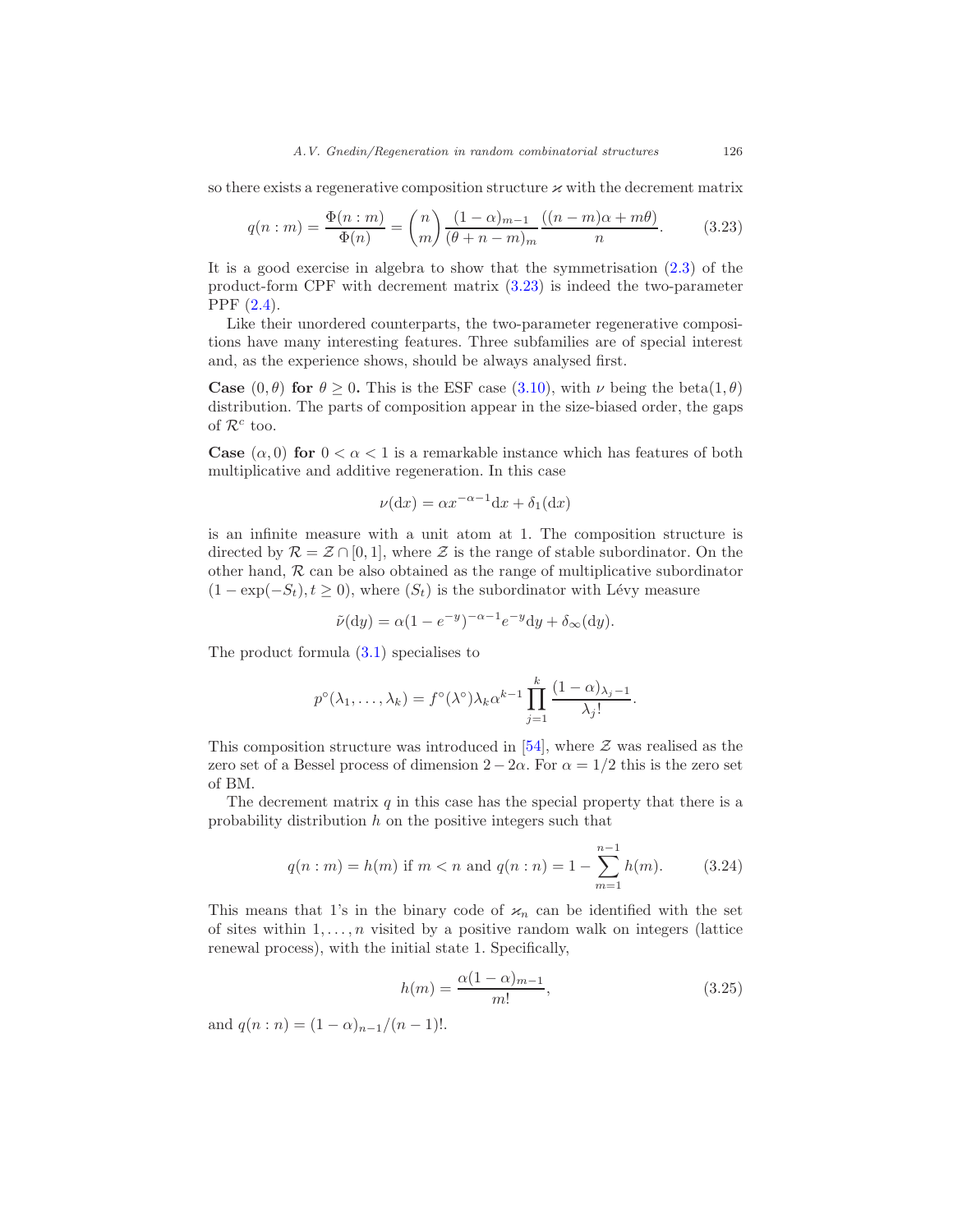The arrangement of parts of  $\pi_n$  in a composition is obtained by placing a size-biased part of  $\pi_n$  in the *last* position in  $\varkappa_n$ , then by shuffling the remaining parts uniformly at random to occupy all other positions. Exactly the same rule applies on the paintbox level: for S following  $PD(\alpha, 0)$ , a term is chosen by the size-biased pick and attached to 1 as the meander, then the remaining gaps are arranged in the exchangeable order.

**Case**  $(\alpha, \alpha)$  for  $0 < \alpha < 1$ . The associated regenerative set has zero drift and the Lévy measure

$$
\tilde{\nu}(\mathrm{d}y) = \alpha (1 - e^{-y})^{-\alpha - 1} e^{-\alpha y} \, \mathrm{d}y \qquad y \ge 0 \,,
$$

this is the zero set of an Ornstein-Uhlenbeck process. The corresponding range of multiplicative subordinator can be realised as the zero set of a Bessel bridge of dimension  $2 - 2\alpha$ ; in the case  $\alpha = 1/2$  this is the Brownian bridge.

The parts of  $\varkappa_n$  are identifiable with the increments of a random walk with the same step distribution h as in  $(3.25)$  for the  $(\alpha, 0)$  case, but now conditioned on visiting the state  $n + 1$ . The CPF is

$$
p_{\alpha,\alpha}^{\circ}(\lambda_1,\ldots,\lambda_k) = f^{\circ}(\lambda^{\circ}) \frac{\alpha^k}{(\alpha)_n} \prod_{j=1}^k (1-\alpha)_{\lambda_j-1}.
$$
 (3.26)

This function is symmetric for each k, which implies that the parts of each  $\varkappa_n$ are in the exchangeable random order. This confirms the known fact that the excursion intervals of a Bessel bridge appear in completely random order.

Due to symmetry, the transition rule from  $\varkappa_n$  to  $\varkappa_{n+1}$  is a simple variation of the Chinese restaurant scheme. Now the tables are ordered in a row. Given  $x_n = (\lambda_1, \ldots, \lambda_k)$ , ball  $n + 1$  is placed in one of the existing boxes with chance  $(\lambda_i - \alpha)/(n + \alpha)$  as in the unordered scheme, and when a new table is to be occupied, the box is placed with equal probability to the right, to the left or in-between any two of  $k$  boxes occupied so far.

In the case  $(\alpha, 0)$ , there is a right meander appearing in consequence of killing at rate  $\tilde{\nu}\{\infty\} = 1$ . Removing the atom at  $\infty$  yields another m-regenerative set (not in the two-parameter family) obtained by (i) splitting  $[0, 1]$  using beta $(1, \theta)$ stick-breaking, (ii) fitting in each gap  $(Y_{j-1}, Y_j)$  a scaled copy of the  $(\alpha, 0)$  mregenerative set. The decrement matrix is  $(3.18)$ , with  $\Phi$  like for the  $(\alpha, 0)$  mregenerative set and  $\beta = -1$ . A dicrete counterpart, composition  $\varkappa_n$ , is realisable as a path of a random walk with a barrier, but the CPF for this composition structure has no simple formula.

The m-regenerative set with parameters  $0 < \alpha < 1, \theta > 0$  is constructable from the sets  $(0, \theta)$  and  $(\alpha, 0)$  by the sliced splitting method underlying  $(3.19)$ . To define a multiplicative version of the two-level paintbox, and to have a relation like  $(3.19)$ , first split  $[0, 1]$  at points  $Y_i$  of the Poisson process with density  $\theta/(1-x)$  as in the Ewens case, (recall that this is the same as stick-breaking with beta(1, $\theta$ ) factor W). Then for each j choose an independent copy of the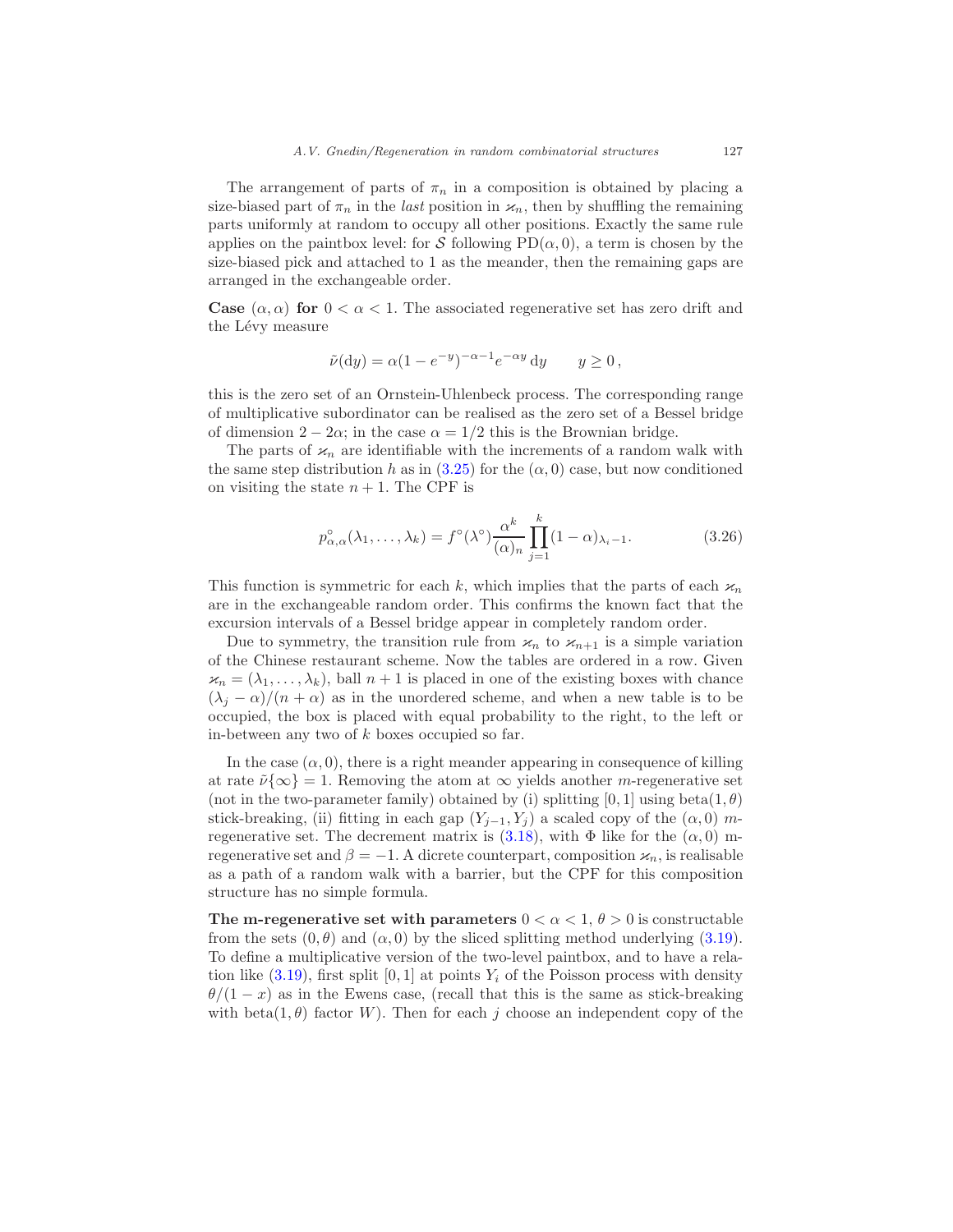$\alpha$ -stable regenerative set starting at  $Y_{j-1}$  and abrupted at  $Y_j$ , and use this copy to split  $(Y_{i-1}, Y_i)$ .

The resulting m-regenerative set corresponds to the  $(\alpha, \theta)$  composition structure, so [\(3.19\)](#page-19-0) becomes

$$
\Phi_{\alpha,\theta}(\rho) = \frac{\rho}{\rho+\theta} \Phi_{\alpha,0}(\rho+\theta),
$$

which is trivial to check. As another check, observe that the structural distribution beta $(1-\alpha, \alpha+\theta)$  is the Mellin convolution of beta $(1, \theta)$  and beta $(1-\alpha, \alpha)$ , as it must be for the two-level splitting scheme.

The construction is literally the same on the level of finite compositions [\[32,](#page-50-9) 61. First a regenerative Ewens  $(0, \theta)$  composition of n is constructed, then each part is independently split in a sequence of parts according to the rules of the regenerative  $(\alpha, 0)$ -composition.

# <span id="page-23-0"></span>4. Regenerative partition structures and the problem of arrangement

We discuss next connections between regenerative composition structures and their associated partition structures. One important issue is the uniqueness of the correspondence.

## <span id="page-23-1"></span>4.1. Structural distributions

For arbitrary random sequence of frequencies  $S$ , let  $R$  be any arrangement in a paintbox, i.e. with  $\mathcal{R}^c$  related to S via [\(2.2\)](#page-7-1). Let  $\tilde{P}$  be the size of the gap covering the independent uniform point  $U_1$ , with the convention that  $\tilde{P}=0$ in the event  $U_1 \in \mathcal{R}$ . We shall understand  $\tilde{P}$  as a size-biased pick from  $S$ , this agrees with the (unambiguous) definition in the proper case and extends it when the sum of positive frequencies may be less than 1. Obviously, the particular choice of  $R$  with gap-sizes  $S$  is not important.

The law of P is known as the *structural distribution* of  $S$ . Most properties of this distribution readily follow from the fact that it is a mixture of delta measures  $\sum_j s_j \delta_{s_j}(\mathrm{d}x) + \left(1 - \sum_j s_j\right) \delta_0(\mathrm{d}x)$ . In particular, the  $(n-1)$ st moment of  $\tilde{P}$  is the probability that  $\varkappa_n$  is the trivial one-block composition  $(n)$  or, what is the same, that  $\pi_n = (n)^{\downarrow}$ :

$$
p(n) = \mathbb{E}[\tilde{P}^{n-1}].
$$

In general, there can be many partition structures which share the same structural distribution, but for the regenerative composition structures the correspondence is one-to-one. Indeed, we have

$$
p(n) = q(n:n) = \frac{\Phi(n:n)}{\Phi(n)}.
$$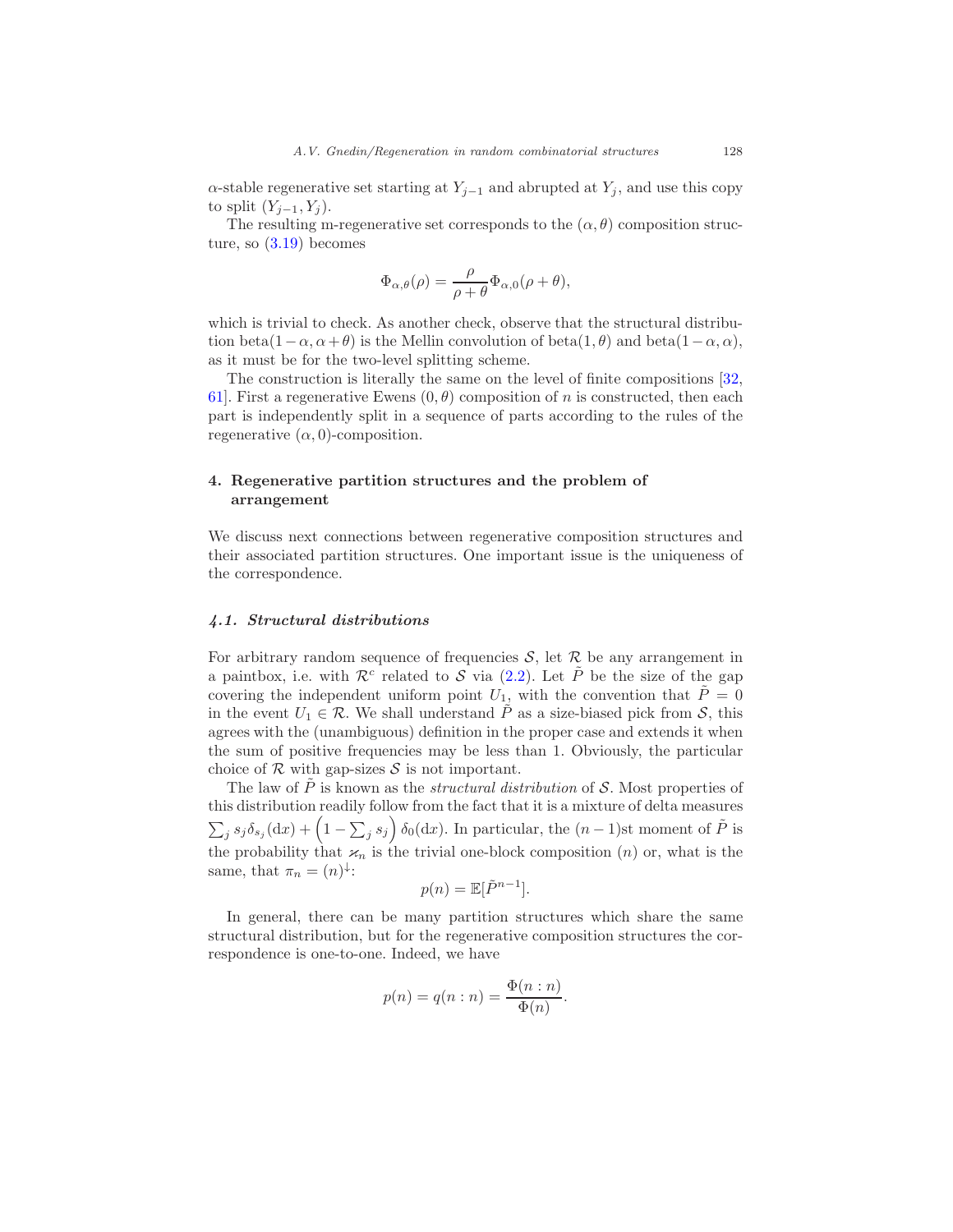With some algebra one obtains a recursion for the Laplace exponent

$$
\Phi(n)(p(n) + (-1)^n) = \sum_{j=1}^{n-1} (-1)^{j+1} \binom{n}{j} \Phi(j),
$$

which shows that the moments sequence  $(p(n), n \in \mathbb{N})$  determines  $(\Phi(n), n \in \mathbb{N})$ uniquely up to a positive multiple, hence determines the decrement matrix  $q$ . Explicit expressions of the entries of q through the  $p(n)$ 's are some rational functions in  $p(n)$ 's, for instance  $q(3:2) = (2p(2) - 3p(3) + p(2)p(3))/(1 - p(2)).$ Because the moments  $p(n)$  are determined by the sizes of gaps and not by their arrangement, we conclude that

<span id="page-24-1"></span>Theorem 4.1. [\[30](#page-50-6)] Each partition structure corresponds to at most one regenerative composition structure. Equivalently, for random frequencies  $S$  there exists at most one distribution for a m-regenerative set R with  $(\mathcal{R}^c)^{\downarrow} \stackrel{d}{=} \mathcal{S}$ .

In principle, one can determine if some PPF  $p$  corresponds to a regenerative CPF  $p^{\circ}$  by computing q formally from the one-block probabilities  $p(n)$ 's, then checking positivity of  $q$ , and if it is positive then comparing the symmetrised PPF  $(3.1)$  corresponding to q with p. This method works smoothly in the case of Ewens-Pitman two-parameter partitions. For the  $(\alpha, \theta)$  partition structures the structural distribution is beta(1 –  $\alpha$ ,  $\theta$  +  $\alpha$ ) and  $p(n)$  is equal to

$$
\mathbb{E}[\tilde{P}^{n-1}] = \frac{\theta(1-\alpha)_{n-1}}{(\theta)_n}.
$$

Computing formally q from the  $p(n)$ 's we arrive at q coinciding with [\(3.23\)](#page-21-0). However, a decrement matrix must be nonnegative, which is not the case for some values of the parameters:

Theorem 4.2. [\[30](#page-50-6)] Every Ewens-Pitman partition structure with parameters in the range  $0 \leq \alpha \leq 1, \theta \geq 0$  has a unique arrangement as a regenerative composition structure. For other values of the parameters such arrangement does not exist.

Actually, it is evident that any partition structure of the 'discrete subfamily' with  $\alpha < 0$  in [\(2.5\)](#page-8-2) cannot be regenerative just because the number of parts in each  $\pi_n$  is bounded by  $-\theta/\alpha$ .

## <span id="page-24-0"></span>4.2. Partition structures invariant under deletion of a part

Relations [\(3.2\)](#page-10-1) and [\(3.3\)](#page-10-2) say that partition structures inherit a deletion property from the parent regenerative compositions. In this section we discuss the reverse side of this connection, which puts the regeneration property in the new light. The main idea is that if a partition structure  $\pi$  has a part-deletion property, then the iterated deletion creates order in a way consistent for all  $n$ , thus canonically associating with  $\pi$  a regenerative composition structure. The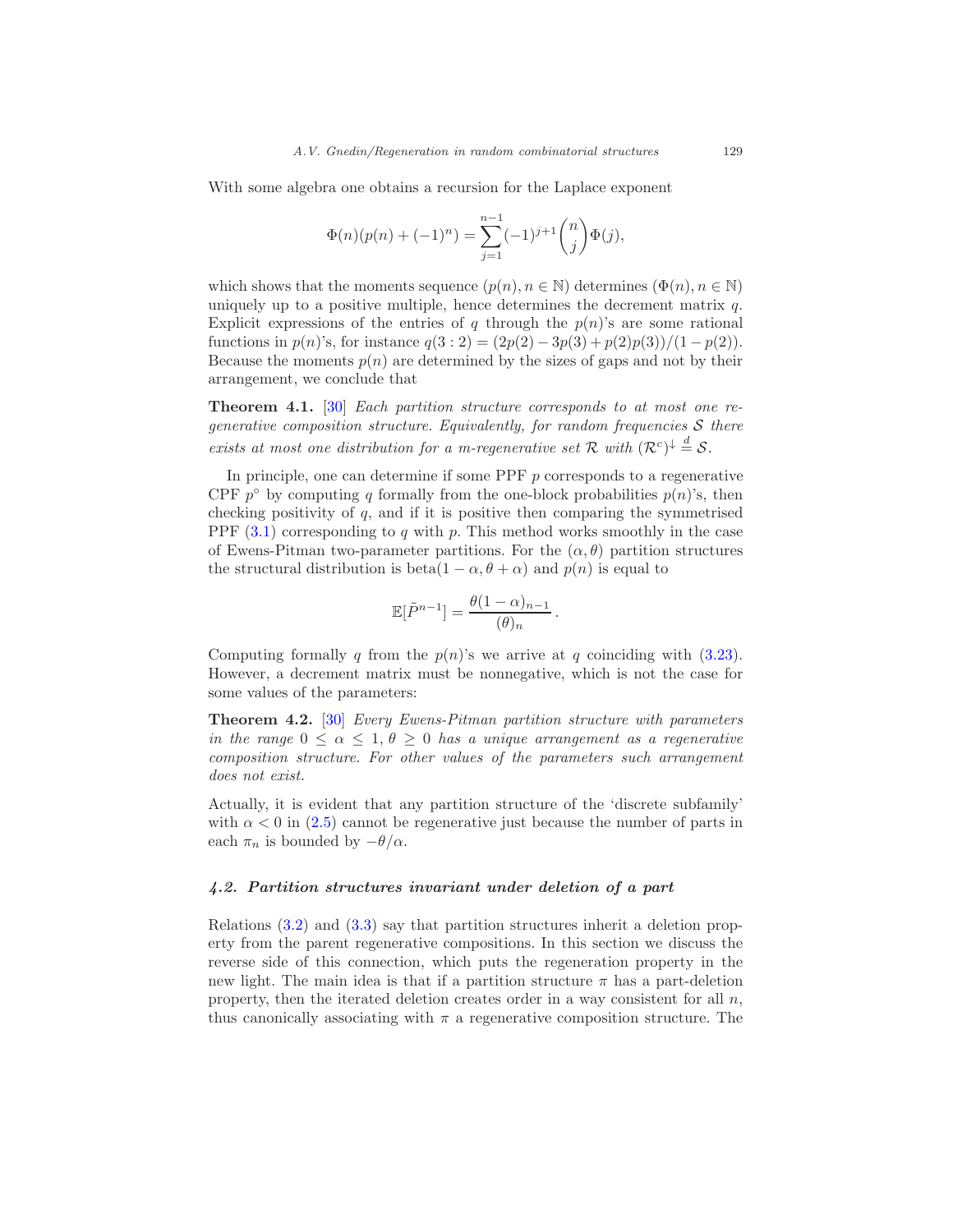arrangement problem may be seen as connection between the intrinsic order of composition and the sampling (size-biased) order.

Let  $\pi$  be a partition structure. A *random part* of  $\pi_n$  is an integer random variable  $P_n$  which satisfies  $P_n \in \pi_n$ . The joint distribution of  $\pi_n$  and  $P_n$  is determined by the PPF and some deletion kernel  $d(\lambda^{\downarrow}, m)$ , which specifies the conditional distribution of  $P_n$  given partition  $\pi_n$ 

<span id="page-25-0"></span>
$$
p(\lambda^{\downarrow})d(\lambda^{\downarrow},m) = \mathbb{P}(\pi_n = \lambda^{\downarrow}, P_n = m), \quad |\lambda^{\downarrow}| = n. \tag{4.1}
$$

For each  $n = 1, 2, \ldots$  the distribution of  $P_n$  is then

$$
q(n:m) = \mathbb{P}(P_n = m) = \sum_{\{\lambda^{\downarrow} : |\lambda^{\downarrow}| = n, m \in \lambda^{\downarrow}\}} d(\lambda^{\downarrow}, m) p^{\downarrow}(\lambda^{\downarrow}), \quad 1 \le m \le n. \tag{4.2}
$$

The formulas differ from  $(3.2)$  and  $(3.3)$  in that now they refer to some abstract 'random part'  $P_n$  of unordered structure. The requirement that  $P_n$  is a part of  $\pi_n$  makes

$$
\sum_{\text{distinct } m \,\in\, \lambda^\downarrow} d(\lambda^\downarrow,m) = 1.
$$

**Definition 4.3.** Call a partition structure  $\pi = (\pi_n)$  regenerative if, for each n, there exists a joint distribution for  $\pi_n$  and its random part  $P_n$  such that for each  $1 \leq m < n$  conditionally given  $P_n = m$  the remaining partition  $\pi_n \setminus m$ of  $n - m$  has the same distribution as  $\pi_{n-m}$ . Call  $\pi$  regenerative w.r.t. d if the conditional distribution of  $P_n$  is specified by d as in [\(4.1\)](#page-25-0), for each n. Call  $\pi$ regenerative w.r.t. q if  $q(n : \cdot)$  is the law of  $P_n$ , which means that

<span id="page-25-1"></span>
$$
p(\lambda^{\downarrow})d(\lambda^{\downarrow},m) = q(n:m)p(\lambda^{\downarrow} \setminus \{m\}), \quad n = 1, 2, .... \tag{4.3}
$$

The regeneration means that  $\pi$  satisfies the stochastic recursion

<span id="page-25-2"></span>
$$
\pi_n \setminus P_n \stackrel{d}{=} \pi_{n-P'_n}, \quad n = 1, 2, \dots,
$$
\n
$$
(4.4)
$$

with the same conventions as in [\(3.12\)](#page-13-2), but with the size-biased pick replaced by  $P_n \stackrel{d}{=} P'_n$ .

Example (Hook partition structures) This is a continuation of Example [3.6.](#page-18-0) Call  $\lambda^{\downarrow}$  a hook partition if only  $\lambda_1$  may be larger than 1, for instance  $(4, 1, 1, 1)^{\downarrow}$ . For every deletion kernel with the property

$$
d(\lambda^{\downarrow}, 1) = 1 \text{ if } 1 \in \lambda^{\downarrow},
$$

it can be shown that the only partition structures regenerative w.r.t. such d are those supported by hook partitions, and they have  $q(n:n) = 1/(1+n\mathsf{d})$ ,  $q(n:n)$  $1) = nd/(1 + nd)$  for some  $d \in [0, \infty]$ . A regenerative partition structure is of the hook type if and only if  $p((2,2)^{\downarrow})=0$ .

**Theorem 4.4.** [\[29\]](#page-50-10) If a partition structure is regenerative and satisfies the condition  $p((2,2)^{\downarrow}) > 0$ , then q uniquely determines p and d, and p uniquely determines q and d. Equivalently, if a regenerative partition structure is not of the hook type then the corresponding deletion kernel is unique.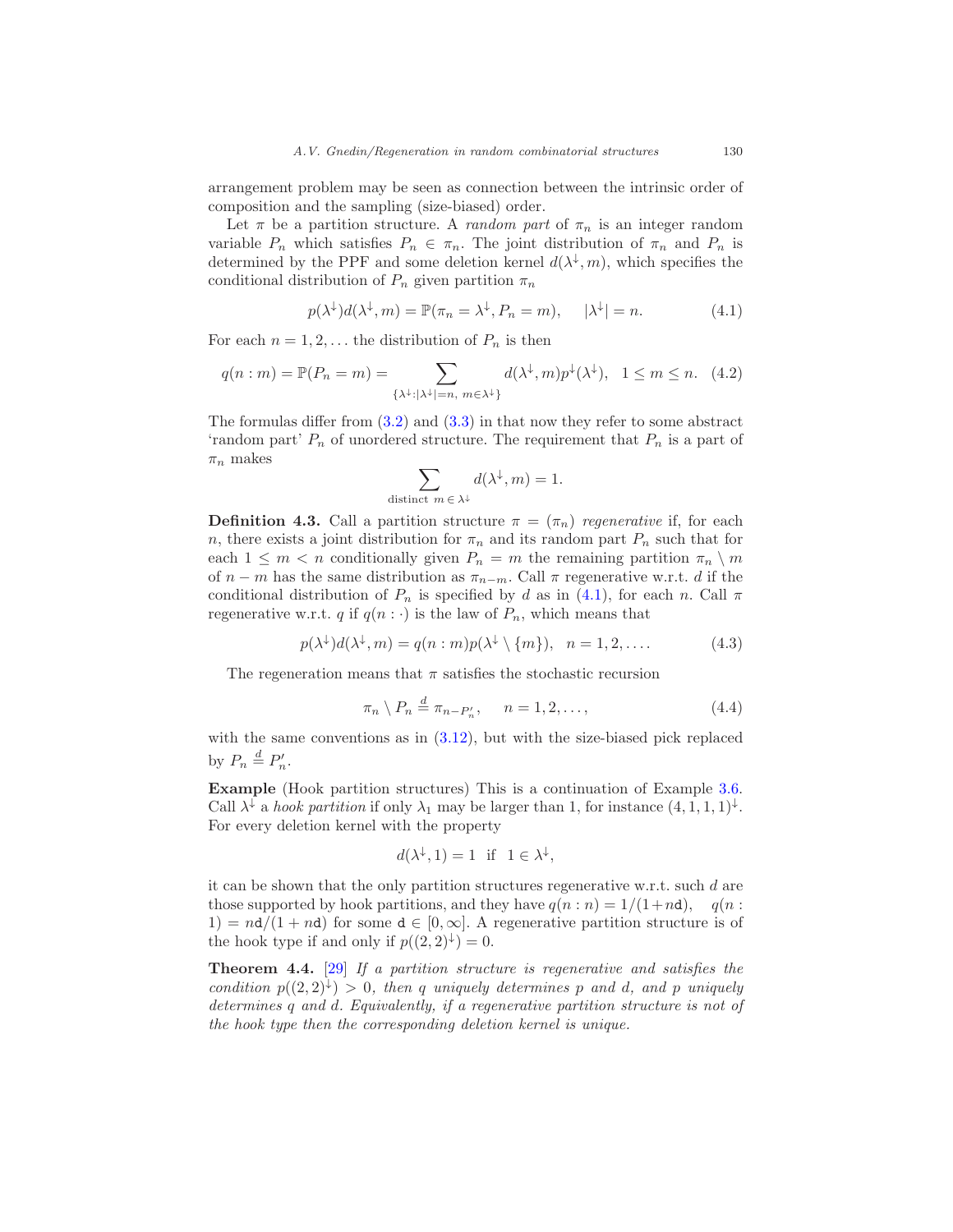Observe that all hook partitions share the same deletion kernel(s). We will see next that for each deletion kernel associated with the two-parameter family there is a one-parameter subfamily regenerative with respect to this kernel. One can wonder if it is always the case that a nontrivial regenerative partition structure has a deletion kernel common to a family of such structures (the problem is due to Jim Pitman).

## <span id="page-26-0"></span>4.3. Deletion kernels for the two-parameter family

For Ewens' composition structures [\(3.10\)](#page-12-0) the deletion kernel is the size-biased pick

$$
d_0(\lambda^{\downarrow}, m) = \frac{k_m m}{n}
$$
, where  $k_m = \#\{j : \lambda_j = m\}$ ,  $n = |\lambda^{\downarrow}|$ .

The factor  $k_m$  appears since the kernel specifies the chance to choose one of the parts of given size  $m$ , rather than a particular part of size  $m$ . Rephrasing Kingman's characterisation [\[48\]](#page-51-6): if a partition structure is regenerative w.r.t.  $d_0$ , then the PPF is the the ESF [\(3.11\)](#page-12-2) with some  $\theta \in [0,\infty]$ .

For the regenerative composition structures of the two-parameter family (with nonnegative  $\alpha, \theta$ ) the deletion kernel is one of

<span id="page-26-2"></span>
$$
d_{\tau}(\lambda^{\downarrow}, m) := \frac{k_m}{n} \frac{(n-m)\tau + m(1-\tau)}{(1-\tau + (k-1)\tau)}, \quad \tau \in [0,1],
$$
 (4.5)

where  $k = \sum_{m} k_m$  and  $n = |\lambda^{\downarrow}|$ . Kingman's characterisation of the ESF is a special case of a more general result:

**Theorem 4.5.** [\[29\]](#page-50-10) Fix  $\tau \in [0, 1]$ . The only partition structures that are regenerative w.r.t. deletion kernel  $d_{\tau}$  are the  $(\alpha, \theta)$  partition structures with

$$
0 \le \alpha \le 1, \ \theta \ge 0
$$
 and  $\alpha/(\theta + \alpha) = \tau$ .

Three distinguished subfamilies are characterised as follows:

- 1. The kernel  $d_0$  is the size-biased choice; only  $(0, \theta)$  partition structures are regenerative w.r.t.  $d_0$ .
- 2. The kernel  $d_{1/2}$  is a uniform random choice of a part; only  $(\alpha, \alpha)$  partition structures are regenerative w.r.t.  $d_{1/2}$ .
- 3. The kernel  $d_1$  can be called *cosize-biased deletion*, as each (particular) part  $m \in \lambda^{\downarrow}$  is selected with probability proportional to  $|\lambda^{\downarrow}| - m$ ; only  $(\alpha, 0)$ partitions are regenerative w.r.t.  $d_1$ .

## <span id="page-26-1"></span>4.4. Back to regenerative compositions

The framework of regenerative partitions suggests to study three objects: the PPF p, the deletion kernel d and the distribution of deleted part q. Naively, it might seem that d, which tells us how a part is deleted, is the right object to start with, like in Kingman's characterisation of the ESF via the size-biased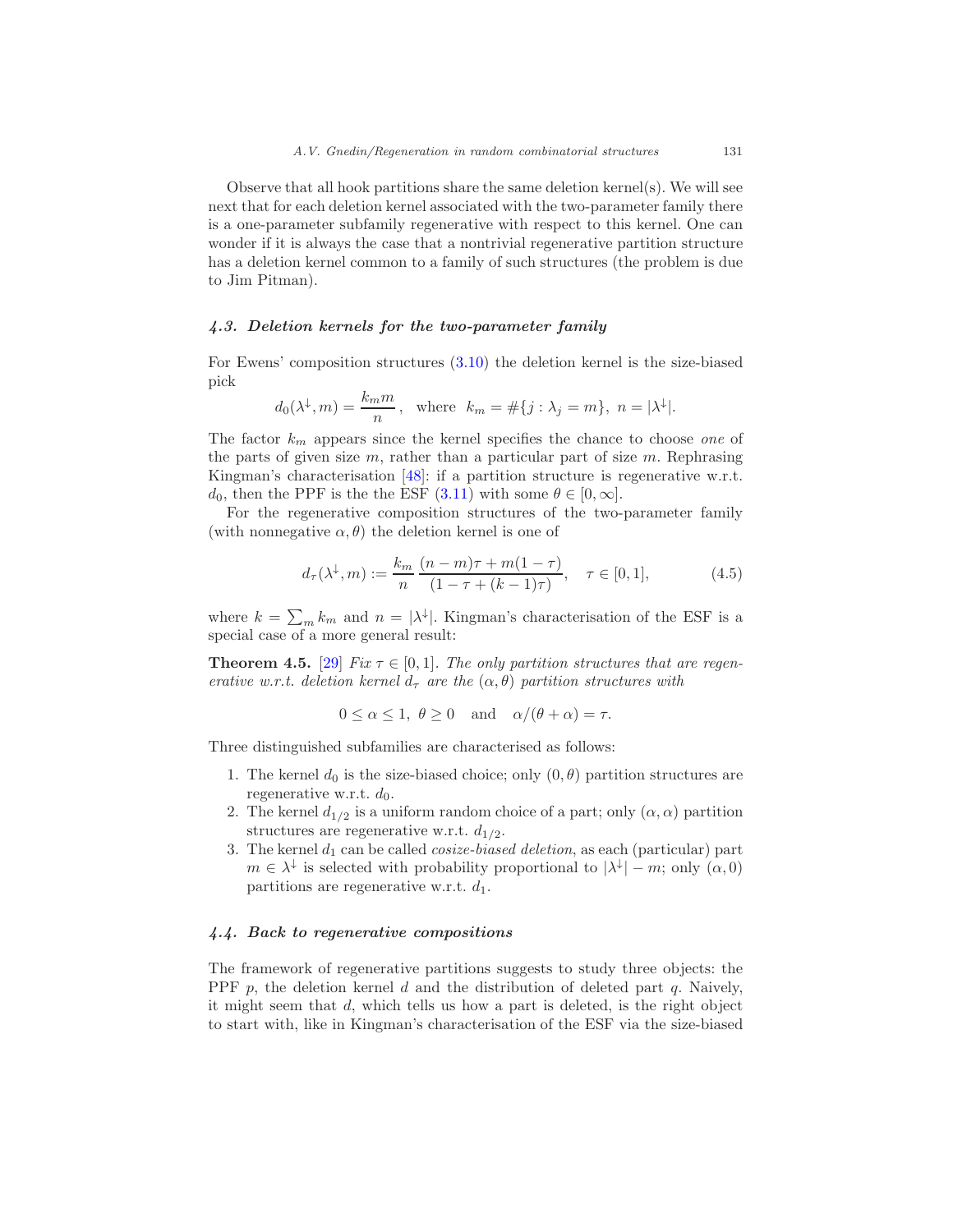deletion. However, apart from the deletion kernels  $d_{\tau}$  for the two-parameter family, and kernels related to hook partitions we do not know examples where the approach based on the kernels could be made explicit. Strangely enough, to understand the regeneration mechanism for partitions, one should ignore for a while the question how a part is deleted, and only focus on q which tells us what is deleted.

Fix n and let  $q(n : \cdot)$  be an arbitrary distribution on [n]. Consider a Markov  $q(n: \cdot)$ -chain on the set of partitions of n by which a partition  $\lambda^{\downarrow}$  (thought of as allocation of balls in boxes) is transformed by the rules:

- choose a value of  $P_n$  from the distribution  $q(n : \cdot)$ ,
- given  $P_n = m$  sample without replacement m balls and discard the boxes becoming empty,
- put these  $m$  balls in a newly created box.

Similarly, define a Markov  $q(n : \cdot)$ -chain on compositions  $\lambda^{\circ}$  of n with the only difference that the newly created box is placed in the first position. Obviously, the  $q(n : \cdot)$ -chain on compositions projects to the  $q(n : \cdot)$ -chain on partitions when the order of boxes is discarded.

**Lemma 4.6.** If [\(4.3\)](#page-25-1) holds for some fixed n and distribution  $q(n : \cdot)$  then the law of  $\pi_n$  is a stationary distribution for the  $q(n : \cdot)$ -chain on partitions.

Sketch of proof The condition  $(4.3)$  may be written as a stochastic fixed-point equation [\(4.4\)](#page-25-2). The relation is inverted as  $\pi_{n-P'_n} \cup \{P'_n\} \stackrel{d}{=} \pi_n$ .  $\Box$ 

There is an obvious parallel assertion about a random composition  $\varkappa_n$ , which satisfies

$$
\varkappa_n\setminus F_n\stackrel{d}{=}\varkappa_{n-F_n'},
$$

where  $\setminus$  stands for the deletion of the first part  $F_n$  with distribution  $q(n : \cdot)$ , and in the RHS  $(\varkappa_n)$  is independent of  $F'_n \stackrel{d}{=} F_n$ .

**Lemma 4.7.** The unique stationary distribution of the  $q(n : \cdot)$ -chain on compositions is the one by which  $\varkappa_n$  follows the product formula for  $1 \leq n' \leq n$ with  $q(n': \cdot)$  given by [\(3.16\)](#page-17-0). Symmetrisation of the law of  $\varkappa_n$  by [\(2.3\)](#page-7-0) gives the unique stationary distribution of the  $q(n : \cdot)$ -chain on partitions.

It follows that if  $(4.3)$  holds for some *n* then it holds for all  $n' \leq n$ , with all  $p(\lambda^{\downarrow}), d(\lambda^{\downarrow}, \cdot)$  for  $|\lambda^{\downarrow}| = n'$  uniquely determined by  $q(n : \cdot)$  via sampling consistency. Thus, in principle, for partitions of  $n' \leq n$  the regeneration property is uniquely determined by *arbitrary* discrete distribution  $q(n : \cdot)$  through the following steps: find first  $(q(n': \cdot), n' \leq n)$  from sampling consistency [\(3.16\)](#page-17-0), then use the product formula for compositions [\(3.1\)](#page-10-3), then the symmetrisation [\(2.3\)](#page-7-0). With all this at hand, the deletion kernel can be determined from [\(4.1\)](#page-25-0). Letting *n* vary, the sampling consistency of all  $q(n : \cdot)$ 's implies that q is a decrement matrix of a regenerative composition structure.

Starting with  $\pi_n$ , the deletion kernel determines a Markov chain on subpartitions of  $\pi_n$ . A part  $P_n$  is chosen according to the kernel d and deleted, from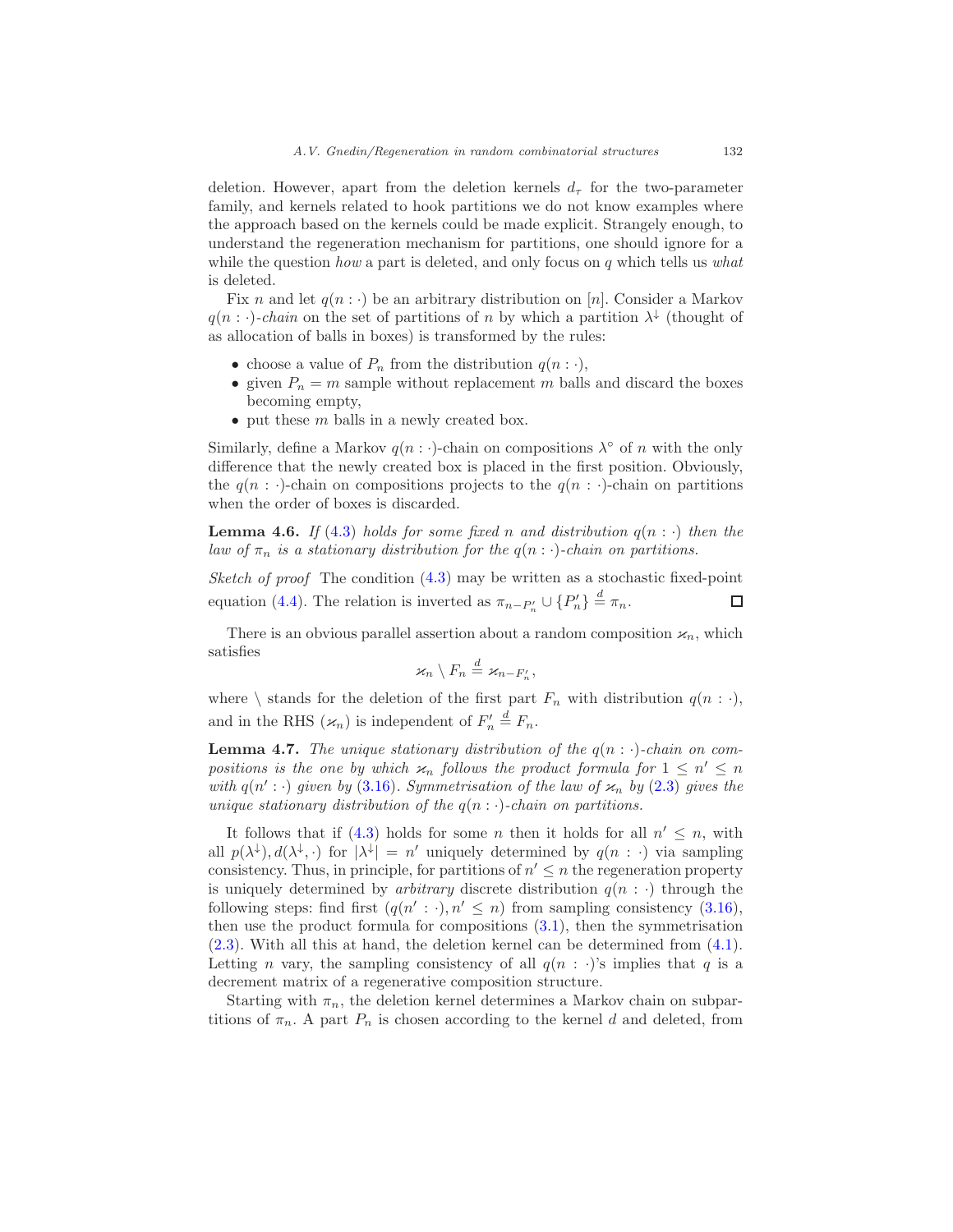the remaining partition  $\pi_n \setminus P_n$  another part is chosen according to d etc. This brings the parts of  $\pi_n$  in the *deletion order*.

<span id="page-28-2"></span>**Theorem 4.8.** [\[29\]](#page-50-10) Suppose a partition structure  $\pi = (\pi_n)$  is regenerative w.r.t. q, then

- (i) q is a decrement matrix of some regenerative composition structure  $\varkappa$ ,
- (ii)  $\pi$  is the symmetrisation of  $\varkappa$ ,
- (iii)  $x$  is obtained from  $\pi$  by arranging, for each n, the parts of  $\pi_n$  in the deletion order.

Thus the regeneration concepts for partition and composition structures coincide. It is not clear, however, how to formulate the regeneration property in terms of the unordered frequencies  $S$ . The only obvious way is to compute PPF and then check if the PPF corresponds to a regenerative CPF. Moreover, the deletion kernel may have no well-defined continuous analogue. For instance, in the  $(\alpha, \alpha)$  case  $d_{1/2}$  is a uniformly random choice of a part from  $\pi_n$ , but what is a 'random choice of a term' from the infinite random series S under  $PD(\alpha, \alpha)$ ?

## <span id="page-28-0"></span>4.5. The arrangement problem for the two-parameter family

The selection operation defined by the kernel [\(4.5\)](#page-26-2) can be introduced in more general terms. Let  $(x_1, \ldots, x_k)$  be a fixed sequence of positive numbers with sum  $\sigma = \sum_{j=1}^{k} x_j$ . For a fixed parameter  $\tau \in [0, 1]$ , define a random variable T with values in  $[k]$  by

<span id="page-28-1"></span>
$$
\mathbb{P}(T = j \mid (x_1, \dots, x_k)) = \frac{(1 - \tau)x_j + \tau(\sigma - x_j)}{\sigma(1 - \tau + \tau(k - 1))}.
$$
\n(4.6)

The random variable  $x_T$  is called a  $\tau$ -biased pick from  $x_1, \ldots, x_k$ . The law of  $x_T$  does not depend on the order of the sequence  $(x_1, \ldots, x_k)$ , and there is also a scaling invariance:  $\sigma^{-1}x_T$  is a  $\tau$ -biased pick from  $(\sigma^{-1}x_1,\ldots,\sigma^{-1}x_k)$ . Thus 0-biased pick is a size-biased pick from  $(x_1, \ldots, x_k)$ , choosing any particular element with probability proportional to its size. A 1/2-biased pick is a uniform random choice from the list, as  $(4.6)$  then equals  $1/k$  for all j. And a 1-biased pick is the co-size biased pick, as it chooses  $j$  with probability proportional to its co-size  $\sigma - x_i$ .

Define the  $\tau$ -biased permutation of  $x_1, \ldots, x_k$ , denoted  $\text{perm}_{\tau}(x_1, \ldots, x_k)$ , by iterating a single  $\tau$ -biased pick, as follows. A number  $x_T$  is chosen from  $x_1, \ldots, x_k$  without replacement, with T distributed on [k] according to [\(4.6\)](#page-28-1), and  $x_T$  is placed in position 1. Then the next number is chosen from  $k-1$ remaining numbers using again the rule of  $\tau$ -biased pick, and placed in position 2, etc.

The deletion order stated in Theorem [4.8](#page-28-2) (iii) specialises for the  $(\alpha, \theta)$ partitions as

<span id="page-28-3"></span>
$$
\varkappa_n \stackrel{d}{=} \text{perm}_\tau(\pi_n), \quad n = 1, 2, \dots \tag{4.7}
$$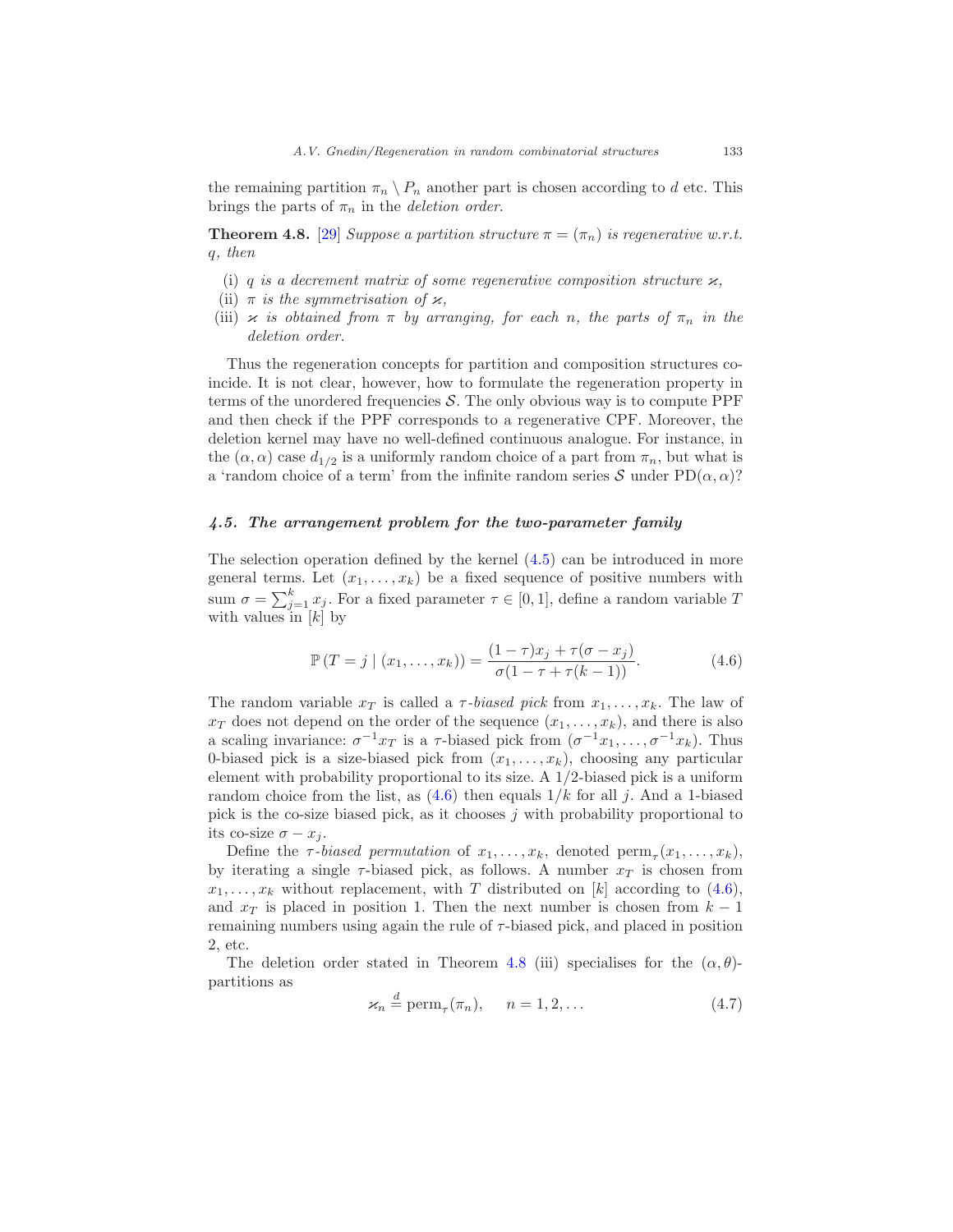where  $\tau = \alpha/(\alpha + \theta)$ . This solves the arrangement problem on the level of finite partitions.

The instance  $perm_0$  is the size-biased permutation, which is defined more widely for finite or infinite summable sequences  $(x_1, x_2, \ldots)$ , and shuffles them in the same way as it shuffles  $(\sigma^{-1}x_1, \sigma^{-1}x_2, ...)$  where  $\sigma = \sum_j x_j$ . In more detail, each  $x_j$  is placed in position 1 with probability  $x_j/\sigma$ ; given  $T = j$ , for each  $i \neq j$ ,  $x_i$  is placed in position 2 with probability  $x_i/(\sigma - x_j)$ , etc. For Ewens' partitions we have the relation

$$
\mathcal{R} \stackrel{d}{=} \mathrm{perm}_0(\mathcal{S}),
$$

with the convention that  $\mathcal R$  is defined through the complement  $[0,1] \setminus \mathcal R^c$ , and  $\mathcal{R}^c$  is obtained conditionally on  $\mathcal{S} = (s_j)$  by stacking the intervals of sizes  $s_j$ contiguously, in the size-biased order.

We turn now to the general  $(\alpha, \theta)$  partitions. The main difficulty is that the  $\tau$ -biased permutation cannot be directly extended to infinite positive summable sequence  $(x_1, x_2, \ldots)$ , since the ' $k = \infty$ ' instance of  $(4.6)$  is not a proper distribution for  $\tau \neq 0$ . We will find, nevertheless, a construction of perm<sub> $\tau$ </sub> which has such extension, hence can be applied to the sequence of  $PD/GEN(\alpha, \theta)$ frequencies.

A linear order  $\triangleleft$  on N is conveniently described by a sequence of the initial ranks  $(\rho_j) \in [1] \times [2] \times \cdots$ , with  $\rho_j = i$  if and only if j is ranked ith smallest in the order  $\triangleleft$  among the integers  $1, \ldots, j$ . For instance, the initial ranks  $1, 2, 1, 3, \ldots$ appear when  $3 \triangleleft 1 \triangleleft 4 \triangleleft 2$ . For  $\xi \in [0, \infty]$  define a random order  $\triangleleft_{\xi}$  on N by assuming that the initial ranks  $\rho_k, k \in \mathbb{N}$ , are independent, with distribution

$$
\mathbb{P}(\rho_k = j) = \frac{1}{k + \xi - 1} \mathbf{1}(0 < j < k) + \frac{\xi}{k + \xi - 1} \mathbf{1}(j = k), \qquad k > 1.
$$

The edge cases  $\xi = 0$ ,  $\infty$  are defined by continuity. The order  $\triangleleft_1$  is a 'uniformly' random order', in the sense that restricting to  $[n]$  we have all n! orders equally likely, for every *n*. The order  $\triangleleft_{\infty}$  coincides with the standard order  $\lt$  almost surely. For every permutation  $i_1, \ldots, i_n$  of  $[n]$ , we have

$$
\mathbb{P}(i_1 \triangleleft_{\xi} \cdots \triangleleft_{\xi} i_n) = \frac{\xi^r}{\xi(\xi+1)\ldots(\xi+n-1)}
$$

where r is the number of upper records in the permutation. See  $[20]$  for this and more general random permutations, that are conditionally uniform given their record statistics. Denote by  $\triangleleft \{x_1, x_2, \ldots\}$  the arrangement of  $x_1, x_2, \ldots$  in succession according to the  $\triangleleft \xi$ -order on the set of indices N.

**Theorem 4.9.** For  $0 \le \alpha < 1$ ,  $\theta \ge 0$  the arrangement of  $GEM(\alpha, \theta)$  frequencies represented as open intervals in an independent random order  $\triangleleft_{\theta/\alpha}$  yields a paintbox  $R$  representable as the range of a multiplicative subordinator determined by  $(3.21), (3.22).$  $(3.21), (3.22).$  $(3.21), (3.22).$  $(3.21), (3.22).$ 

This solution to the arrangement problem appeared without proof in [\[57,](#page-51-11) Corollary 7] in a context where the regenerative ordering of frequencies was motivated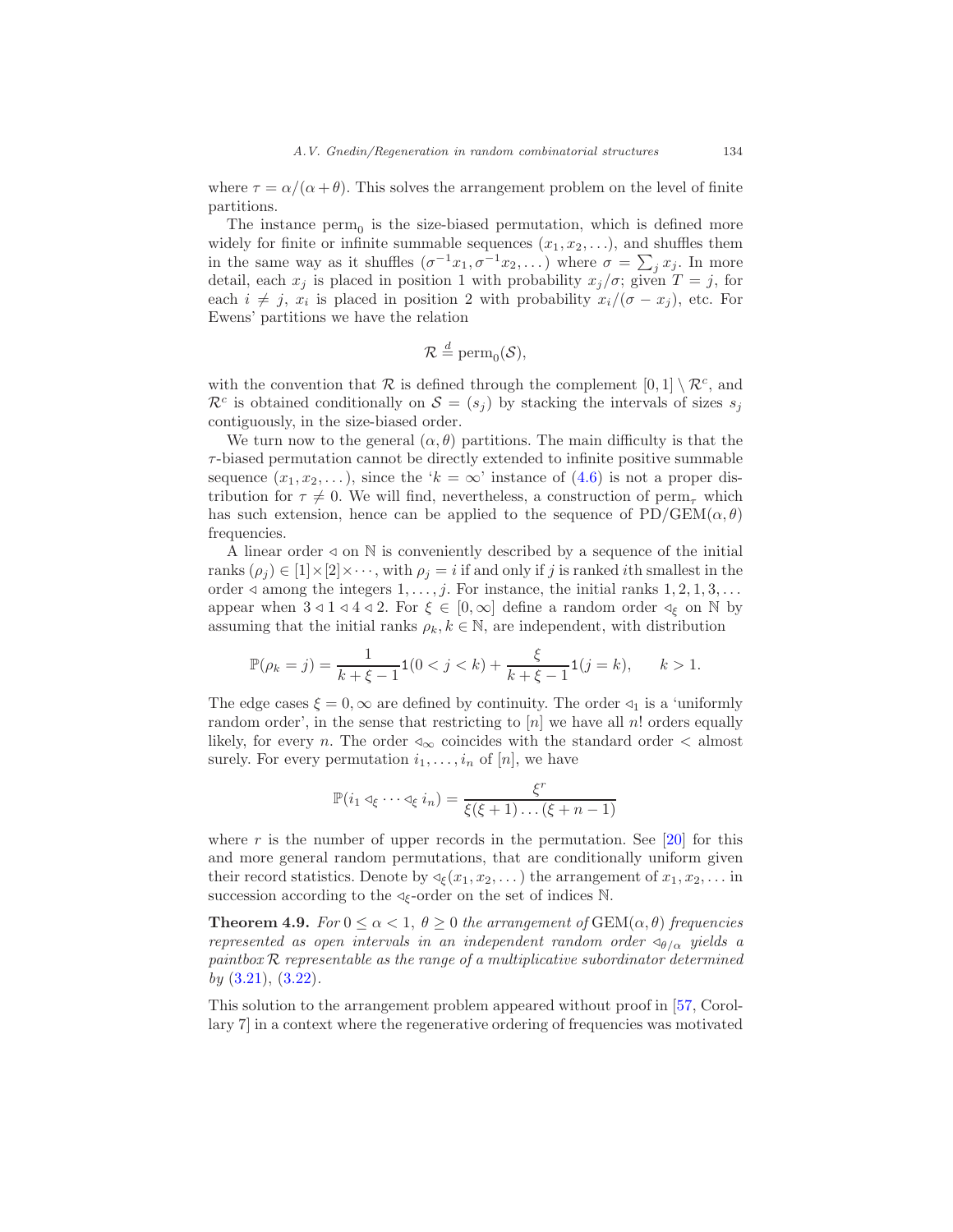by an application to a tree growth process. A complete proof was given in [\[23\]](#page-49-2), with the following alternative construction of the  $\tau$ -biased permutation being the main ingredient.

**Lemma 4.10.** For  $\xi = (1 - \tau)/\tau$  there is the compositional formula

$$
\text{perm}_{\tau}(x_1,\ldots,x_k) \stackrel{d}{=} \text{deg}(\text{perm}_0(x_1,\ldots,x_k)),\tag{4.8}
$$

where on the right-hand side  $\triangleleft_{\xi}$  and perm<sub>0</sub> are independent.

Summarising, for partitions of  $n$  the RHS of  $(4.7)$  coincides in distribution with  $\phi_{\theta/\alpha}(\text{perm}_0(\pi_n))$ . In the same way, the  $(\alpha, \theta)$  m-regenerative set satisfies  $\mathcal{R} \stackrel{d}{=}$  $\triangleleft_{\theta/\alpha}(\text{perm}_0(\mathcal{S}))$ , where  $\mathcal{S} \stackrel{d}{=} \text{PD}(\alpha, \theta)$  and  $\text{perm}_0(\mathcal{S}) \stackrel{d}{=} \text{GEM}(\alpha, \theta)$ .

## <span id="page-30-0"></span>4.6. More on  $(\alpha, \alpha)$  compositions: reversibility

We have seen that the  $(\alpha, \alpha)$  composition structures are the only regenerative compositions which have parts in the exchangeable order. We show now that these structures can be characterised by some weaker properties of reversibility.

Every composition structure  $\varkappa$  has a *dual*  $\hat{\varkappa}$ , where each  $\hat{\varkappa}_n$  is the sequence of parts of  $\varkappa_n$  read in the right-to-left order. For example, the value (3, 2) of  $\varkappa_5$ corresponds to the value (2, 3) of  $\hat{\varkappa}_5$ . If  $\varkappa$  is derived from R, then  $\hat{\varkappa}$  is derived from the reflected paintbox  $1 - \mathcal{R}$ . If both  $\varkappa$  and  $\hat{\varkappa}$  are regenerative then by the uniqueness (Theorem [4.1\)](#page-24-1) they must have the same distribution. If  $\varkappa$  is reversible, i.e.  $\varkappa \stackrel{d}{=} \hat{\varkappa}$ , then the first part of  $\varkappa_n$  must have the same distribution as its last part.

<span id="page-30-1"></span>**Theorem 4.11.** [\[30](#page-50-6)] Let  $\varkappa$  be a regenerative composition structure. Let  $F_n$  denote the first and  $L_n$  the last part of  $\varkappa_n$ . The following conditions are equivalent:

- (i)  $\mathbb{P}(F_n = 1) = \mathbb{P}(L_n = 1)$  for all n;
- (ii)  $F_n \stackrel{d}{=} L_n$  for all n;
- (iii)  $\varkappa_n \stackrel{d}{=} \widehat{\varkappa}_n$  for all n (reversibility),
- (v)  $\varkappa$  is an  $(\alpha, \alpha)$ -composition structure with some  $0 \leq \alpha \leq 1$ .

Sketch of proof Some manipulations with finite differences yield

$$
\mathbb{P}(F_n = 1) = q(n:1) = \frac{\Phi(n) - \Phi(n-1)}{\Phi(n)/n},
$$

$$
\mathbb{P}(L_n = 1) = n \left[ 1 - \sum_{k=2}^n \binom{n-1}{k-1} \frac{(-1)^k}{\Phi(k)} \right].
$$

Equating these probabilities, one arrives at  $\Phi(n) = (1+\alpha)_{n-1}/(n-1)!$  where  $\Phi(2) := 1 + \alpha$  and the normalisation  $\Phi(1) = 1$  is assumed. The latter is the Laplace exponent corresponding to the  $(\alpha, \alpha)$  composition. □

Invoking the paintbox correspondence, the result implies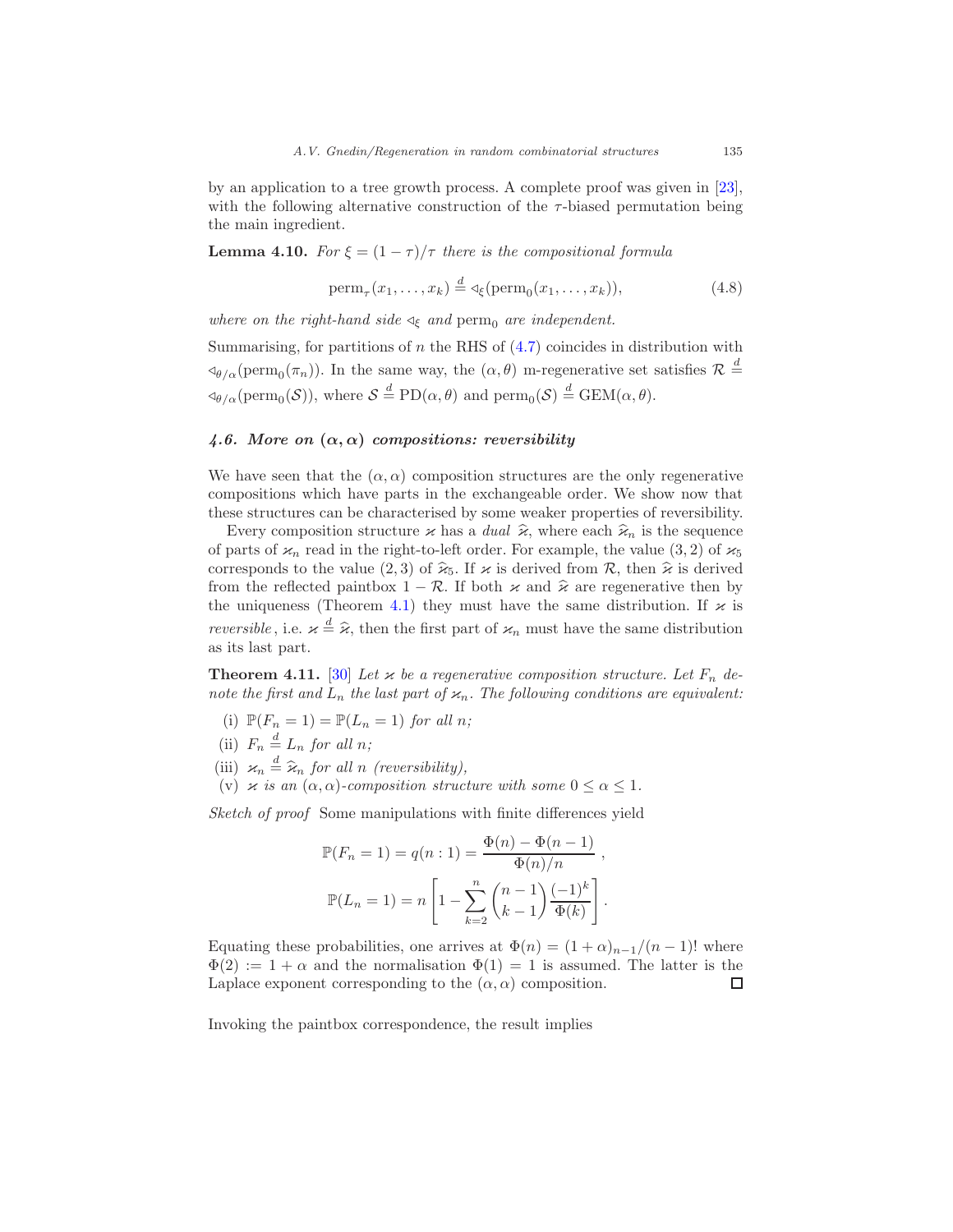**Corollary 4.12.** For a random closed subset  $\mathcal{R}$  of  $[0,1]$ , the following two conditions are equivalent:

- (i) R is m-regenerative and  $R \stackrel{d}{=} 1 R$ .
- (ii) R is distributed like the zero set of a Bessel bridge of dimension  $2 2\alpha$ , for some  $0 \leq \alpha \leq 1$ .

The degenerate boundary cases with  $\alpha = 0$  or 1 are defined by continuity.

The reversibility property stated in Theorem [4.11](#page-30-1) (iii) was used in [\[40\]](#page-50-11) to characterise a class of random continuous fragmentation trees.

## <span id="page-31-0"></span>5. Self-similarity and stationarity

A random closed set  $\mathcal{Z} \subset \mathbb{R}_+$  is called *self-similar* if it is 'weakly homothetical about zero', that is satisfies  $cZ \stackrel{d}{=} Z$ ,  $c > 0$ . The property is a multiplicative analogue of the stationarity property (translation invariance) of a random subset of  $\mathbb{R}$  (see [\[51\]](#page-51-1) for a general account). We encountered self-similarity in connection with paintboxes for  $(\alpha, 0)$  compositions.

Regenerative  $(0, \theta)$ -compositions can be also embedded in the self-similar framework by passing to duals, which places the center of self-similarity at 0. The mirrored paintbox for the dual Ewens' composition structure is the stickbreaking set  $\mathcal{R} = \{V_1 \cdots V_i, i = 0, 1, \ldots\}$  with i.i.d.  $V_i \stackrel{d}{=} \text{beta}(\theta, 1)$ . This set is the restriction to  $[0, 1]$  of a self-similar Poisson point process with variable density  $\theta/y$ ,  $y > 0$ .

Introduce the operation of right reduction as cutting the last symbol of the binary code of composition. For instance, the right reduction maps 100110 to 10011.

**Definition 5.1.** A sequence of random compositions  $\varkappa = (\varkappa_n)$  is called rightconsistent if the right reduction maps  $\varkappa_{n+1}$  in a stochastic copy of  $\varkappa_n$ . If  $\varkappa$  is a composition structure, we call it self-similar if it is right-consistent.

If a sequence of compositions  $\varkappa = (\varkappa_n)$  is right-consistent, it can be realised on the same probability space as a *single infinite* random binary string  $\eta_1, \eta_2, \ldots$ , with  $\varkappa_n$  being the composition encoded in the first n digits  $\eta_1, \ldots, \eta_n$ . For rightconsistent  $\varkappa$  the Green matrix is of the form

$$
g(n,j) = g(j) := \mathbb{P}(\eta_j = 1), \quad 1 \le j \le n, n = 1, 2, ...
$$

**Theorem 5.2.** [\[32](#page-50-9)] A composition structure  $\varkappa$  is self-similar iff the paintbox R is the restriction to [0,1] of a selfsimilar set  $\mathcal Z$ . In this case  $\varkappa$  can be encoded in an infinite binary string.

Sketch of proof The 'if' part is easily shown using the modified sampling scheme, as in the BM example. The 'only if' part exploits convergence of random sets as in Theorem [2.2.](#page-6-1) □

Arbitrary infinite binary string  $\eta_1, \eta_2, \ldots$  (starting from 1) do not correspond to a composition structure, unless the sampling consistency is satisfied. Let us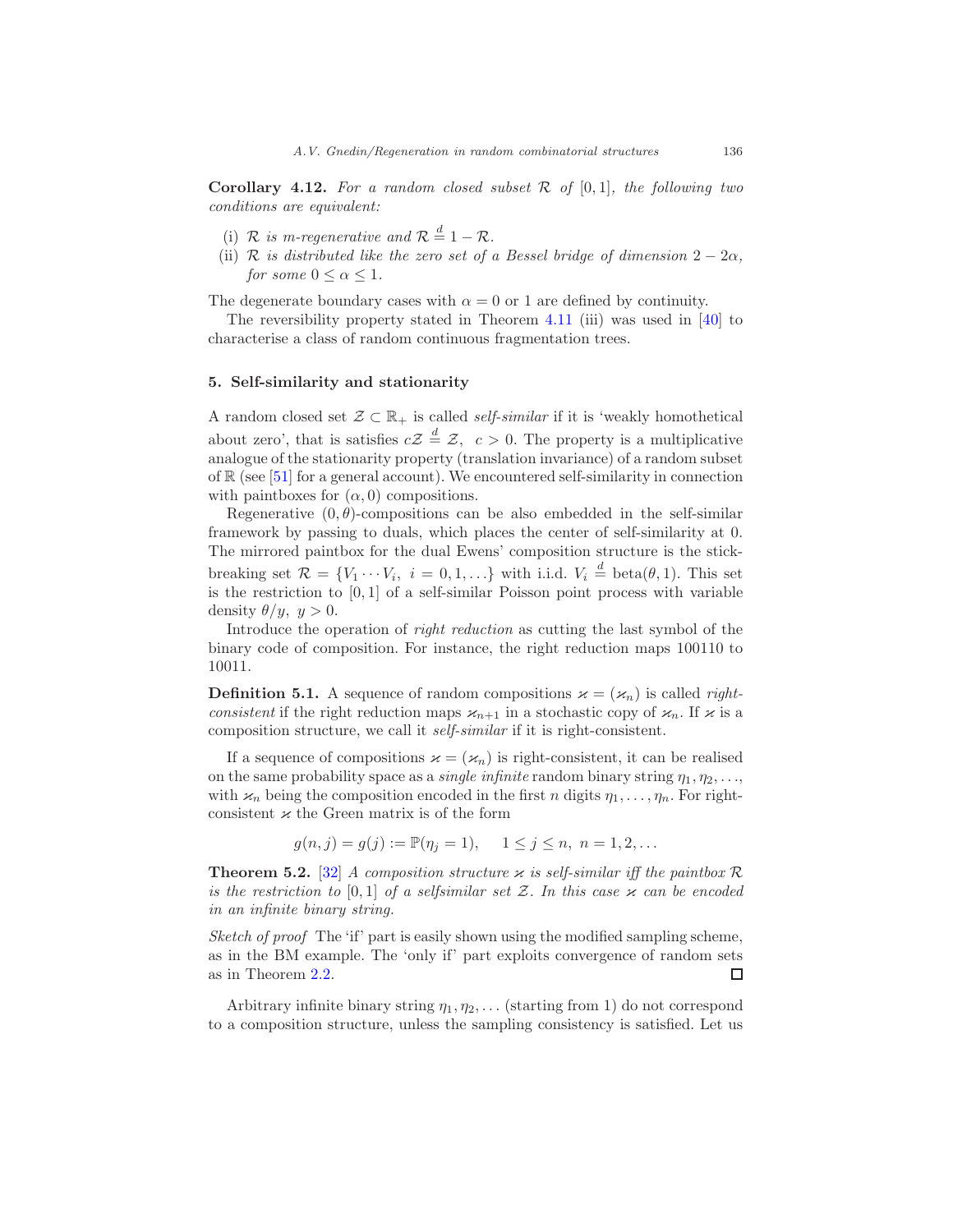review the  $(0, \theta)$  and  $(\alpha, 0)$  compositions from the standpoint of binary representation.

**Example.** For  $\theta > 0$  let  $\eta_1, \eta_2, \ldots$  be a Bernoulli string with independent digits and

$$
g(j) = \mathbb{P}(\eta_j = 1) = \frac{\theta}{j + \theta - 1}.
$$

This encodes the dual Ewens' composition structure, with the last-part deletion property. In the modified sampling scheme, the role of balls is taken by a homogeneous Poisson point process, and the boxes are created by points of an independent self-similar Poisson process  $\mathcal{Z}_{\theta}$  of intensity  $\theta/x$ .

The family of composition structures can be included in a Markov process with  $\theta \geq 0$  considered as a continuous time parameter [\[34](#page-50-12)]. On the level of paintboxes the dynamics amounts to intensifying Poisson processes, so that within time  $d\theta$  the Poisson process  $\mathcal{Z}_{\theta}$  is superposed with another independent Poisson process with density  $d\theta/x$ . This is an instance of sliced splitting, so  $(3.19)$  is in force. From this viewpoint, a special feature is that the  $\theta$ -splittings are consistently defined, also in terms of the interrupted subordinators, which are here compound Poisson processes with exponential jumps.

Remarkably, the splitting process remains Markovian in terms of the binary codes, and has the dynamics in which every '0' eventually turns in '1' by the rule: at time  $\theta$ , a '0' in the generic position j of the code is switching at rate  $1/(\theta + j - 1)$  to a '1', independently of digits in all other positions.

**Example.** For  $\alpha \in (0,1)$  let  $(T_k)$  be a lattice renewal process with  $T_0 = 1$  and independent increments with distribution

$$
\mathbb{P}(T_{k+1} - T_k = m) = (-1)^{m-1} \binom{\alpha}{m}
$$

(for  $\alpha = 1/2$  this is the distribution for the recurrence time of the standard random walk). For  $\eta_i = 1(\bigcap_{k>0} \{T_k = j\})$  the sequence  $\eta_1, \eta_2, \ldots$  encodes the regenerative  $(\alpha, 0)$  composition structure. The Green matrix is  $g(j) = (\alpha)_{j-1}/(j-1)!$ .

It is known [\[61\]](#page-51-10) that no other Bernoulli or renewal random  $0 - 1$  strings are sampling consistent, i.e. produce composition structures. We shall turn to a larger class of strings with a Markov property, but first let us review a few general features of the self-similar compositions.

Let  $\tilde{P}_n$  be the size-biased pick from  $\varkappa_n$ , and let  $L_n$  be the last part of the composition. Similarly, let P be the size-biased gap-length of  $\mathcal{R}$ , and L be the size of the meander gap adjacent to 1.

<span id="page-32-0"></span>**Theorem 5.3.** [\[32](#page-50-9)] Let  $\varkappa$  be a self-similar composition structure, thus derived from some self-similar set Z. Then

(i)  $\tilde{P} \stackrel{d}{=} L$ , and (ii)  $\tilde{P_n} \stackrel{d}{=} L_n$ ,

and the Green matrix is  $g(j) = \mathbb{E}(1 - \tilde{P})^{j-1}$ .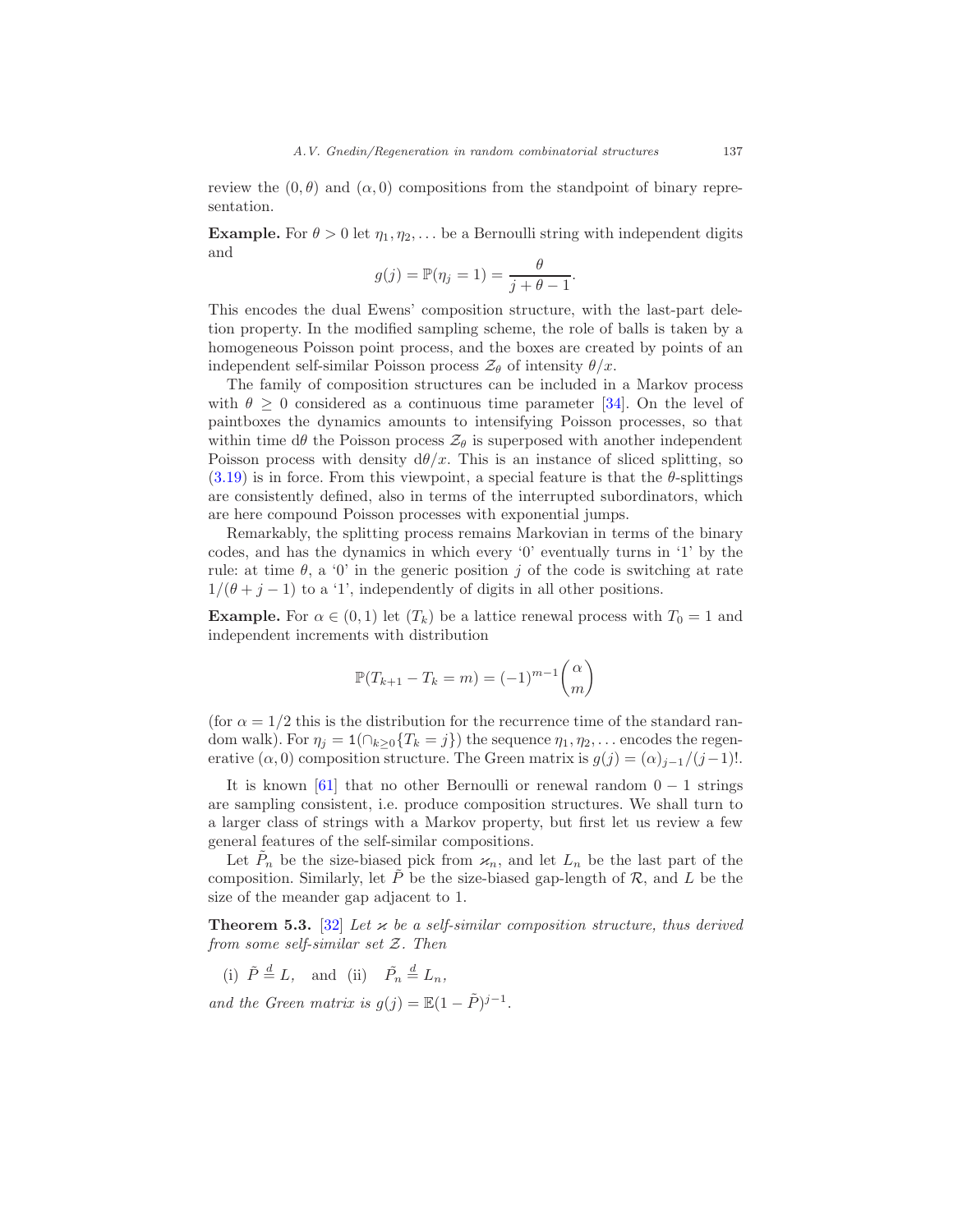Sketch of proof Since reducing the last box by one ball has the same effect as reducing the box chosen by the size-biased pick, the sizes of the boxes must have the same distribution. This yields (ii), and (i) follows as  $n \to \infty$ . Alternatively, inspecting the gap covering  $U_{n:n}$  it is seen that  $\mathbb{E}[L^{n-1}] = p^{\circ}(n)$ , the probability of one-block composition, so the moments of  $\tilde{P}$  and L coincide. Similarly,  $\eta_j = 1$ in the event  $U_{n:1} > \max(\mathcal{Z} \cap [0, U_{n:j}]).$  $\Box$ 

The identity (ii) together with a generalisation of a result by Pitman and Yor [\[58\]](#page-51-12) yields a characterisation of certain structural distributions, and shows that P has a decreasing density on  $(0, 1]$ .

Theorem 5.4. [\[32\]](#page-50-9) The structural distribution for self-similar composition structure is of the form

<span id="page-33-2"></span>
$$
\mathbb{P}(\tilde{P} \in dx) = \frac{\nu[x, 1]}{(d + m)(1 - x)} dx + \frac{d}{d + m} \delta_0(dx), \qquad x \in [0, 1],
$$
 (5.1)

where  $d \geq 0$  and  $\nu$  is a measure on  $(0, 1]$  with

$$
\mathbf{m} := \int_0^1 |\log(1-x)| \nu(\mathrm{d}x) < \infty.
$$

There is no atom at 0 iff  $d = 0$ , that is iff Z has Lebesgue measure zero.

## <span id="page-33-0"></span>5.1. Markovian composition structures

For a time being we switch to regeneration in the right-to-left order of parts, starting from the last part, like for the dual Ewens' composition. It is more convenient in the self-similar context to have the homotheties centered at 0. We first modify the deletion property of compositions by allowing a special distribution for the first deleted part, which is now the last, i.e. the rightmost part of composition.

Definition 5.5. A composition structure is called Markovian if the CPF is of the product form

<span id="page-33-1"></span>
$$
p^{\circ}(\lambda^{\circ}) = q^{(0)}(n : \lambda_k) \prod_{j=1}^{k-1} q(\Lambda_j : \lambda_j), \qquad \Lambda_j = \lambda_1 + \dots + \lambda_j.
$$
 (5.2)

where  $q^{(0)}$  and q are two decrement matrices.

Similarly to [\(3.1\)](#page-10-3), formula [\(5.2\)](#page-33-1) says that 1's in the binary code of  $\varkappa$  appear at sites  $Q_n^{\downarrow}(t) + 1$  visited by a decreasing Markov chain, with the new feature that the distribution of the first decrement is determined by  $q^{(0)}$ , and not by q.

The counterpart of Theorem [3.4](#page-17-1) for  $(5.2)$  is straightforward. For  $(S_t)$  a subordinator, consider the process  $(V \cdot \exp(-S_t), t \geq 0)$ , where V takes values in  $(0, 1)$  and is independent of  $(S_t)$ . The range of this process is a m-regenerative set (now with right-to-left regeneration) scaled by the random factor  $V$ . Taking this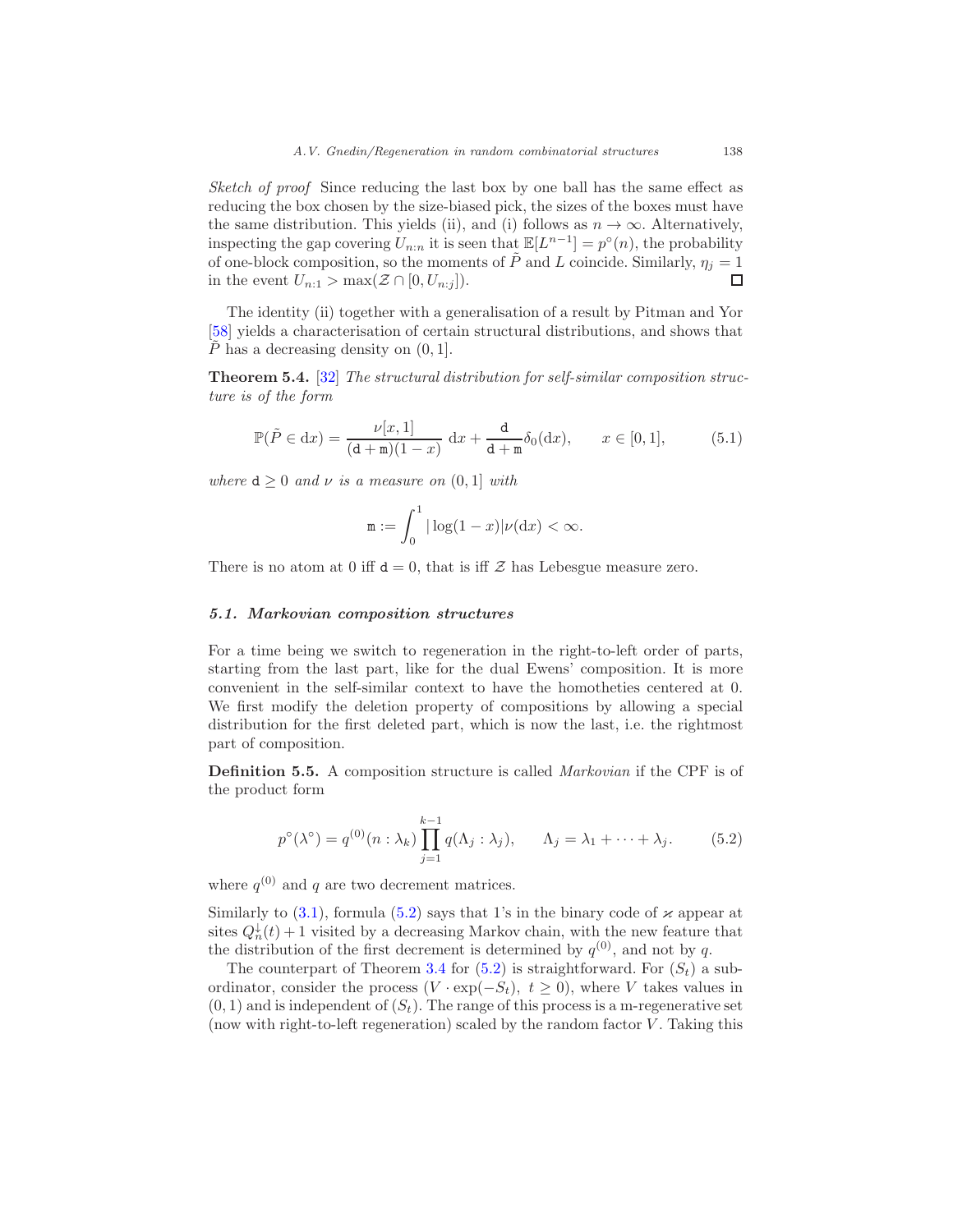set for paintbox  $\mathcal{R}$ , thus with the meander gap [V, 1], a Markovian composition structure is induced with  $q(n : m) = \Phi(n : m) / \Phi(n)$  as in [\(3.15\)](#page-16-0), and

$$
q^{(0)}(n:m) = \Phi^{(0)}(n:0)q(n:m) + \Phi^{(0)}(n:m),
$$
  

$$
\Phi^{(0)}(n:m) = {n \choose m} \mathbb{E}\{V^{n-m}(1-V)^m\}.
$$

For every Markovian composition structure the paintbox is of the described form.

## <span id="page-34-0"></span>5.2. Self-similar Markov composition structures

Let  $Q^{\uparrow} = (Q^{\uparrow}(t), t = 0, 1, \ldots)$  be a time-homogeneous increasing Markov chain on N with  $Q^{\uparrow}(0) = 1$ . An infinite string  $\eta_1, \eta_2, \ldots$  is defined as the sequence of sites visited by  $Q^{\uparrow}$ 

$$
\eta_j = \mathbf{1}(Q^\uparrow(t) = j \quad \text{for some } t).
$$

If the string determines some composition structure  $\varkappa$ , then  $\varkappa$  is self-similar. A composition structure is called self-similar Markov if it has such a binary representation generated by an increasing Markov chain.

A stationary regenerative set (or stationary Markov [\[51\]](#page-51-1)) is the range of a process  $(X + S_t, t \geq 0)$  where  $(S_t)$  is a finite mean-subordinator, with Lévy measure satisfying

$$
\mathbf{m} = \int_0^\infty y \tilde{\nu}(\mathrm{d}y) < \infty,
$$

drift  $d \geq 0$  and the initial value X whose distribution is

$$
\mathbb{P}(X \in dy) = \frac{\tilde{\nu}[y,\infty]}{d+\mathfrak{m}} dy + \frac{d}{d+\mathfrak{m}} \delta_0(dy).
$$

Unlike  $\nu$  in [\(5.1\)](#page-33-2), the measure  $\tilde{\nu}$  lives on  $(0, \infty)$ , as in [\(3.13\)](#page-15-1).

**Theorem 5.6.** [\[32\]](#page-50-9) A composition structure  $\varkappa$  is self-similar Markov if and only if  $\mathcal{R} = \exp(-\widetilde{\mathcal{R}})$ , where  $\widetilde{\mathcal{R}}$  is a stationary regenerative set.

The distribution of size-biased pick is then [\(5.1\)](#page-33-2) with  $\nu$  the image of  $\tilde{\nu}$  under  $y \to 1-e^{-y}$ . The Green matrix can be written in terms of the Laplace exponent

$$
g(j) = \frac{1}{d+m} \frac{\Phi(j-1)}{j-1}, \quad \text{for } j > 1, \ g(1) = 1.
$$

The relation beween this and  $(3.20)$  is that the RHS of  $(3.20)$  converges to  $q(i)$ as  $n \to \infty$ . This fact is analogous to the elementary renewal theorem.

Like in the regenerative case, the decrement matrices are determined, in principle, by the probabilities  $(p(n), n \geq 0)$ , which are moments of the structural distribution, whence the analogue of Theorem [4.1:](#page-24-1)

Theorem 5.7. If a partition structure admits arrangement as a self-similar Markov composition structure, then such arrangement is unique in distribution.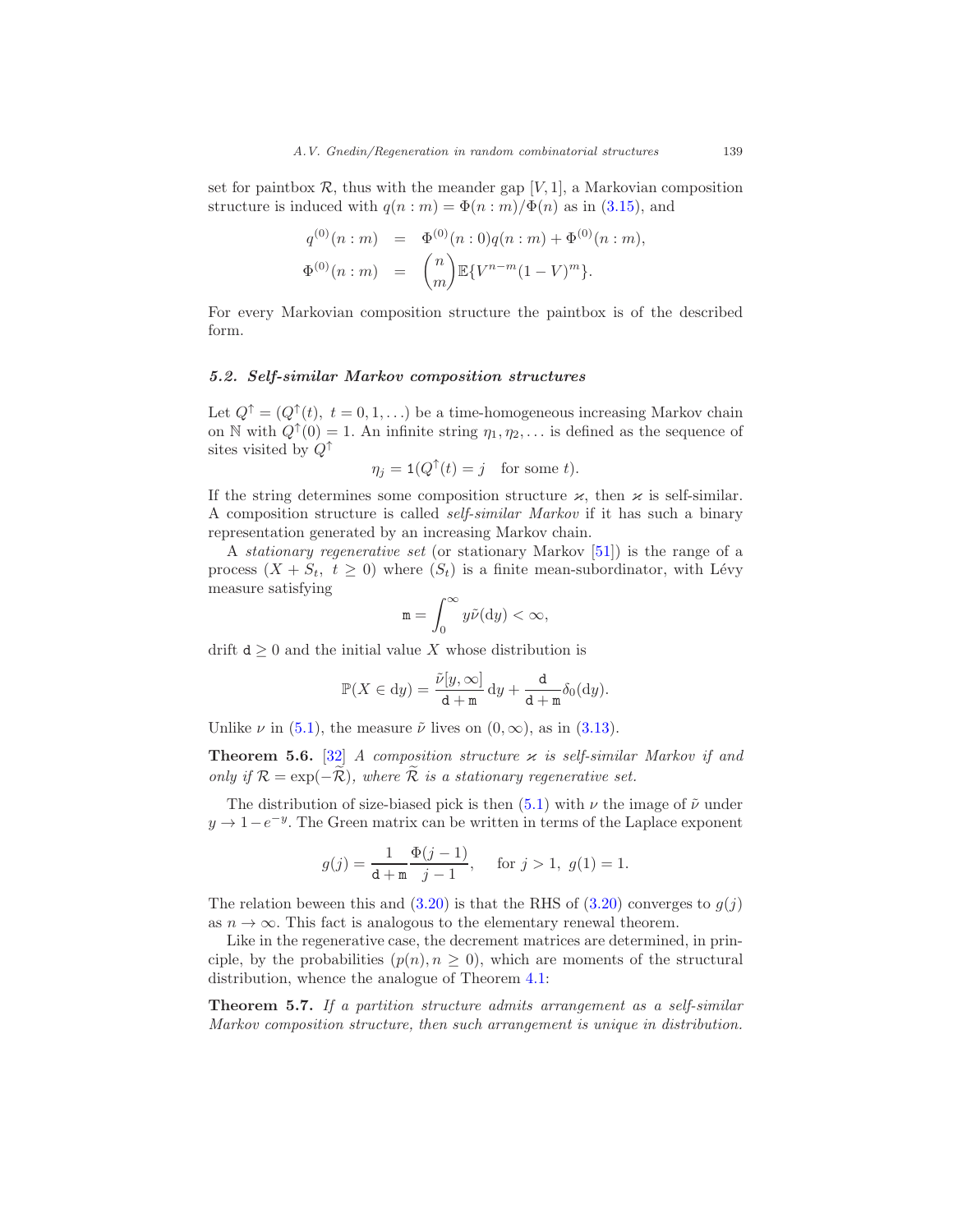Application to the two-parameter family For  $0 \le \alpha < 1$  and  $\theta > 0$  let  $\mathcal{R}_{\alpha,\theta}$  be the m-regenerative set associated with  $(\alpha,\theta)$  regenerative composition structure, and let V be an independent variable whose distribution is beta $(\theta +$  $\alpha$ , 1 –  $\alpha$ ). Then the scaled reflected set  $V \cdot (1 - \mathcal{R}_{\alpha,\theta})$  is associated with a self-similar Markov composition structure corresponding to  $(\alpha, \theta - \alpha)$  partition struture. This follows from the stick-breaking representation of the frequencies in size-biased order, with independent factors beta $(\theta + j\alpha, 1-\alpha)$ ,  $j = 1, 2, \dots$  The Green function g and transition probabilities for  $Q^{\uparrow}$  can be readily determined.

A 'stationary' version of the regenerative  $(\alpha, \theta)$  composition is the self-similar Markov arrangement of the  $(\alpha, \theta - \alpha)$  partition. The structural distribution is beta(1− $\alpha$ ,  $\theta$ + $\alpha$ ), which is also the law of the meander size 1−V. Note that  $\theta$ − $\alpha$ may assume negative values, hence every partition with  $\theta > -\alpha$  has a self-similar Markov arrangement. This 'rehabilitates'  $(\alpha, \theta)$  partitions with  $-\alpha < \theta < 0$  that lack regeneration literally, rather the property appears in a modified form, as stationary regeneration. If  $\theta \geq 0$  then both types of regeneration are valid.

The  $(\alpha, 0)$  composition with the left-to-right regeneration is also self-similar Markov, i.e. has the 'stationary' right-to-left regeneration property. This combination of regeneration properties is characteristic for this class.

For the  $(\alpha, \alpha)$  partition structure there exists a regenerative arrangement associated with zeroes of the Bessel bridge, and there is another self-similar Markov arrangement. The latter is the self-similar version of the regenerative  $(\alpha, 2\alpha)$  composition.

The arrangement of  $(\alpha, \theta)$  partition in a self-similar Markov composition structure is the same on both paintbox and finite−n level. The size-biased pick is placed at the end, then the rest parts are arranged to the left of it as for the dual  $(\alpha, \theta + \alpha)$  regenerative structure, see Section [3.4.](#page-20-0) Property (i) in Theorem [5.3](#page-32-0) holds in the strong sense: conditionally given the unordered frequencies  $S$ , the length of the meander is a size-biased pick (see [\[58\]](#page-51-12)).

## <span id="page-35-0"></span>6. Asymptotics of the block counts

Every partition structure is in essense an infinite occupancy model, in which frequencies of boxes S are random and, given  $S = (s_i) \in \nabla$ , the balls are dropped independently, with probability  $s_j$  to hit box j. Questions of traditional interest concern the number of boxes occupied by the first  $n$  balls, the number of boxes occupied by  $r$  out of  $n$  balls, the most occupied box etc. Starting from 60's such questions were intensively studied for the models with nonrandom frequencies (also depending on  $n$ ), but there are relatively few results for the models with random frequencies. For regenerative partition/composition structures the study is facilitated by the Markovian character of partitions for each n and connections with the underlying regenerative paintbox.

For  $\varkappa = (\varkappa_n)$  a regenerative composition structure, let  $K_n$  be the number of parts in  $\varkappa_n$  and let  $K_{n,r}$  be the number of parts equal r, so that  $\sum_{r} r K_{n,r} =$  $n, \sum_r K_r = K_n$ . For instance, in the event  $\varkappa_{10} = (2, 4, 2, 1, 1)$  we have  $K_{10} =$  $5, K_{10,1} = 2, K_{10,2} = 2, K_{10,3} = 0$  etc. The full vector  $(K_{n,1},...,K_{n,n})$  is one of the ways to record the partition associated with  $\varkappa_n$ . In the species sampling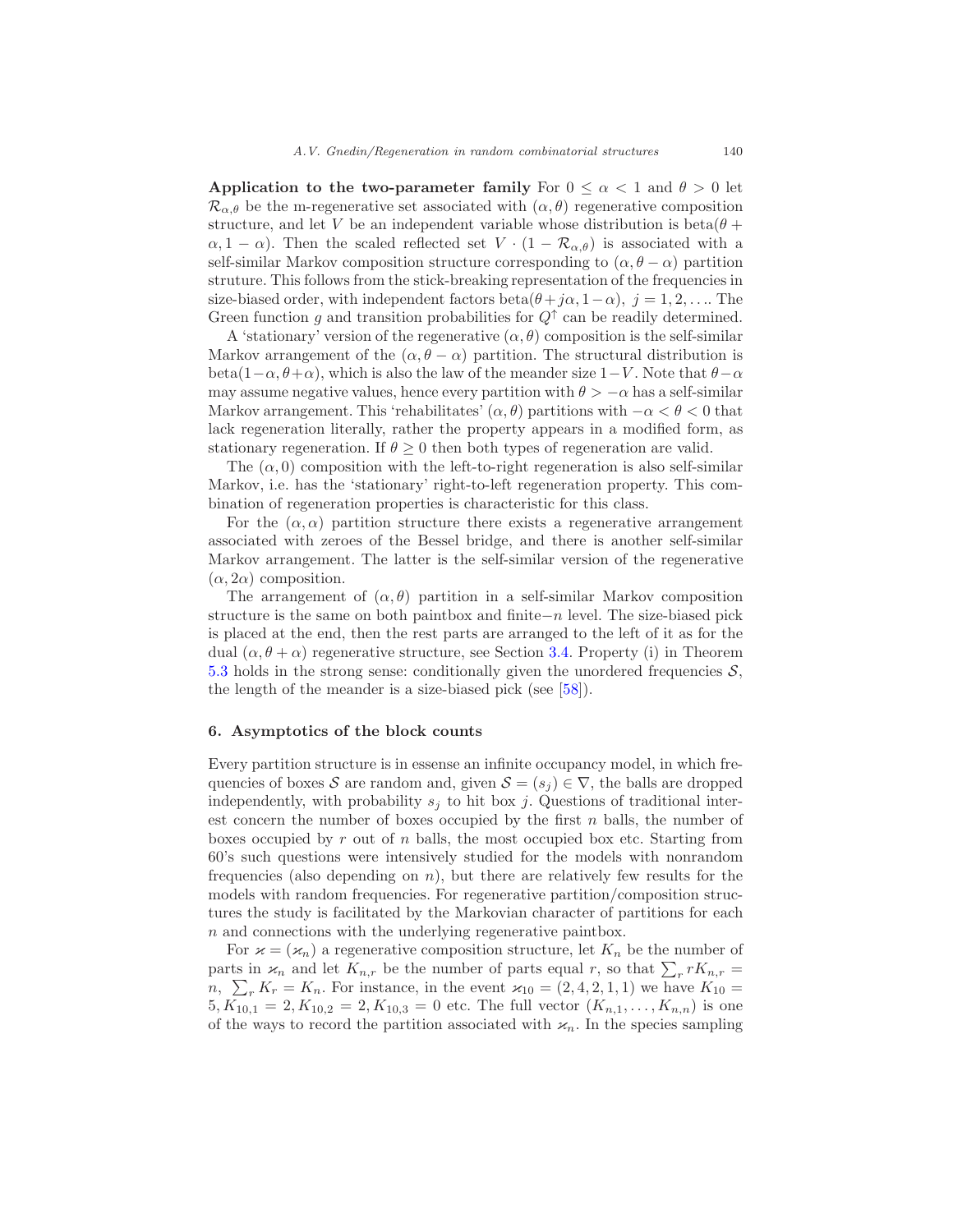context,  $K_n$  is the number of distinct species represented in a sample, hence it is often considered as a measure of diversity.

We are interested in the large-n asymptotics of  $K_n$  and  $K_{n,r}$  for  $r = 1, 2, \ldots$ This can be called the small-blocks problem, as opposed to study of the largest part of  $\varkappa_n$  or a few largest parts. Typically the composition will have a relatively small number of large parts of some size of order n and many parts of size  $r \ll n$ , the latter making the principal contribution to  $K_n$ .

Unless indicated otherwise, we assume that  $d = 0$  (proper case, no drift) and that  $\tilde{\nu}\{\infty\} = 0$  (no killing, no right meander). Then the order of growth of  $K_n$  is sublinear,  $K_n \ll n$ , and  $K_n \uparrow \infty$  almost surely. Moreover, by a very general law of large numbers  $K_n \sim \mathbb{E}(K_n | S)$  a.s. [\[22](#page-49-9), [46](#page-51-13)]. The latter suggests that a major part of the variability of  $K_n$  just comes from the conditional expectation, to the extent that the asymptotic behaviour of both random variables is the same. It seems, however, there are no general results which either give conditions under which the limiting distributions (if any) of the random variables  $K_n$  and  $\mathbb{E}(K_n | S)$  coincide, or results which in some way distinguish the randomness in frequencies from the randomness in sampling the balls. For fixed frequencies the limiting law of  $K_n$  and each  $K_{n,r}$  is normal subject to the sole condition that the variance goes to  $\infty$  (see [\[4\]](#page-48-8) for the most recent account), but the randomness in 'environment'  $\mathcal S$  leads to a much wider spectrum of possibilities.

One general tool is the structural distribution  $\sigma(dx) = \mathbb{P}(\tilde{P} \in dx)$  of the size-biased pick  $P$ , which can be used to compute the expectations via

$$
\mathbb{E}[K_n] = \int_0^1 \frac{1 - (1 - x)^n}{x} \sigma(\mathrm{d}x), \quad \mathbb{E}[K_{n,r}] = {n - 1 \choose r - 1} \int_0^1 x^{r - 1} (1 - x)^{n - r} \sigma(\mathrm{d}x).
$$

It is clear from these formulas that the asymptotics of the moments are determined by the behaviour of  $\sigma$  near 0, because  $(1-x)^n$  decays exponentially fast on any interval  $[\epsilon, 1]$ .

The block counts  $K_n, K_{n,r}$  depend only on the partition, and not on the order of the parts. Nevertheless, the Markovian character of regenerative compositions and the connection with subordinators can be efficiently exploited to study these functionals by methods of the renewal theory. This may be compared with other classes of partitions studied with the help of local limit theorems: partitions obtained by conditioning random sums of independent integer variables [\[3](#page-48-5)], and Poisson-Kingman partitions derived from conditioned subordinators [\[55](#page-51-14)].

For Ewens' partitions it is well known that  $K_n$  is asymptotically normal, with both mean and variance of the order of  $\theta \log n$  (see [\[3](#page-48-5), [56\]](#page-51-3)); the  $\theta = 1$  case is also familiar in connection with records and permutations. In contrast to that, for  $(\alpha, \theta)$  partitions with  $\alpha > 0$  the right scale for  $K_n$  is  $n^{\alpha}$  ( $\alpha$ -diversity [\[56](#page-51-3)]). These known facts will be embedded in a much more general consideration.

The number of parts satisfies a distributional fixed-point equation

$$
K_n \stackrel{d}{=} 1 + K'_{n-F_n}
$$

where  $K'_m, m \leq n-1$ , are independent of the first part  $F_n$  with distribution  $q(n: \cdot)$ , and satisfy  $K'_m \stackrel{d}{=} K_m$ . Known asymptotics (e.g. [\[13](#page-49-10), [52](#page-51-15)]) derived from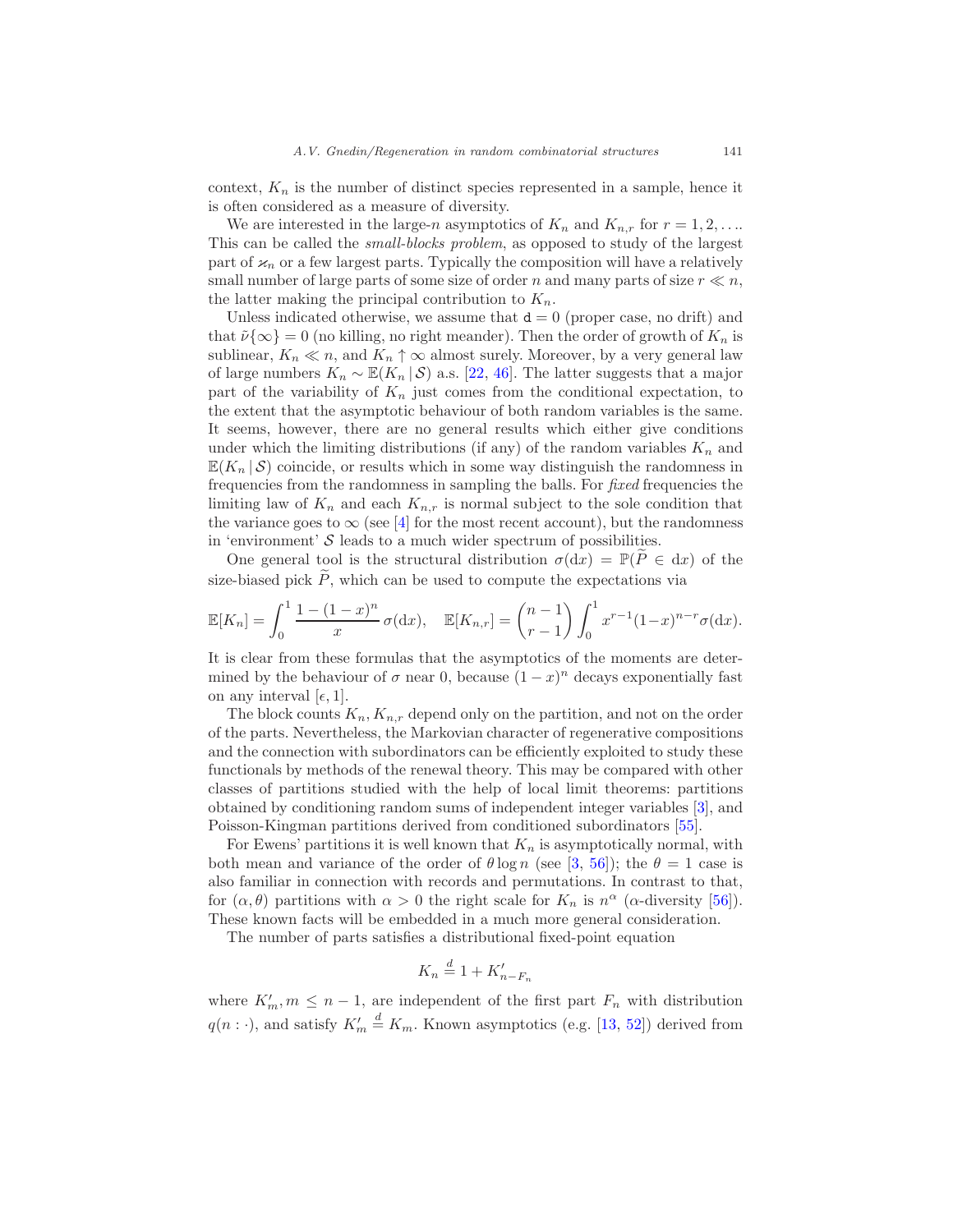such identities do not cover the full range of possibilities and require very restrictive moment conditions which are not easy to provide (see however [\[36\]](#page-50-13) for one application of this approach). In what follows we report on the asymptotics which were obtained by different methods, based on the connection with subordinators, poissonisation, methods of the renewal theory, and Mellin transform [\[5](#page-48-9), [25,](#page-49-11) [35,](#page-50-14) [36](#page-50-13)]. See [\[25](#page-49-11), [37](#page-50-15), [39](#page-50-16)] for related work on the absorption times of decreasing Markov chains on integers.

We assume as before the paintbox construction with balls  $U_1, \ldots, U_n$  and  $\mathcal R$ the closed range of a multiplicative subordinator  $(1 - \exp(-S_t), t \ge 0)$ . In these terms,  $K_{n,r}$  is the number of gaps in the range hit by exactly r out of n uniform points, and  $K_n$  is the total number of nonempty gaps.

**Remark** If the subordinator has positive drift  $d > 0$ , then  $K_n \sim K_{n,1} \sim$  $n$  meas( $\mathcal{R}$ ) a.s., so singletons make a leading contribution to  $K_n$ . The Lebesgue measure of  $\mathcal R$  is a random variable proportional to the exponential functional of the subordinator,

$$
\operatorname{meas}(\mathcal{R}) = d \int_0^\infty \exp(-S_t) dt.
$$

It is informative to consider the number of parts  $K_n$  as the terminal value of the increasing process  $\mathcal{K}_n := (\mathcal{K}_n(t), t \geq 0)$ , where  $\mathcal{K}_n(t)$  is the number of parts of the subcomposition derived from the configuration of uniform points not exceeding  $1-\exp(-S_t)$ , i.e. produced by the subordinator within the time [0, t]. The number of r-parts  $K_{n,r}$  is the terminal value of another process  $\mathcal{K}_{n,r}$  :=  $(\mathcal{K}_{n,r}(t), t \geq 0)$  which counts r-parts, but this process is not monotone as n increases (although  $\sum_{r' \geq r} \mathcal{K}_{n,r'}(t)$  is).

We can think of the subordinator representation of a regenerative composition structure as a coagulation process in which, if at time  $t$  there are  $n'$  particles, every m-tuple of them is merging to form a single particle at rate  $\Phi(n': m)$ . The particle emerging from the coalescence is immediately frozen. Starting with n particles,  $\mathcal{K}_n(t)$  counts the number of frozen particles at time t. The dynamics is analogous to that of Pitman-Sagitov Λ-coalescents, with the difference that in the Λ-coalescents the mergers remain active and keep coagulating with other existing particles [\[53\]](#page-51-16). For a class of  $\Lambda$ -coalescents a coupling with compositions was used to explore asymptotics of the coalescent processes [\[25\]](#page-49-11).

The asymptotics in the small-block problem largely depend on the behaviour of the right tail of the Lévy measure near 0. If  $\tilde{\nu}$  is finite, then simply  $\tilde{\nu}[y,\infty] \rightarrow$  $\tilde{\nu}[0,\infty]$  as  $y\to 0$ , but if  $\tilde{\nu}$  is infinite it seems difficult if at all possible to make any conclusions without the following assumption.

Assumption of regular variation We shall suppose that  $\tilde{\nu}$  satisfies the condition of regular variation

<span id="page-37-0"></span>
$$
\tilde{\nu}[y,\infty] \sim \ell(1/y)y^{-\alpha} \quad y \downarrow 0,\tag{6.1}
$$

where the index satisfies  $0 \leq \alpha \leq 1$  and  $\ell$  is a function of slow variation at  $\infty$ , i.e.  $\ell$  satisfies  $\ell(t/y)/\ell(1/y) \to 1$  as  $y \to 0$  for all  $t > 0$ .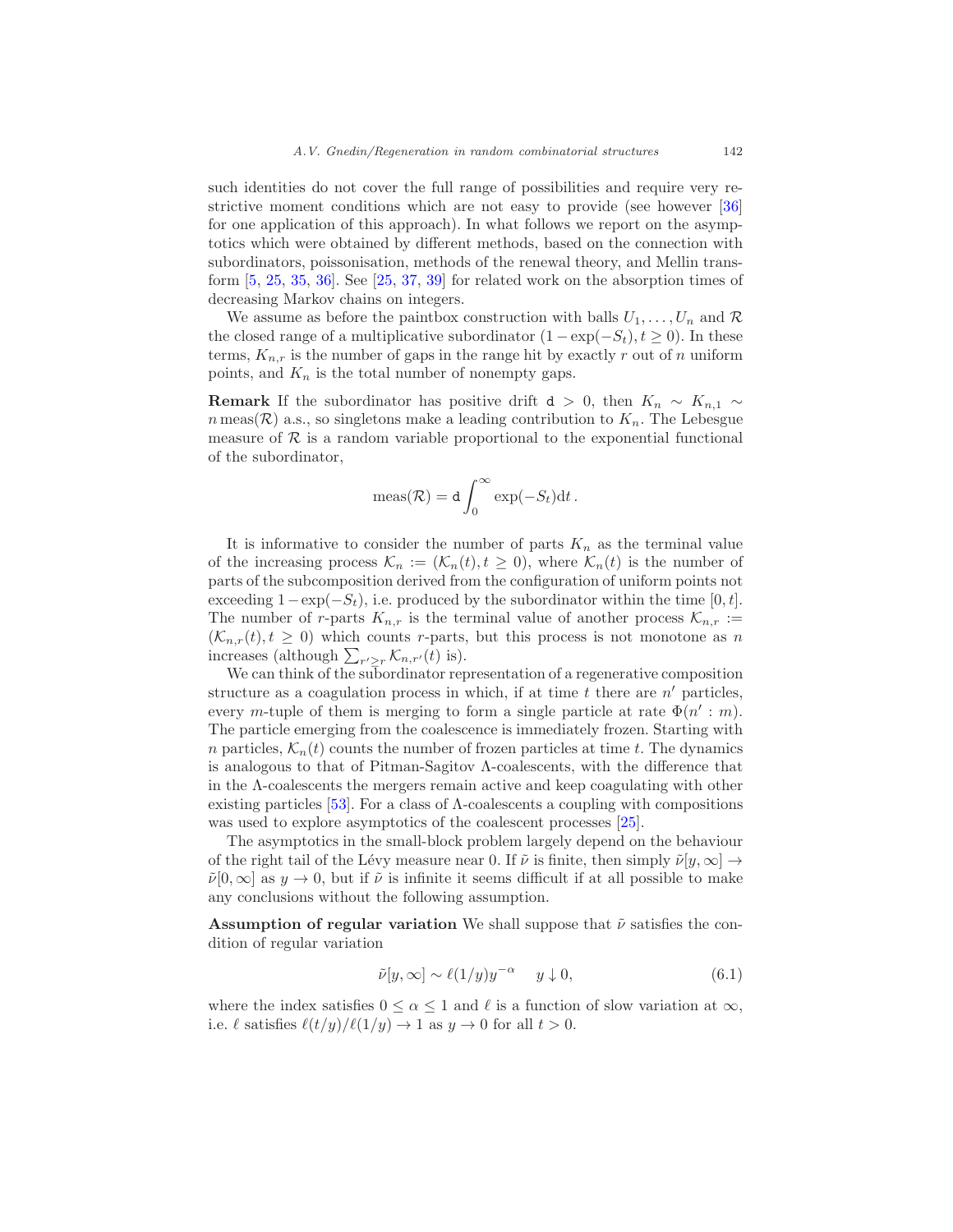Note that the assumption is satisfied in the case of finite  $\tilde{\nu}$ . By the mono-tone density version of Karamata's Tauberian theorem [\[11\]](#page-49-12), for  $0 \leq \alpha < 1$  the condition  $(6.1)$  is equivalent to the asymptotics of the Laplace exponent

$$
\Phi(\rho) \sim \Gamma(1-\alpha)\rho^{\alpha} \ell(\rho), \qquad \rho \to \infty.
$$

Qualitatively different asymptotics are possible. Very roughly, the whole spectrum can be divided in the following cases, each requiring separate analysis.

- The finite Lévy measure case. This is the case of stick-breaking compositions, with  $(S_t)$  a nondecreasing compound Poisson process. Further subdivision is determined by the moments of the distribution of jumps.
- The slow variation case with  $\alpha = 0$  and  $\ell(y) \to \infty$  as  $y \to \infty$ . Typical example: regenerative compositions associated with gamma subordinators. A variety of limit behaviours appears for distinct  $\ell$ .
- The proper regular variation case with  $0 < \alpha < 1$ . Typical example: composition associated with  $\alpha$ -stable subordinator (with  $0 < \alpha < 1$ ). The case  $\alpha = 1$  is somewhat special.

One principal difference between the cases of (proper) regular and slow variation is in the time scales at which major growth and variability of  $\mathcal{K}_n$  occur. In the case  $\alpha > 0$  all  $\mathcal{K}_n(t), \mathcal{K}_{n,r}(t)$  are of the same order as  $K_n$ , whereas in the case  $\alpha = 0$  we have  $\mathcal{K}_n(t) \ll K_n$  and  $K_{n,r} \ll K_n$ .

## <span id="page-38-0"></span>6.1. Stick-breaking compositions

In the case of finite Lévy measure we scale  $\tilde{\nu}$  to a probability measure. Then  $\tilde{\nu}$  is the distribution of  $-\log(1-W)$ , where W is the generic stick-breaking factor. Introduce the moments

$$
\mathbf{m} := \mathbb{E}[-\log(1 - W)], \quad \sigma^2 := \text{Var}[\log(1 - W)], \quad \mathbf{m}_1 := \mathbb{E}[-\log W], \quad (6.2)
$$

which may be finite or infinite.

Let  $M_n$  be the index of the rightmost occupied gap, which contains the maximum order statistic  $U_{n:n}$ . Roughly speaking, stick-breaking implies a fast exponential decay of the sizes of gaps, hence one can anticipate a cutoff phenomenon: empty gaps can occur only in a range close to  $U_{n:n}$ . From the extreme-value theory we know that  $-\log(1 - M_n) - \log n$  has a limit distribution of the Gumbel type, thus  $M_n$  can be approximated by the number of jumps of  $(S_t)$  before crossing level  $\log n$ .

It should be noted that exponential decay of nonrandom frequencies, like for the geometric distribution, implies oscillatory asymptotics in the occupancy problem [\[6](#page-48-10), [12\]](#page-49-13). By stick-breaking the oscillations do not appear since the main variability comes due to randomness in frequencies themselve, so the variability coming from sampling is dominated.

Consider a renewal process with distribution for spacings like that of − log(1− W). If the moments are finite,  $m < \infty$ ,  $\sigma^2 < \infty$ , then a standard result from the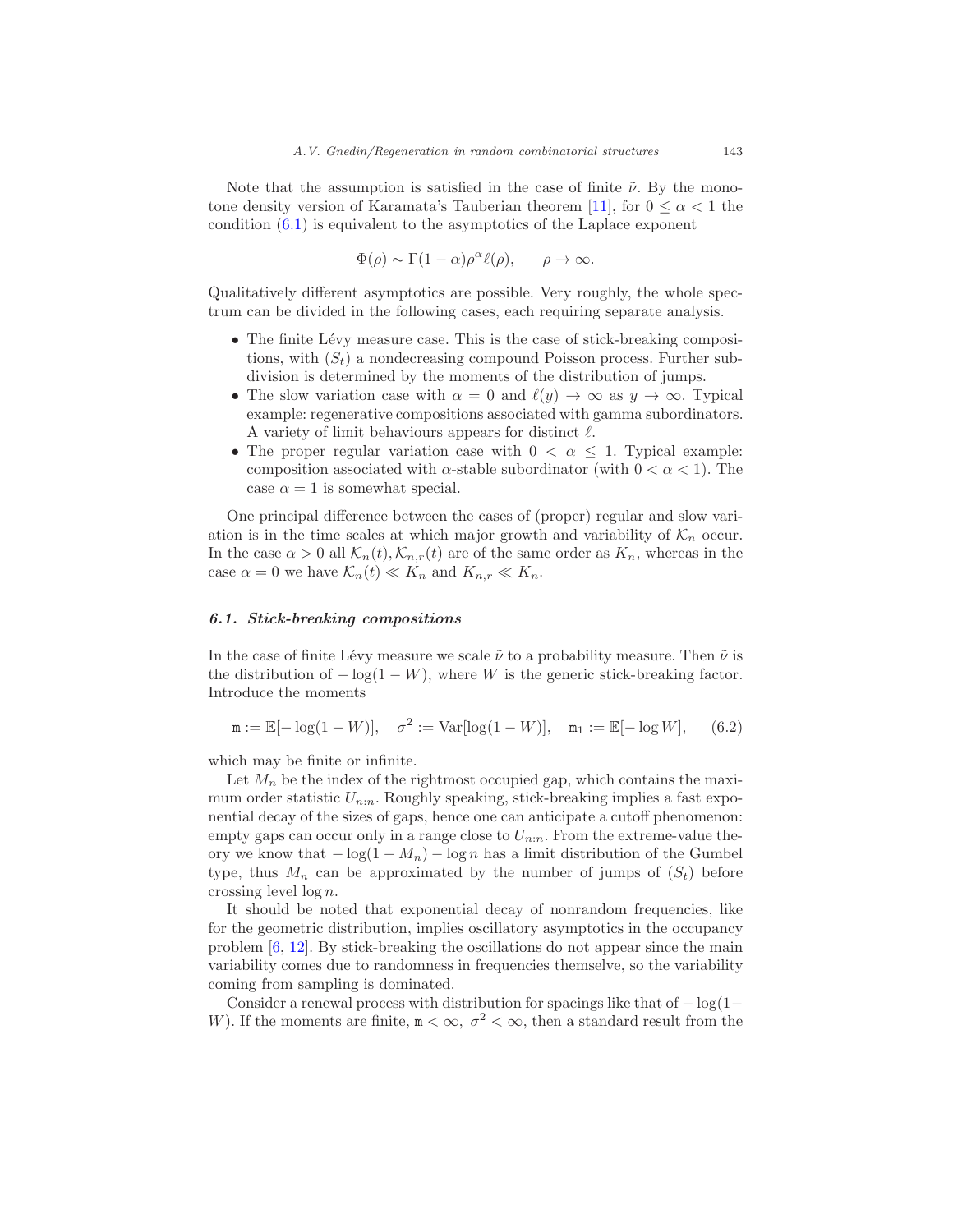renewal theory implies that the number of renewals on  $[0, \log n]$  is approximately normal for large n, with the expected value asymptotic to  $(\log n)/m$ . The same is valid for  $M_n$ , and under the additional assumption  $m_1 < \infty$  also for  $K_n$ (see [\[19](#page-49-4)]). Under weaker assumptions on the moments, the possible asymptotics correspond to other limit theorems of renewal theory.

<span id="page-39-1"></span>**Theorem 6.1.** [\[26\]](#page-49-14) Suppose the distribution of  $-\log(1-W)$  is nonlattice with  $m_1 < \infty$ . The following assertions are equivalent.

- (i) There exist constants  $a_n, b_n$  with  $a_n > 0$  and  $b_n \in \mathbb{R}$  such that, as  $n \to \infty$ , the variable  $(K_n - b_n)/a_n$  converges weakly to some non-degenerate and proper distribution.
- (ii) The distribution  $\tilde{\nu}$  of  $-\log(1-W)$  either belongs to the domain of attraction of a stable law, or the function  $\tilde{\nu}[x,\infty]$  slowly varies as  $x \to \infty$ .

Furthermore, this limiting distribution of  $(K_n - b_n)/a_n$  is as follows.

- (a) If  $\sigma^2 < \infty$ , then for  $b_n = m^{-1} \log n$  and  $a_n = (m^{-3} \sigma^2 \log n)^{1/2}$  the limiting distribution is standard normal.
- (b) If  $\sigma^2 = \infty$  and

$$
\int_x^1 (\log y)^2 \, \mathbb{P}(1 - W \in \mathrm{d}y) \sim \ell(-\log x) \quad \text{as } x \to 0,
$$

for some  $\ell$  slowly varying at  $\infty$ , then for  $b_n = \mathtt{m}^{-1} \log n$ ,  $a_n = \mathtt{m}^{-3/2} c_{\lfloor \log n \rfloor}$ and  $c_n$  any sequence satisfying  $\lim_{n\to\infty} n\ell(c_n)/c_n^2 = 1$ , the limiting distribution is standard normal.

(c) Assume that the relation

<span id="page-39-0"></span>
$$
\mathbb{P}(1 - W \le x) \sim (-\log x)^{-\gamma} \ell(-\log x) \quad \text{as } x \to 0,\tag{6.3}
$$

holds with  $\ell$  slowly varying at  $\infty$  and  $\gamma \in [1,2)$ , and assume that  $m < \infty$  if  $\gamma = 1$ , then for  $b_n = m^{-1} \log n$ ,  $a_n = m^{-(\gamma+1)/\gamma} c_{\lfloor \log n \rfloor}$  and  $c_n$  any sequence satisfying  $\lim_{n\to\infty} n\ell(c_n)/c_n^{\gamma} = 1$ , the limiting distribution is  $\gamma$ -stable with characteristic function

$$
\tau\mapsto \exp\{-|\tau|^\gamma\Gamma(1-\gamma)(\cos(\pi\gamma/2)+i\sin(\pi\gamma/2)\operatorname{sgn}(\tau))\},\ \tau\in\mathbb{R}.
$$

(d) Assume that  $m = \infty$  and the relation [\(6.3\)](#page-39-0) holds with  $\gamma = 1$ . Let c be any positive function satisfying  $\lim_{x\to\infty} x\ell(c(x))/c(x) = 1$  and set

$$
\psi(x) := x \int_{\exp(-c(x))}^{1} \mathbb{P}(1 - W \le y) / y \, dy.
$$

Let b be any positive function satisfying  $b(\psi(x)) \sim \psi(b(x)) \sim x$  (asymptotic inverse to  $\psi$ ). Then, with  $b_n = b(\log n)$  and  $a_n = b(\log n)c(b(\log n))/\log n$ , the limiting distribution is 1-stable with characteristic function

<span id="page-39-2"></span>
$$
\tau \mapsto \exp\{-|\tau|(\pi/2 - i\log|\tau|\operatorname{sgn}(\tau))\}, \ \tau \in \mathbb{R}.\tag{6.4}
$$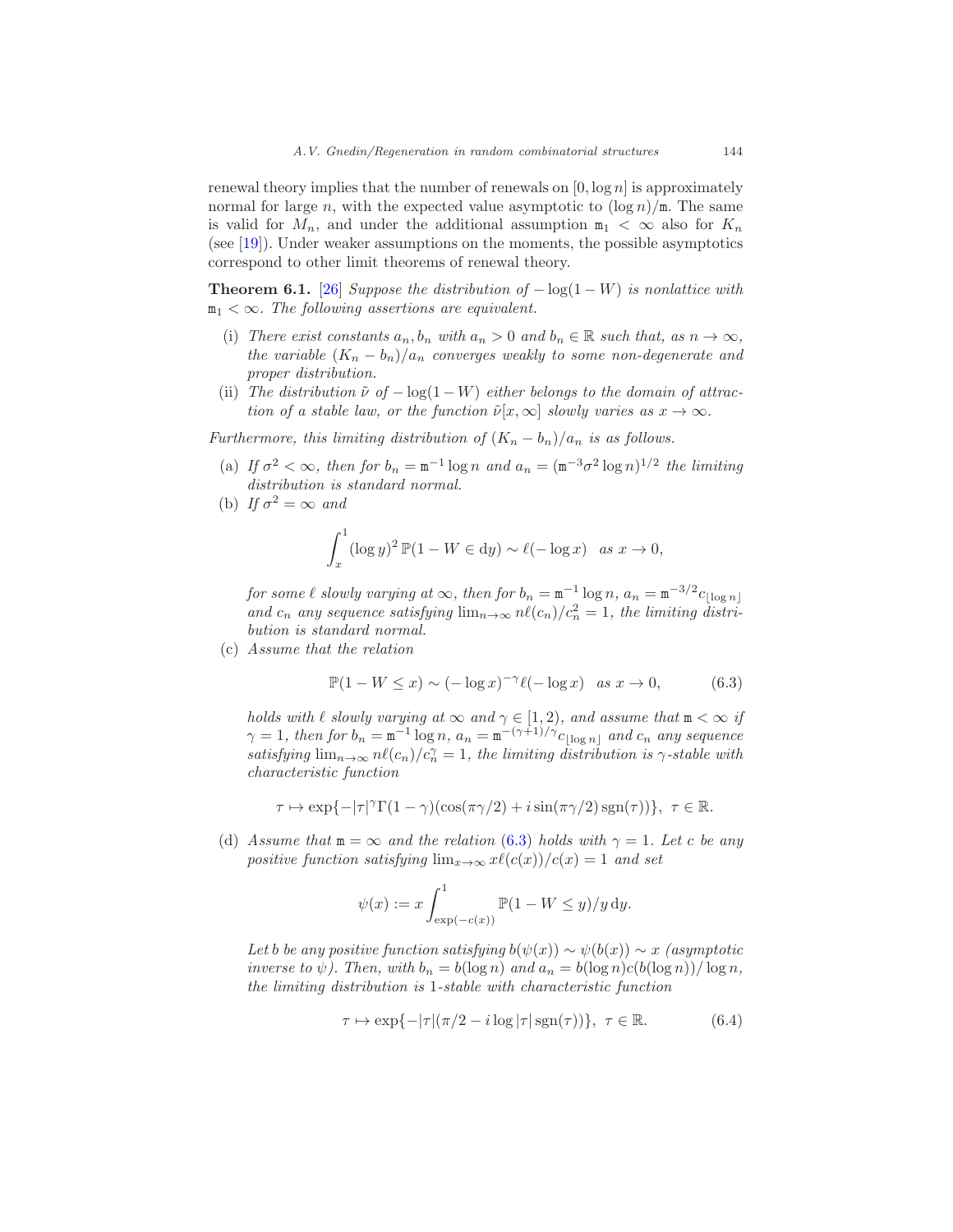(e) If the relation [\(6.3\)](#page-39-0) holds with  $\gamma \in [0,1)$  then, for  $b_n = 0$  and  $a_n :=$  $\log^{\gamma} n/\ell(\log n)$ , the limiting distribution is the scaled Mittag-Leffler law  $\theta_{\gamma}$ (exponential, if  $\gamma = 0$ ) characterised by the moments

$$
\int_0^\infty x^n \theta_\gamma(\mathrm{d}x) = \frac{n!}{\Gamma^n(1-\gamma)\Gamma(1+n\gamma)}, \quad n \in \mathbb{N}.
$$

Sketch of proof. The results are first derived for  $M_n$  by adopting asymptotics from the renewal theory. To pass to  $K_n$  it is shown, under the condition  $m_1 < \infty$ , that the variable  $M_n - K_n$  (the number of empty boxes to the left of  $U_{n:n}$ ) converges in distribution and in the mean to a random variable with expected value  $m_1/m$ .  $\Box$ 

**Example** Suppose W has a beta density  $(3.7)$ . The moments are easily computable as  $\mathbf{m} = \Psi(\theta + \gamma) - \Psi(\theta)$ ,  $\mathbf{m}_1 = \Psi(\theta + \gamma) - \Psi(\gamma)$ ,  $\sigma^2 = \Psi'(\theta) - \Psi'(\theta + \gamma)$ (with  $\Psi = \Gamma'/\Gamma$  denoting the logarithmic derivative of the gamma function). We are therefore in the case (a) of Theorem [6.1,](#page-39-1) hence  $K_n$  is asymptotically normal with  $\mathbb{E}[K_n] \sim \mathbb{m}^{-1} \log n$  and  $\text{Var}[K_n]$  of the same order.

The instance  $\gamma = 1$  recovers well-known asymptotics of Ewens' partitions, which have  $K_n \sim \theta \log n$  a.s. In this case the limit law of the number of empty gaps  $M_n - K_n$  has probability generating function  $z \mapsto \Gamma(\theta + 1)\Gamma(\theta + 1 - \theta)$  $z\theta$ )/Γ(1+2θ – θz) (which identifies a mixture of Poisson distributions, see [\[26](#page-49-14)]).

**Example** Suppose the law of W is given by  $\mathbb{P}(1 - W \leq x) = (1 - \log x)^{-1}$ ,  $x \in (0, 1)$ . It can be checked that  $m_1 < \infty$ , hence the case (c) applies and

$$
\frac{(\log \log n)^2}{\log n} K_n - \log \log n - \log \log \log n
$$

converges to a 1-stable law with characteristic function [\(6.4\)](#page-39-2). The number of empty boxes  $M_n - K_n$  converges in probability to 0.

Under assumptions  $m < \infty, m_1 < \infty$  the limit behaviour of  $K_{n,r}$ 's is read from a limiting occupancy model [\[27](#page-49-15)]. To describe the limit we pass to the dual composition, generated by right-to-left stick-breaking  $\mathcal{R} = \{V_1 \cdots V_i : i \geq 1\}$ with independent  $1 - V_i \stackrel{d}{=} W$ . Let  $(X_{n,1}, X_{n,2}, ...)$  be the occupancy numbers of the gaps in the left-to-right order, this is a random weak composition (0's allowed) of n with  $X_{n,1} > 0$  and  $X_{n,j} \geq 0$  for  $j > 1$ . By inflating [0, 1] with factor  $n$ , the uniform sample converges as a point process to a unit Poisson process (balls). On the other hand,  $n\mathcal{R}$  converges to a self-similar point process  $\mathcal{Z}$ , whose gaps play the role of boxes. From this, the occupancy vector  $(X_{n,1}, X_{n,2}, ...)$ acquires a limit, which is an occupancy vector  $(X_1, X_2, \ldots)$  derived from the limiting point processes. The limit distribution of the occupancy vector is

$$
\mathbb{P}(X_1 = \lambda_1, \dots, X_k = \lambda_k) = \frac{1}{\mathfrak{m}(\lambda_1 + \dots + \lambda_k)} \prod_{i=1}^k \hat{q}(\Lambda_i : \lambda_i)
$$

where  $\lambda_1 > 0, \lambda_i \geq 0, \Lambda_i = \lambda_1 + \cdots + \lambda_i$  and  $\hat{q}(n : m) = \binom{n}{m} \mathbb{E}[W^m(1 - W)^{n-m}].$ Correspondingly,  $K_{n,r}$ 's jointly converge in distribution to  $\#\{i : X_i = r\}, r =$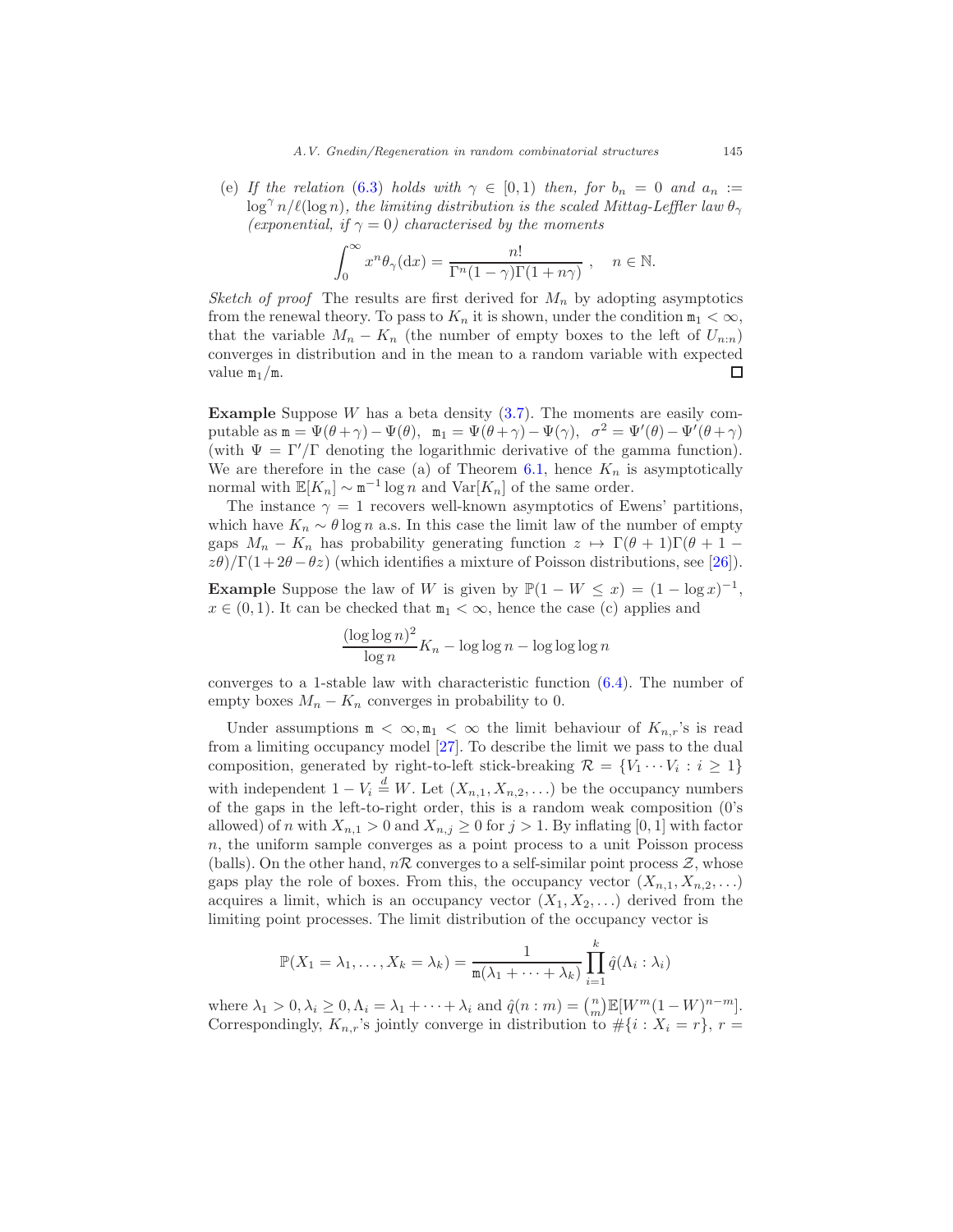$1, 2, \ldots$  The convergence also holds for  $K_{n,0}$ , which we define as the number of empty gaps preceding the last occupied gap.

If  $W \stackrel{d}{=} \text{beta}(1,\theta)$  then  $\mathcal Z$  is Poisson process with density  $\theta/x$ . Then  $K_{n,r}$ 's converge in distribution to independent Poisson variables with mean  $\theta/r$ , which is a well known property of Ewens' partitions [\[3\]](#page-48-5). It is a challenging open problem to identify the limit laws of the  $K_{n,r}$ 's for general distribution of W.

Assumption  $m_1 < \infty$  is a way to keep the number of empty boxes bounded, in view of the relation  $\lim_{n\to\infty} \mathbb{E}K_{n,0} = \mathbb{m}_1/\mathbb{m}$ . The reduction to the asymptotics of  $M_n$  is then possible since  $M_n = K_n + K_{n,0}$ . The case  $m_1 = \infty$  is more delicate. The technique of perturbed random walks to cover the case  $m_1 = \infty$  was applied in [\[24\]](#page-49-16), where it was shown that the limit laws for  $K_n$  are still as in Theorem [6.1,](#page-39-1) but  $K_n$  requires more sophisticated centering accounting for the 'empty boxes'. Next example illustrates the situation.

**Example** For  $\gamma \in (0, 1/2)$  consider W with distribution

$$
\mathbb{P}(1 - W > x) = \frac{1}{1 + |\log(1 - x)|^{\gamma}}, \quad x \in [0, 1).
$$

Then  $\sigma^2 < \infty$  and

$$
\mathbb{P}(|\log W| > y) \sim y^{-\gamma} \text{ as } y \to \infty.
$$

We have  $m_1 = \infty$  and, in fact,

$$
\mathbb{E} K_{n,0} \sim \frac{1}{\mathtt{m}} \sum_{k=1}^n \frac{\mathbb{E} (1-W)^k}{k} \; \sim \; b_n - \mathtt{m}^{-1} \log n \; \sim \; \frac{1}{\mathtt{m} (1-\gamma)} \log^{1-\gamma} n.
$$

The distribution of  $(K_n-a_n)/b_n$  is asymptotically normal with  $a_n$  as in Theorem [6.1](#page-39-1) but

$$
b_n = \mathbf{m}^{-1} (\log n - (1 - \gamma)^{-1} \log^{1 - \gamma} n + o(\log^{1 - \gamma} n)),
$$

where the additional term of centering  $b_n - m^{-1} \log n$  is not killed by scaling, rather appears to compensate for the influence of  $K_{n,0}$ .

## <span id="page-41-0"></span>6.2. Regular variation:  $0 < \alpha \leq 1$

Suppose [\(6.1\)](#page-37-0) holds with  $0 < \alpha < 1$ . The small-blocks asymptotics can be treated by reducing the occupancy problem to counting the gaps of given sizes, and applying strong laws available for nonrandom regularly varying frequencies (see [\[39\]](#page-50-16) for another approach). For  $x > 0$  let  $N_x(t)$  be the number of gaps of size at least x, in the partial range of the multiplicative subordinator  $(1 \exp(-S_u)$ ,  $0 \le u < t$ ). Introduce the exponential functionals

$$
I_{\alpha}(t) := \int_0^t \exp(-\alpha S_t) dt, \quad I_{\alpha} := I_{\alpha}(\infty).
$$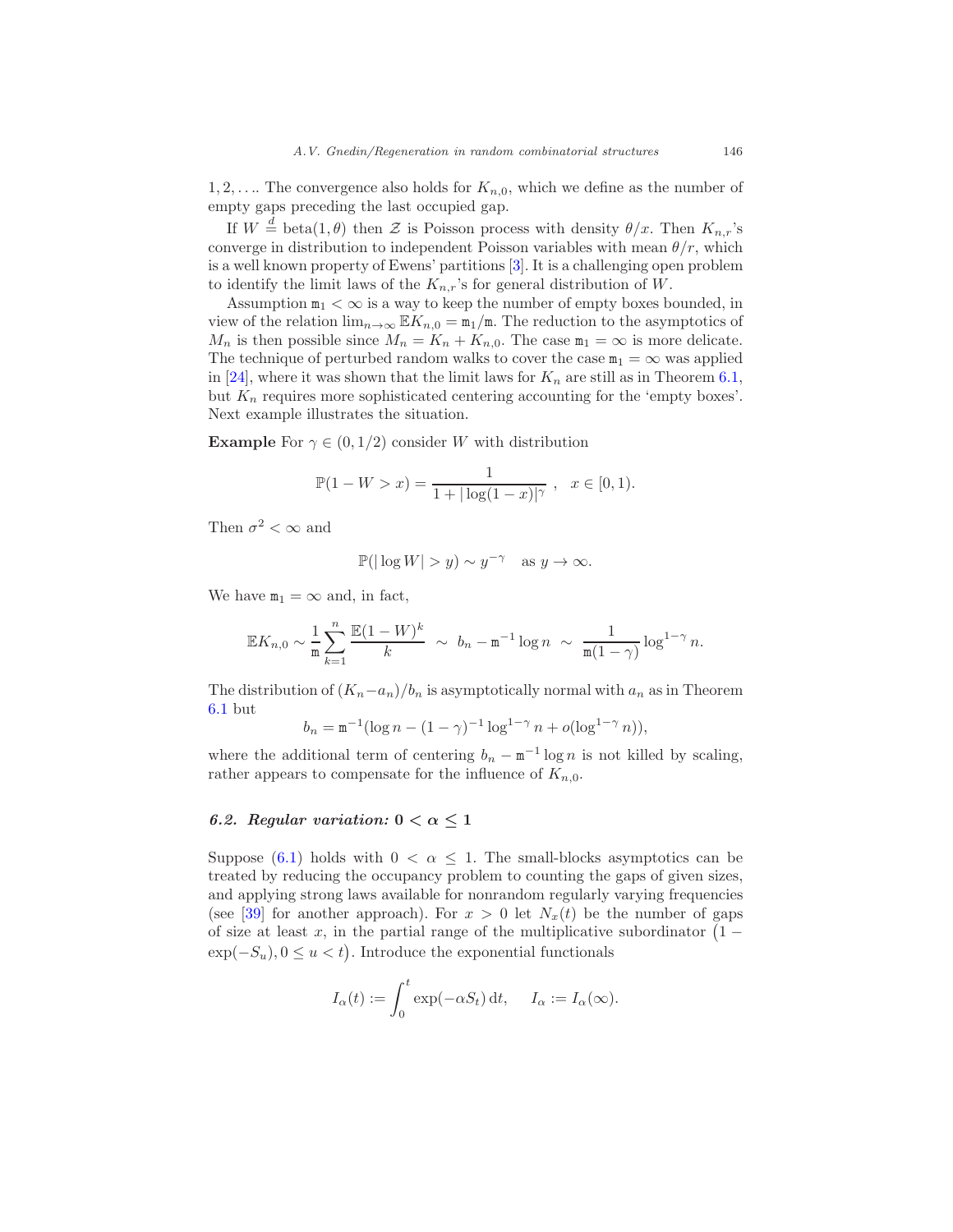The distribution of  $I_\alpha(\infty)$  is determined by the formula for the moments [\[10](#page-48-11)]

$$
\mathbb{E}(I_{\alpha})^k = \frac{k!}{\prod_{i=1}^k \Phi(\alpha j)},
$$

where  $\Phi$  is the Laplace exponent of the subordinator  $(S_t)$ .

<span id="page-42-0"></span>**Theorem 6.2.** [\[36\]](#page-50-13) Suppose the Lévy measure fulfills [\(6.1\)](#page-37-0). Then for  $0 < t \leq \infty$ 

$$
\begin{array}{cccc}\n\text{for} & 0 < \alpha < 1 & \frac{N_x(t)}{\ell(1/x)x^{-\alpha}} & \to & I_\alpha(t) \text{ a.s., } x \downarrow 0, \\
\text{for } \alpha = 1 & \frac{N_x(t)}{\ell_1(1/x)x^{-\alpha}} & \to & I_\alpha(t) \text{ a.s., } x \downarrow 0,\n\end{array}
$$

where

$$
\ell_1(z) = \int_z^{\infty} u^{-1} \ell(u) \mathrm{d}u
$$

is another function of slow variation, satisfying  $\ell_1(z) \gg \ell(z)$  as  $z \to \infty$ .

Sketch of proof Let  $\widetilde{N}_x(t)$  be the number of gaps in the range of the (additive) subordinator restricted to [0, t]. By the Lévy-Ito construction of  $(S_t)$  from a Poisson process, we have the strong law  $\tilde{N}_x(t) \sim \tilde{\nu}[y,\infty]t$  a.s. for  $y \downarrow 0$ . A small gap  $(s, s+x)$  is mapped by the function  $s \to 1-e^{-s}$  in a gap of size  $e^{-s}x$ , from which the result for finite  $t$  follows by integration. Special tail estimates are required to conclude that similar asymptotics hold with integration extended to  $[0, \infty]$ .  $\Box$ 

The instance  $\alpha = 1$  may be called in this context the case of *rapid variation*. In this case  $\ell$  in [\(6.1\)](#page-37-0) must decay at  $\infty$  sufficiently fast, in order to satisfy  $\Phi(1) < \infty$ .

Conditioning on the frequencies  $S = (s_i)$  embeds the small-block problem in the framework of the classical occupancy problem:  $n$  balls are thrown in an infinite series of boxes, with positive probability  $s_i$  of hitting box j. By a result of Karlin [\[46\]](#page-51-13), the number of occupied boxes is asymptotic to the expected number, from which  $K_n \sim \mathbb{E}[K_n | \mathcal{R}]$  a.s., and a similar result holds for  $K_{n,r}$ under the regular variation with index  $\alpha > 0$ . Combining this with Theorem [6.2,](#page-42-0) we have (see [\[36\]](#page-50-13))

<span id="page-42-1"></span>**Theorem 6.3.** Suppose the Lévy measure fulfills  $(6.1)$ . Then, uniformly in  $0 <$  $t \leq \infty$ , as  $n \to \infty$ , the convergence holds almost surely and in the mean:

$$
\frac{\mathcal{K}_n(t)}{\Gamma(1-\alpha)n^{\alpha}\ell(n)} \to I_{\alpha}(t), \qquad \frac{\mathcal{K}_{n,r}(t)}{\Gamma(1-\alpha)n^{\alpha}\ell(n)} \to (-1)^{r-1}\binom{\alpha}{r}I_{\alpha}(t),
$$

for  $0 < \alpha < 1$  and  $r \ge 1$ , or  $\alpha = 1$  and  $r > 1$ . Similarly,  $\mathcal{K}_n(t)/(n\ell_1(n)) \to I_1(t)$ for  $\alpha = 1$ .

Thus  $K_n, K_{n,r}$  have the same order of growth if  $0 < \alpha < 1$ . In the case  $\alpha = 1$ of rapid variation, singletons dominate,  $K_{n,1} \sim K_n$ , while all other  $K_{n,r}$ 's with  $r > 1$  are of the same order of growth which is smaller than that of  $K_n$ .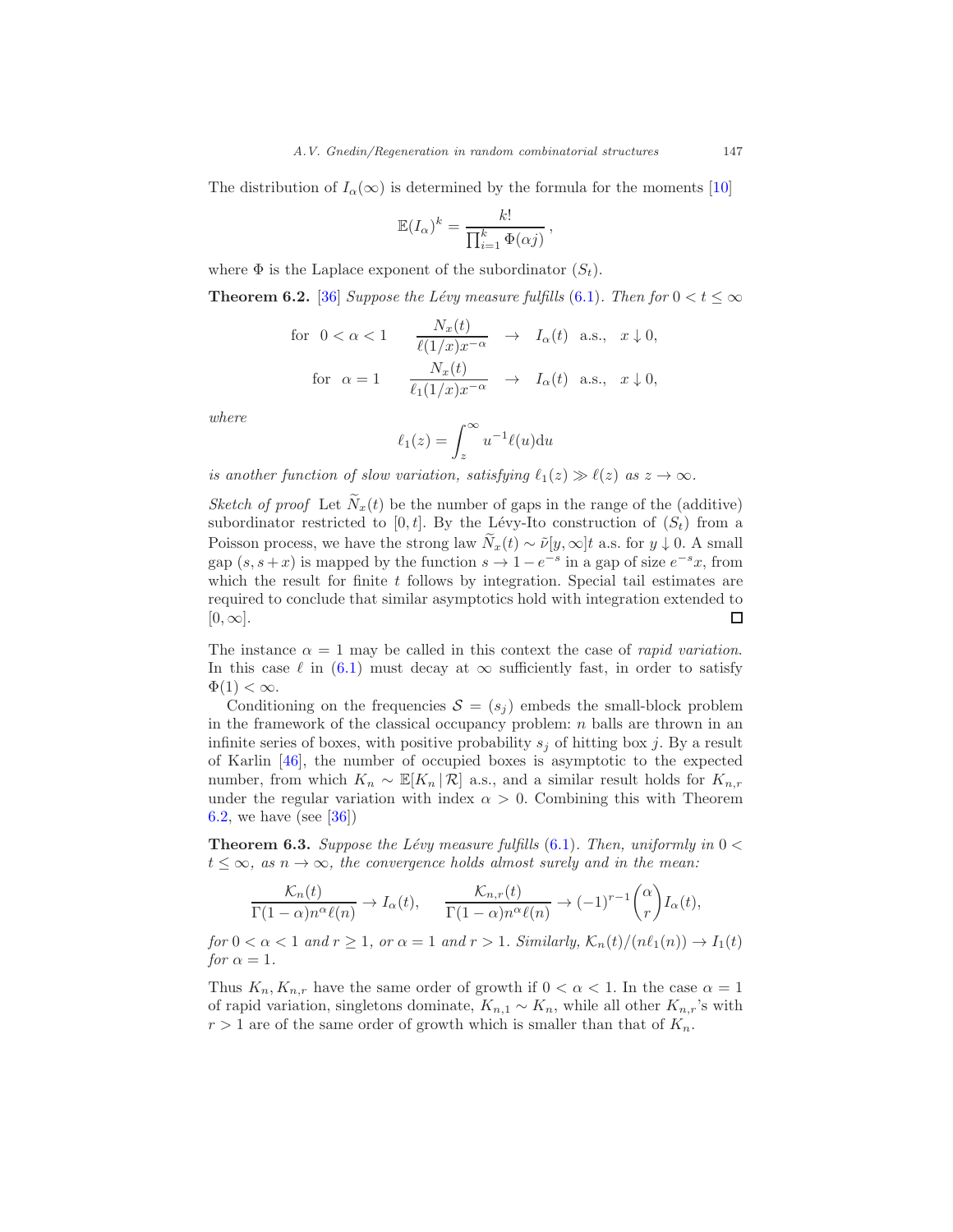Example The subordinator associated with the two-parameter family of compositions has  $\Phi$  given by  $(3.22)$ , hence

$$
\mathbb{E}(I_{\alpha})^k = \frac{(\alpha + \theta)(2\alpha + \theta) \cdots ((k - 1)\alpha + \theta)\Gamma(\theta + 1)}{\Gamma(k\alpha + \theta)\{\alpha\Gamma(1 - \alpha)\}^k},
$$

which for  $\theta = 0$  and  $0 < \alpha < 1$  identifies the law of  $I_{\alpha}$  as a Mittag-Leffler distribution. Theorem [6.3](#page-42-1) recovers in this instance known asymptotics [\[56\]](#page-51-3) related to the local times of Bessel bridges.

One generalisation of Theorems [6.2](#page-42-0) and [6.3](#page-42-1) is obtained by taking for paintbox the range of a process  $\phi(S_t)$ , where  $\phi : \mathbb{R}_+ \to [0,1]$  is a smooth monotone function, with not too bad behaviour at  $\infty$ . The generalised power laws hold also for this class of partitions, with the only difference that the exponential functionals should be replaced by integrals  $\int_0^t {\phi'(S_u)}^{\alpha} du$ , see [\[36\]](#page-50-13).

## <span id="page-43-0"></span>6.3. Slow variation:  $\alpha = 0$

The case of infinite Lévy measure with slowly varying tail  $\tilde{\nu}[y,\infty] \sim \ell(1/y)$  $(y \downarrow 0)$  is intermediate between finite  $\tilde{\nu}$  and the case of proper regular variation. In this case  $K_{n,r} \to \infty$  (like in the case  $\alpha > 0$ ) but  $K_{n,r} \ll K_n$  (like in the case of finite  $\tilde{\nu}$ ). Following Barbour and Gnedin [\[5](#page-48-9)] we will exhibit a further wealth of possible modes of asymptotic behaviour appearing in this transitional regime.

We assume that the first two moments of the subordinator are finite. The assumption about the moments is analogous to the instance (a) of Theorem [6.1](#page-39-1) in the case of finite  $\tilde{\nu}$ . The results will be formulated for the case

$$
\mathbb{E}[S_t] = t, \quad \text{Var}[S_t] = \mathbf{s}^2 t,
$$

which can be always achieved by a linear time scaling. Indeed, a general subordinator  $S_t$  with

$$
\mathtt{m}:=\mathbb{E}[S_1]=\int_0^\infty x\tilde{\nu}(\mathrm{d} x),\quad v^2:=\mathrm{Var}[S_1]=\int_0^\infty x^2\tilde{\nu}(\mathrm{d} x)
$$

should be replaced by  $S_{t/m}$ , then  $s^2 = v^2/m$ . Because the linear time change does not affect the range of the process, it does not change the distribution of  $K_n, K_{n,r}.$ 

For the sample (balls) we take a Poisson point process on [0, 1] with intensity  $n > 0$ . This is the same as assuming a Poisson(n) number of uniform points thrown on  $[0, 1]$ . To avoid new notations, we further understand n as the intensity parameter, and use the old notation  $\mathcal{K}_n(t)$  to denote the number of blocks of the (poissonised) subcomposition on the interval  $[0, 1 - \exp(-S_t)]$ . The convention for  $K_n$  is the same. For large sample-sizes the poissonised quantities are very close to their fixed- $n$  counterparts, but the Poisson framework is easier to work with due to independence of the occupancy counts for distinct boxes (conditionally of the frequencies).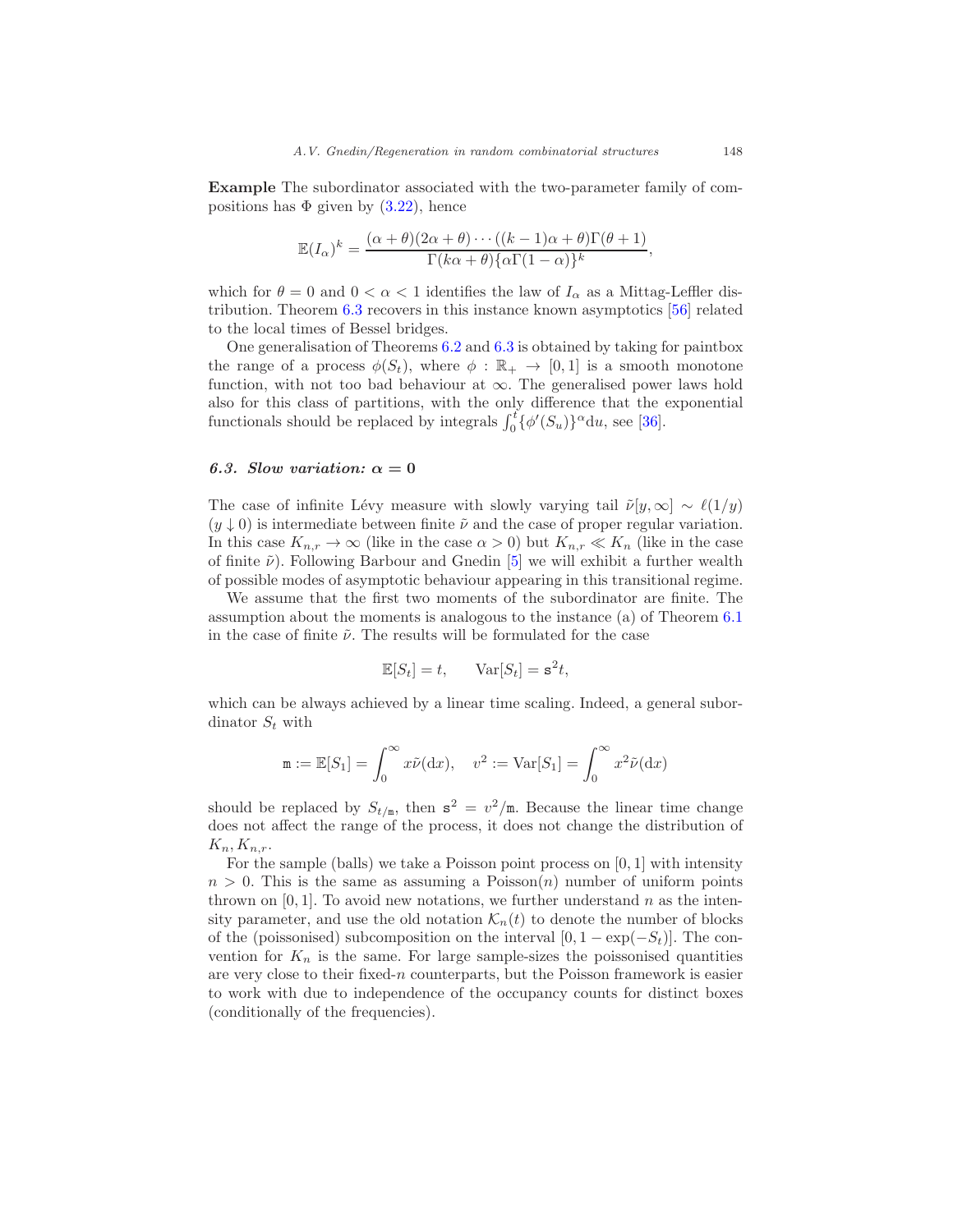The total number of blocks is the terminal value  $K_n = \mathcal{K}_n(\infty)$  of the increasing process  $\mathcal{K}_n(t)$ . Poissonisation makes the subcompositions within [0, 1 –  $\exp(-S_t)$  and  $[1-\exp(-S_t), 1]$  conditionally independent given  $S_t$ , hence  $\mathcal{K}_n(t)$ and  $\mathcal{K}_n(\infty) - \mathcal{K}_n(t)$  are also conditionally independent. The consideration can be restricted to the time range  $t < \tau_n$  where  $\tau_n := \inf\{t : S_t > \log n\}$  is the passage time through  $log n$ , since after this time the number of blocks produced is bounded by a Poisson(1) variable.

Define the poissonised Laplace exponent

$$
\Phi_0(n) := \int_0^\infty \{1 - \exp(-n(1 - e^{-y}))\} \tilde{\nu}(\mathrm{d}y).
$$

For large n, we have  $\Phi_0(n) \sim \Phi(n)$ , but the former is more convenient to deal with, since it enters naturally the *compensator* of  $(\mathcal{K}_n(t), t \geq 0)$ ,

$$
A_n(t) := \int_0^t \Phi_0(n \exp(-S_u)) \mathrm{d}u.
$$

Introduce

$$
\Phi_k(n) := \int_0^\infty {\{\Phi_0(ne^{-s})\}}^k ds = \int_0^n {\{\Phi_0(s)\}}^k \frac{ds}{s}, \qquad k = 1, 2.
$$

By the assumption of slow variation and from  $\Phi_0(n) \to \infty$  it follows that  $\Phi_k$ 's are also slowly varying, and satisfy

$$
\Phi_2(n) \gg \Phi_1(n) \gg \Phi_0(n), \quad n \to \infty.
$$

These functions give, asymptotically, the moments of  $K_n$  and of the terminal value of the compensator

$$
\mathbb{E}[K_n] = \mathbb{E}[A_n(\infty)] \sim \Phi_1(n), \quad \text{Var}[K_n] \sim \text{Var}[A_n(\infty)] \sim \mathbf{s}^2 \Phi_2(n), \qquad n \to \infty.
$$

**Remark** In the stick-breaking case  $\tilde{\nu}[0,\infty] = 1$  the asymptotics of  $\text{Var}[A_n(\infty)]$ and  $\text{Var}[K_n]$  are different, because the asymptotic relation  $\Phi_1(n) \ll \Phi_2(n)$  is not valid. Instead, we have  $\text{Var}[A_n(\infty)] \sim v^2 \text{m}^{-3} \log n$ , and  $\text{Var}[K_n] \sim \sigma^2 \text{m}^3 \log n$ with  $\sigma^2 = v^2 - m^2$ .

The following approximation lemma reduces the study of  $\mathcal{K}_n(t)$  to the asymptotics of the compensator.

**Lemma 6.4.** We have, as  $n \to \infty$ ,

$$
\mathbb{E}[K_n - A_n(\infty)]^2 \sim \Phi_1(n),
$$

and for any  $b_n$  such that  $\Phi_1(n)/b_n^2 \to 0$ 

$$
\lim_{n \to \infty} \mathbb{P}\left[\sup_{0 \le t \le \infty} |\mathcal{K}_n(t) - A_n(t)| > b_n\right] = 0.
$$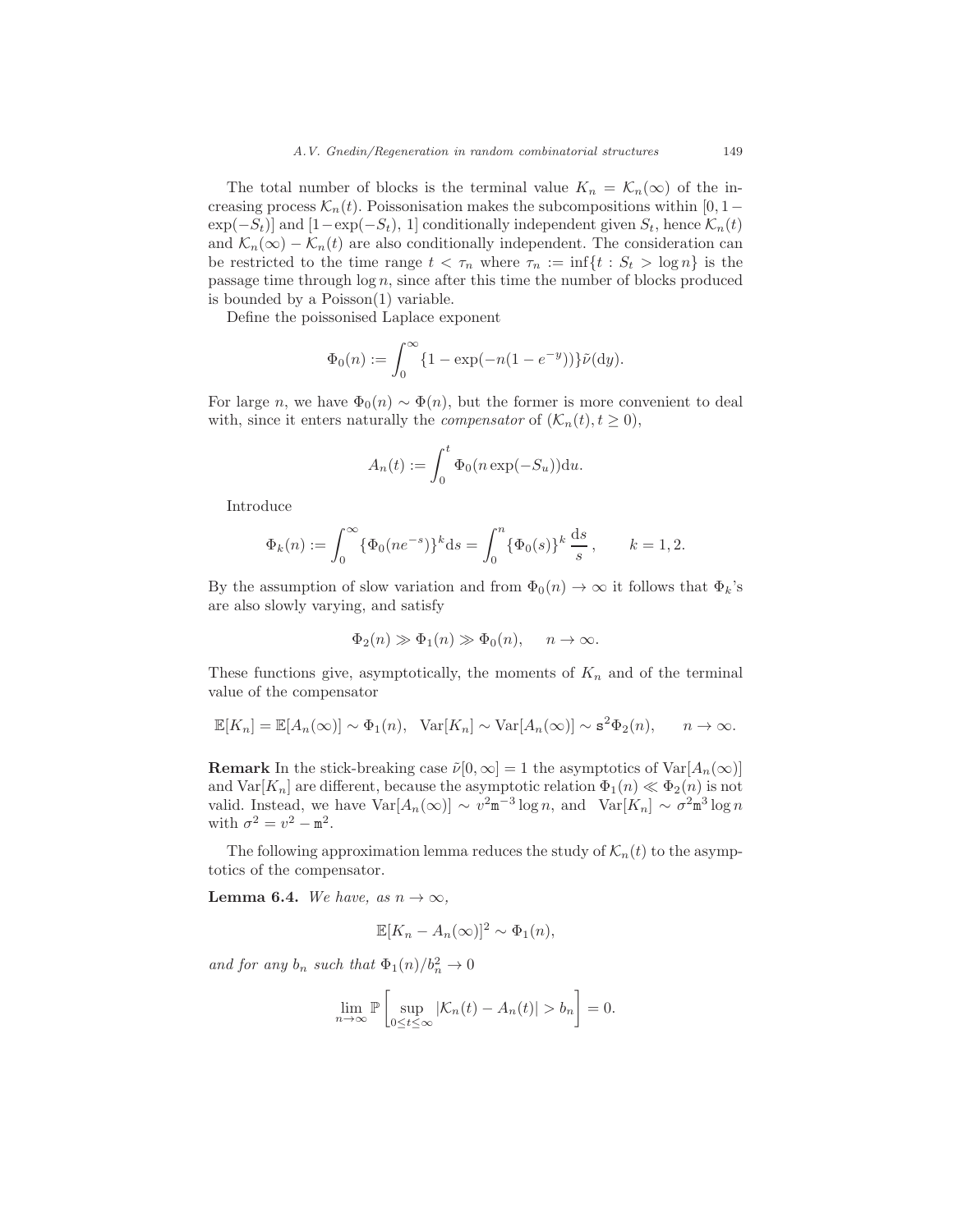Sketch of proof Noting that  $\mathcal{K}_n(t) - A_n(t)$  is a square integrable martingale with unit jumps, we derive  $\mathbb{E}[K_n - A_n(\infty)]^2 = \mathbb{E}[A_n(\infty)]$ , from which the first claim follows. The second follows by application of Kolmogorov's inequality. follows. The second follows by application of Kolmogorov's inequality.

From this the law of large number is derived:

**Theorem 6.5.** As  $n \to \infty$ , we have  $K_n \sim A_n(\infty) \sim \Phi_1(n)$  almost surely and in the mean.

For more delicate results we need to keep fluctuations of the compensator under control For this purpose we adopt one further assumption, akin to de Haan's second order regular variation [\[11](#page-49-12)]. As in Karamata's representation of slowly varying functions [\[11\]](#page-49-12), write  $\Phi_0$  as

$$
\Phi_0(s) = \Phi_0(1) \exp\left(\int_0^s \frac{\mathrm{d}z}{zL(z)}\right),\,
$$

where

$$
L(n) := \frac{\Phi_0(n)}{n\Phi'_0(n)}.
$$

The key assumption. There exist constants  $c_0$ ,  $n_0 > 0$  such that

$$
\left|\frac{nL'(n)}{L(n)}\right| < \frac{c_0}{\log n} \quad \text{for } n > n_0. \tag{6.5}
$$

In particular,  $L$  is itself slowly varying, which is equivalent to the slow variation of  $n\Phi'_0(n)$  as  $n \to \infty$ . Note that the faster L, the slower  $\Phi_0$ . The assumption allows to limit local variations of  $\Phi_0$ , which makes possible approximating the compensator by a simpler process

$$
A_n^*(t) := \int_0^{t \wedge \log n} \Phi_0(n e^{-u}) \left(1 - \frac{S_u - u}{L(n e^{-u})}\right) du,
$$

in which the subordinator enters linearly. This in turn allows to derive the limit behaviour of the compensator from the functional CLT for  $(S_t)$  itself.

#### <span id="page-45-0"></span>6.3.1. Moderate growth case

This is the case  $L(n) \approx \log n$ . We shall state approximations in the sense of bounded Wasserstein distance on random elements of the Skorohod space  $D_0(\mathbb{R}_+)$  of càdlàg functions with finite limits at  $\infty$  (see [\[5\]](#page-48-9) for details).

The time-changed scaled process

$$
\mathcal{K}_n^{(1)}(u) := (\Phi_0(n)\sqrt{\log n})^{-1} \left( \mathcal{K}_n(u \log n) - \log n \int_0^{u \wedge 1} \Phi_0(n^{1-v}) \mathrm{d}v \right)
$$

is approximable by the process

$$
Y_n^{(1)}(u):={\mathtt{s}}\int_0^{u\wedge 1}h_n^{(1)}(v)B_v{\rm d}v,
$$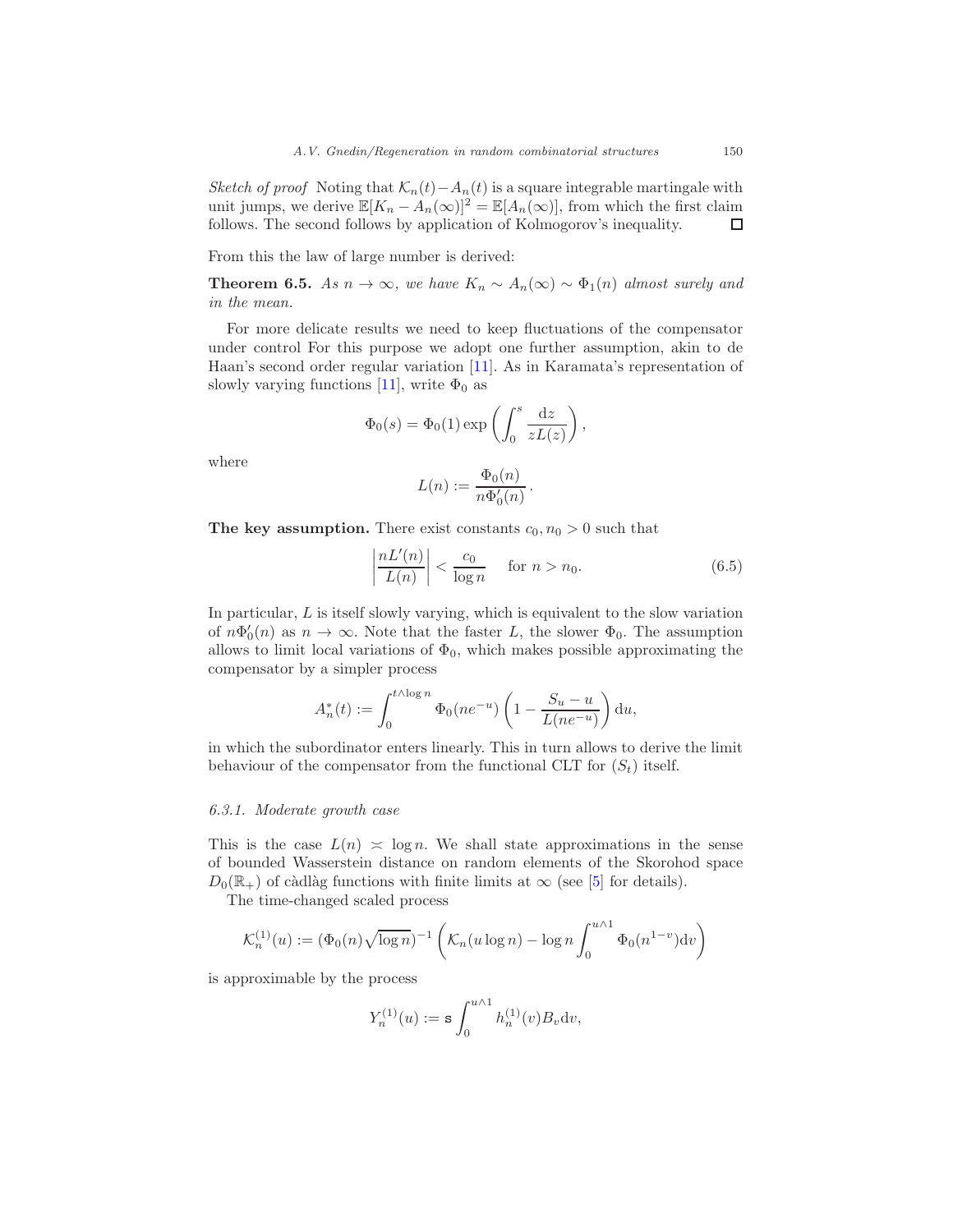where  $(B_u)$  is the BM and

$$
h_n^{(1)}(u) := \frac{\Phi_0(n^{1-u}) \log n}{\Phi_0(n) L(n^{1-u})}.
$$

In particular, if  $L(n) \sim \gamma \log n$  for some  $\gamma > 0$ , then  $\mathcal{K}_n^{(1)}$  weakly converges to

$$
Y^{(1)}(u) = \mathbf{s} \int_0^{u \wedge 1} \gamma^{-1} (1 - v)^{(1 - \gamma)/\gamma} B_v \mathrm{d}v.
$$

Example Consider a gamma-like subordinator with Laplace exponent  $\Phi(n) \sim$  $c \log^{1/\gamma} n$ ,  $\mathbf{m} = \mathbb{E}[S_1] = \Phi'(0)$ ,  $v^2 = \text{Var}[S_1] = \Phi''(0)$ . A CLT for  $K_n$  holds with standard scaling and centering by the moments

$$
\mathbb{E}[K_n] \sim \frac{c \log^{1+1/\gamma} n}{\mathfrak{m}(1+1/\gamma)}, \quad \text{Var}[K_n] \sim \frac{c^2 v^2 \log^{1+2/\gamma} n}{\mathfrak{m}^3 (1+2/\gamma)}.
$$

A special case is the gamma subordinator with

$$
\tilde{\nu}(\mathrm{d}y) = \theta e^{-\theta y} \mathrm{d}y/y, \ \Phi(n) = \theta \log(1 + n/\theta), \ \mathbf{m} = 1, \ v^2 = 1/\theta.
$$

This instance and generalisations were studied in [\[35](#page-50-14)].

## <span id="page-46-0"></span>6.3.2. Fast growth case

This case is defined by the conditions  $L(n) \to \infty$ ,  $L(n) \ll \log n$ , then  $\Phi_0$  grows faster than any power of the logarithm. For instance  $\Phi_0(n) \approx \exp(\log^{\gamma} n)$  with  $0 < \gamma < 1$ . The scaled process

$$
\mathcal{K}_n^{(2)}(u) := (\Phi_0(n)\sqrt{L(n)})^{-1}
$$

$$
\times \left(\mathcal{K}_n(uL(n)) - L(n)\int_0^{u \wedge (\log n/L(n))} \Phi_0(n \exp(-vL(n))dv\right)
$$

converges to

$$
Y^{(2)}(u):={\mathtt{s}}\int_0^u e^{-v}B_v\mathrm{d}v.
$$

## <span id="page-46-1"></span>6.3.3. Slow growth case

Suppose that  $L(n) = c(n) \log n$ , where  $c(n) \to \infty$  but slowly enough to have

$$
\int_2^\infty \frac{\mathrm{d}n}{c(n)n \log n} = \infty
$$

(otherwise  $\tilde{\nu}$  is a finite measure). For instance we can have  $c(n) \approx \log \log n$ (in which case  $\Phi(n) \approx \log \log n$ ), but the growth  $c(n) \approx \log^{\gamma} n$  with  $\gamma > 0$  is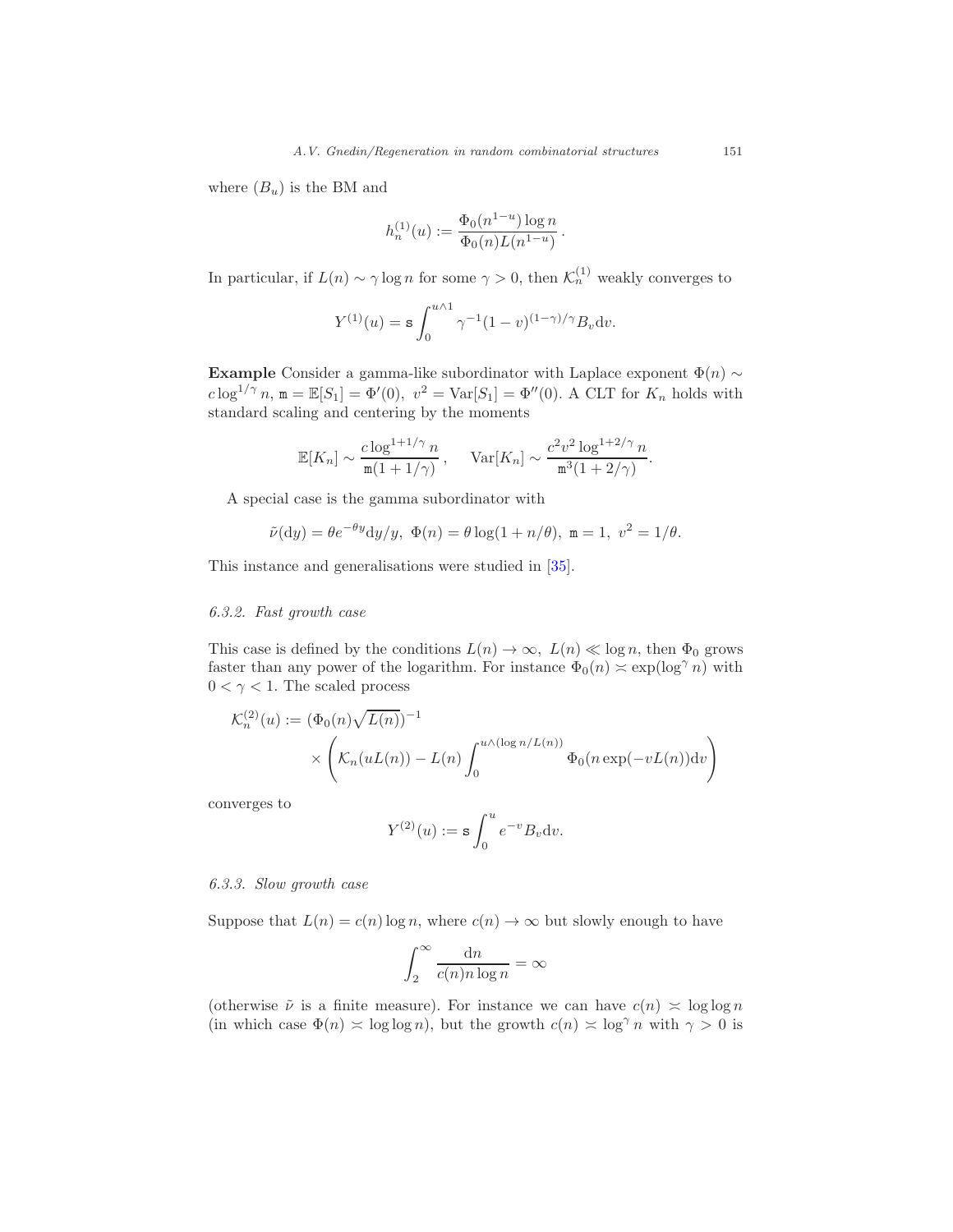excluded. Like in the case of finite  $\tilde{\nu}$ , almost all variability of  $K_n$  comes from the range of times very close to the passage time  $\tau_n$ .

The key quantity describing the process  $\mathcal{K}_n(t)$  in this case is the family of integrals

$$
\int_{(\tau_n-t)_+}^{\tau_n} \Phi_0(e^v) \mathrm{d}v, \quad t \ge 0,
$$

where  $\tau_n$  is the passage time at level log n. The randomness enters here only through  $\tau_n$ , which is approximately normal for large n with  $\mathbb{E}[\tau_n] \sim \log n$ ,  $\text{Var}[\tau_n] \sim s^2 \log n$ . The process

$$
\mathcal{K}_n^{(3)}(t) := (\Phi_0(n)\sqrt{\log n})^{-1} \left( \mathcal{K}_n(t) - \int_{(\log n - t)_+}^{\log n} \Phi_0(e^v) \mathrm{d}v \right)
$$

is approximable by

$$
Y^{(3)}(t) =: \mathbf{s}\eta - (\Phi_0(n)\sqrt{\log n})^{-1} \int_{(\log n - t)_{+}}^{(\log n - t + s\eta\sqrt{\log n})_{+}} \Phi_0(e^v) \mathrm{d}v,
$$

where  $\eta$  is a standard normal random variable.

#### <span id="page-47-0"></span>6.3.4. Gamma subordinators and the like

We know more (see [\[35](#page-50-14)]) about the asymptotics of small-block counts  $K_{n,r}$  for gamma-like subordinators with logarithmic behaviour  $\tilde{\nu}[y,\infty] \sim -c \log y$  for  $y \to 0$ , under some additional assumptions on the tail of  $\tilde{\nu}$  for y near 0 and  $\infty$ . This class of subordinators is well suited for application of singularities analysis to formulas like

$$
\int_0^\infty n^{s-1} \phi_r(n) \mathrm{d}n = \frac{\Gamma(r+s)}{r!} \frac{\Phi(-s; -s)}{\Phi(-s)}, \quad -1 < \Re s < 0
$$

for the Mellin transform of the expected value  $\phi_r(n)$  of poissonised  $K_{n,r}$ . In this formula  $\Phi(s)$  and  $\Phi(-s:-s)$  are the analytical continuations in the complex domain of the Laplace exponent  $\Phi(n)$  and the bivariate function  $\Phi(n:n)$ , respectively.

For the moments we have

$$
\mathbb{E}[K_n] \sim \frac{\log^2 n}{2m}, \quad \text{Var}[K_n] \sim \frac{v^2 \log^3 n}{3m},
$$
  

$$
\mathbb{E}[K_{n,r}] \sim \frac{\log n}{rm}, \quad \text{Var}[K_{n,r}] \sim \left(\frac{v^2}{r^2m^3} + \frac{1}{rm}\right) \log n.
$$

The CLT for  $K_n$  is an instance of the moderate growth case in Section [6.3.1.](#page-45-0) As  $n \to \infty$ , the infinite sequence of scaled and centered block counts

$$
\left(\frac{K_{n,r} - \mathbb{E}[K_{n,r}]}{\sqrt{\log n}}, r = 1, 2, \ldots\right)
$$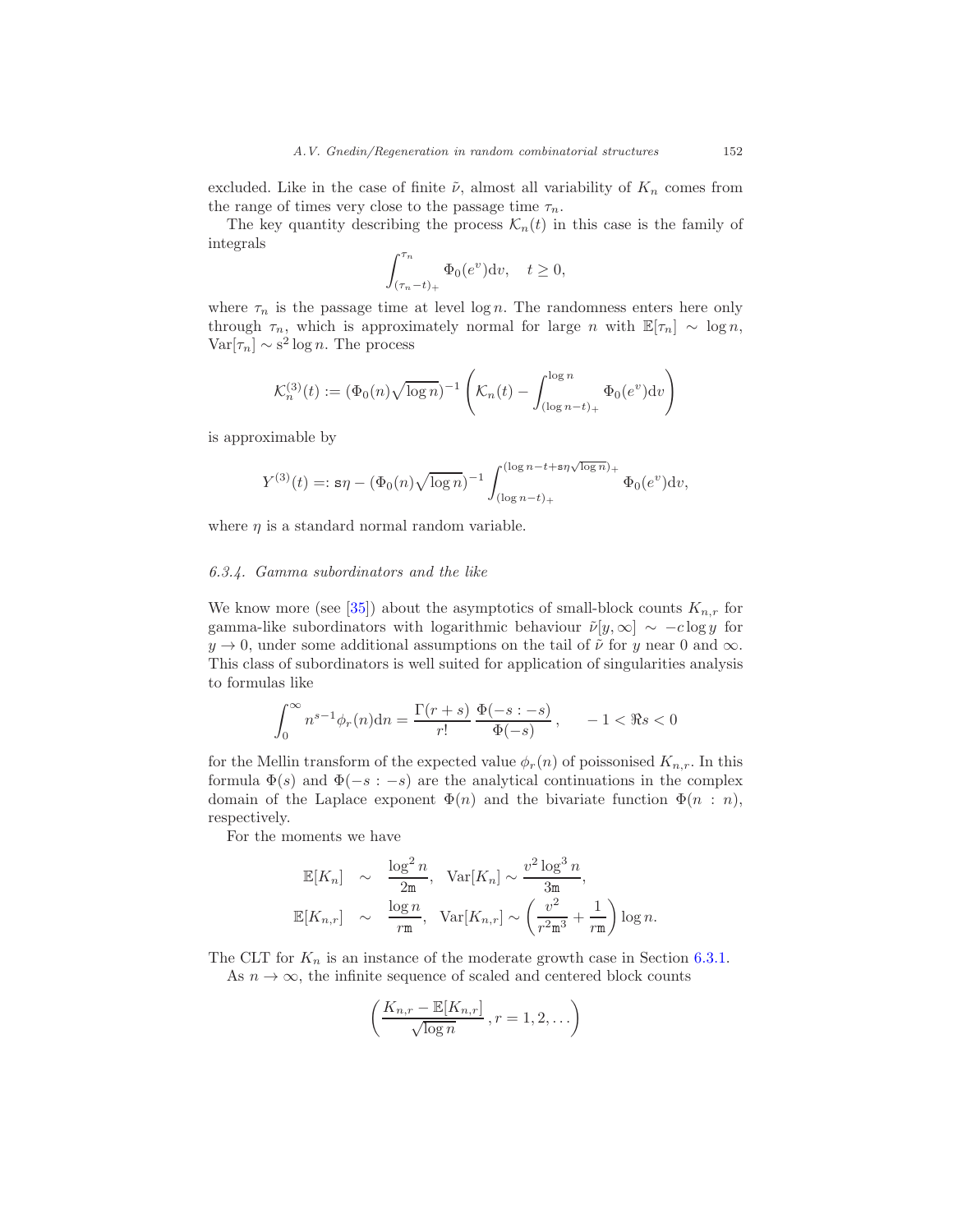converges in distribution to a multivariate Gaussian sequence with the covariance matrix

$$
\frac{v^2}{m^3} \frac{1}{ij} + 1(i = j) \frac{1}{jm}, \qquad i, j = 1, 2, \dots.
$$

See [\[35\]](#page-50-14) for explicit assumptions on  $\tilde{\nu}$  in this logarithmic case and further examples, including computations for the subordinator in Example [3.5.](#page-18-1)

The behaviour of  $K_{n,r}$ 's for regenerative composition structures with other slowly varying infinite Lévy measures  $\tilde{\nu}$  remains an open problem.

## <span id="page-48-0"></span>Acknowledgements

These notes were presented in a series of lectures at the School on Information and Randomness 2008, in Santiago de Chile. The author is indebted to the organisers Servet Martinez, Alejandro Maass and Jaime San Martin for the invitation and hospitality.

## <span id="page-48-1"></span>References

- <span id="page-48-3"></span>[1] Aldous, D. (1985) Exchangeability and related topics, L. Notes Math. 1117, 11–198. [MR0883646](http://www.ams.org/mathscinet-getitem?mr=0883646)
- <span id="page-48-4"></span>[2] ALDOUS, D. (2009) More uses of exchangeability: representations of complex random structures, In: Probability and Mathematical Genetics: Papers in Honour of Sir John Kingman N.H. Bingham and C.M. Goldie (eds), 20–48.
- <span id="page-48-5"></span>[3] ARRATIA, R., BARBOUR, A.D. and TAVARÉ, S.  $(2003)$  Logarithmic combinatorial structures: a probabilistic approach, European Math. Soc. Publ. House, Zürich. [MR2032426](http://www.ams.org/mathscinet-getitem?mr=2032426)
- <span id="page-48-8"></span>[4] BARBOUR, A.D. (2009) Univariate approximations in the infinite occupancy scheme Alea 6, 415–433. [MR2576025](http://www.ams.org/mathscinet-getitem?mr=2576025)
- <span id="page-48-9"></span>[5] BARBOUR, A.D. and GNEDIN, A.V. (2006) Regenerative compositions in the case of slow variation. Stoch. Process. Appl. 116, 1012–1047. [MR2238612](http://www.ams.org/mathscinet-getitem?mr=2238612)
- <span id="page-48-10"></span>[6] BARBOUR, A.D. and GNEDIN, A.V. (2009) Small counts in the infinite occupancy scheme. Elec. J. Probab. 14, 365–384. [MR2268544](http://www.ams.org/mathscinet-getitem?mr=2268544)
- <span id="page-48-7"></span>[7] Berg, C., Christensen, J.P.R. and Ressel, P. (1984) Harmonic analysis on semigroups. Theory of positive definite and related functions, Springer, N.Y. [MR0747302](http://www.ams.org/mathscinet-getitem?mr=0747302)
- <span id="page-48-6"></span>[8] BERTOIN, J. (1996) Lévy processes, Cambridge University Press, Cambridge. [MR1406564](http://www.ams.org/mathscinet-getitem?mr=1406564)
- <span id="page-48-2"></span>[9] BERTOIN, J. (2006) Random fragmentation and coagulation processes, Cambridge University Press, Cambridge. [MR2253162](http://www.ams.org/mathscinet-getitem?mr=2253162)
- <span id="page-48-11"></span>[10] BERTOIN, J. and YOR, M. (2005) Exponential functionals of Lévy processes, Probability Surveys 2, 191–212. [MR2178044](http://www.ams.org/mathscinet-getitem?mr=2178044)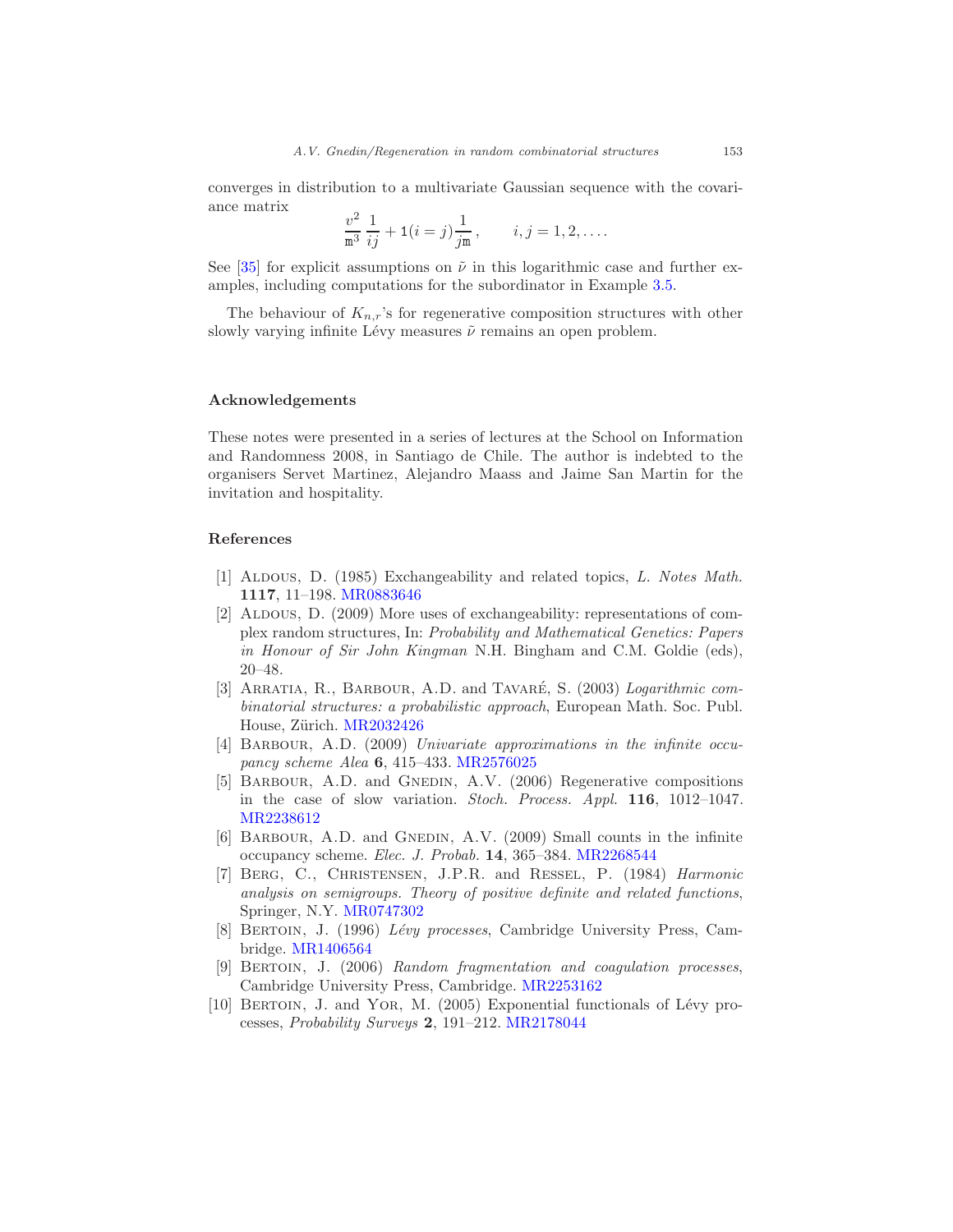- <span id="page-49-12"></span>[11] BINGHAM, N.H., GOLDIE, C.M. and TEUGELS, J.L. (1987) Regular variation, Cambridge University Press, Cambridge. [MR0898871](http://www.ams.org/mathscinet-getitem?mr=0898871)
- <span id="page-49-13"></span>[12] BOGACHEV, L., GNEDIN, A. and YAKUBOVICH, YU. (2008) On the variance of the number of occupied boxes, Advances in Applied Mathematics 40, 401–432. [MR2412154](http://www.ams.org/mathscinet-getitem?mr=2412154)
- <span id="page-49-10"></span>[13] CUTSEM VAN, B. and YCART, B. (1994) Renewal-type behaviour of absorption times in Markov chains. Adv. Appl. Prob. 26, 988–1005. [MR1303873](http://www.ams.org/mathscinet-getitem?mr=1303873)
- <span id="page-49-7"></span>[14] DONG, R., GNEDIN, A.V. and PITMAN, J.  $(2007)$  Exchangeable partitions derived from Markovian coalescents Ann. Appl. Probab. 17, 1172–1201. [MR2344303](http://www.ams.org/mathscinet-getitem?mr=2344303)
- <span id="page-49-6"></span>[15] Donnelly, P. and Joyce, P. (1991) Consistent ordered sampling distributions: characterization and convergence, Adv. Appl. Prob. 23, 229–258. [MR1104078](http://www.ams.org/mathscinet-getitem?mr=1104078)
- <span id="page-49-0"></span>[16] GNEDIN, A. (1997) The representation of composition structures,  $Ann.$ Probab. 25 1437–1450. [MR1457625](http://www.ams.org/mathscinet-getitem?mr=1457625)
- <span id="page-49-1"></span>[17] GNEDIN, A. (1998) On the Poisson-Dirichlet limit, J. Multiv. Analysis 67, 90–98. [MR1659084](http://www.ams.org/mathscinet-getitem?mr=1659084)
- <span id="page-49-5"></span>[18] GNEDIN, A. (2004) Three Sampling Formulas, Combinatorics, Probability and Computing 13, 185–193. [MR2047235](http://www.ams.org/mathscinet-getitem?mr=2047235)
- <span id="page-49-4"></span>[19] Gnedin, A.V. (2004) The Bernoulli sieve. Bernoulli 10, 79–96. [MR2044594](http://www.ams.org/mathscinet-getitem?mr=2044594)
- <span id="page-49-8"></span>[20] GNEDIN,  $A.V.$  (2006) Coherent random permutations with record statistics, <http://front.math.ucdavis.edu/0611.5538>
- <span id="page-49-3"></span>[21] GNEDIN, A. (2010) A species sampling model with finitely many types, Elec. Comm. Probab. 15, 79–88.
- <span id="page-49-9"></span>[22] GNEDIN, A., HANSEN, B. and PITMAN, J. (2007) Notes on the occupancy problem with infinitely many boxes: general asymptotics and power laws, Probability Surveys 4, 146–171. [MR2318403](http://www.ams.org/mathscinet-getitem?mr=2318403)
- <span id="page-49-2"></span>[23] GNEDIN, A., HAULK, C. and PITMAN, J. (2009) Characterizations of exchangeable partitions and random discrete distributions by deletion properties, In: Probability and Mathematical Genetics: Papers in Honour of Sir John Kingman N.H. Bingham and C.M. Goldie (eds), 190–227.
- <span id="page-49-16"></span>[24] GNEDIN, A., IKSANOV, A. and MARYNYCH, A. (2010) Limit theorems for the number of occupied boxes in the Bernoulli sieve, [arXiv:1001.4920v1](http://arxiv.org/abs/1001.4920v1)
- <span id="page-49-11"></span>[25] GNEDIN, A., IKSANOV, A. and MÖHLE M.  $(2008)$  On asymptotics of exchangeable coalescents with multiple collisions, J. Appl. Probab. 45, 1186– 1195. [MR2484170](http://www.ams.org/mathscinet-getitem?mr=2484170)
- <span id="page-49-14"></span>[26] GNEDIN, A., IKSANOV, A., NEGADAJLOV, P. and RÖSLER, U. (2009) The Bernoulli sieve revisited, Ann. Appl. Probab. 19 1634–1655. [MR2538083](http://www.ams.org/mathscinet-getitem?mr=2538083)
- <span id="page-49-15"></span>[27] GNEDIN, A., IKSANOV, A. and RÖSLER, U. (2008) Small parts in the Bernoulli sieve, DMTCS Proc. AG, 239-246. [MR2508790](http://www.ams.org/mathscinet-getitem?mr=2508790)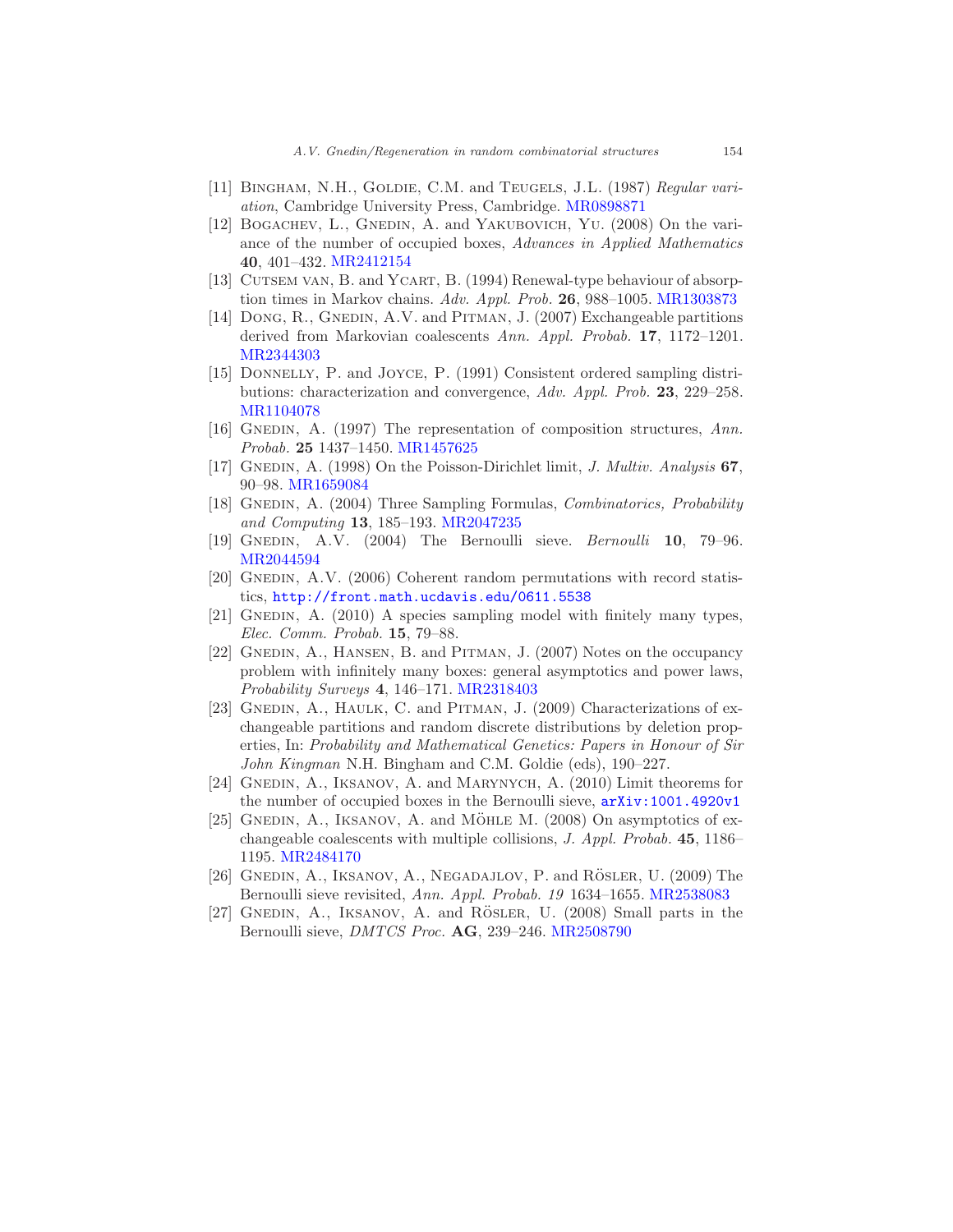- <span id="page-50-0"></span>[28] GNEDIN, A. and OLSHANSKI, G. (2006) Coherent permutations with descent statistic and the boundary problem for the graph of zigzag diagrams International Mathematics Research Notices, article ID 51968. [MR2211157](http://www.ams.org/mathscinet-getitem?mr=2211157)
- <span id="page-50-10"></span>[29] GNEDIN, A. and PITMAN, J. (2004) Regenerative partition structures, Electron. J. Combin. 11, 1–21. [MR2120107](http://www.ams.org/mathscinet-getitem?mr=2120107)
- <span id="page-50-6"></span>[30] GNEDIN, A. and PITMAN, J. (2005) Regenerative composition structures, Ann. Probab. 33, 445–479. [MR2122798](http://www.ams.org/mathscinet-getitem?mr=2122798)
- <span id="page-50-4"></span>[31] GNEDIN, A. and PITMAN, J. (2005) Exchangeable Gibbs partitions and Stirling triangles. Zap. Nauchn. Sem. S.-Peterburg. Otdel. Mat. Inst. Steklov. (POMI), Teor. Predst. Din. Sist. 12 325 83-102, reprinted in J. Math. Sci. (N.Y.) 138 (2006), 5674–5685. [MR2160320](http://www.ams.org/mathscinet-getitem?mr=2160320)
- <span id="page-50-9"></span>[32] GNEDIN, A. and PITMAN, J. (2005) Self-similar and Markov composition structures. Zap. Nauchn. Sem. S.-Peterburg. Otdel. Mat. Inst. Steklov. (POMI) 326 Teor. Predst. Din. Sist. Komb. i Algoritm. Metody. 13 59–84, reprinted in J. Math. Sci. (N. Y.) 140 (2007), 376–390. [MR2183216](http://www.ams.org/mathscinet-getitem?mr=2183216)
- <span id="page-50-7"></span>[33] GNEDIN, A. and PITMAN, J. (2007) Moments of convex distribution functions and completely alternating sequences, IMS Collections, Probability and Statistics: Essays in Honour of D.A. Freedman 2 30–41. [MR2459948](http://www.ams.org/mathscinet-getitem?mr=2459948)
- <span id="page-50-12"></span>[34] GNEDIN, A. and PITMAN, J. (2007) Poisson representation of a Ewens fragmentation process, Combinatorics, Probability and Computing 16, 819– 827. [MR2351686](http://www.ams.org/mathscinet-getitem?mr=2351686)
- <span id="page-50-14"></span>[35] GNEDIN, A., PITMAN, J. and YOR, M. (2006) Asymptotic laws for regenerative compositions: gamma subordinators and the like. Probab. Theory Relat. Fields 135, 576–602. [MR2240711](http://www.ams.org/mathscinet-getitem?mr=2240711)
- <span id="page-50-13"></span>[36] GNEDIN, A., PITMAN, J. and YOR, M. (2006) Asymptotic laws for compositions derived from transformed subordinators. Ann. Probab. 34, 468–492. [MR2223948](http://www.ams.org/mathscinet-getitem?mr=2223948)
- <span id="page-50-15"></span>[37] GNEDIN, A. and YAKUBOVICH, YU. (2007) Asymptotics of the number of collisions in  $\Lambda$  coalescents, *Elec. J. Probab.* 12, 1547–1567. [MR2365877](http://www.ams.org/mathscinet-getitem?mr=2365877)
- <span id="page-50-3"></span>[38] GOODEARL, K.R., Partially ordered abelian groups with interpolation. Mathematical Surveys and Monographs, number 20, American Mathematical Society, Providence, R.I., 1986.
- <span id="page-50-16"></span>[39] Haas, B. and Miermont, G. (2009) Self-similar scaling limits of nonincreasing Markov chains [arXiv:0909.3764v1](http://arxiv.org/abs/0909.3764v1)
- <span id="page-50-11"></span>[40] HAAS, B., PITMAN, J. and WINKEL, M. (2009) Spinal partitions and invariance under re-rooting of continuum random trees, Ann. Probab. 37, 1381-1411. [MR2546748](http://www.ams.org/mathscinet-getitem?mr=2546748)
- <span id="page-50-5"></span>[41] Halmos, P.R. (1944) Random alms, Ann. Math. Statist. 15, 182–189. [MR0010342](http://www.ams.org/mathscinet-getitem?mr=0010342)
- <span id="page-50-1"></span>[42] HUILLET, T. AND MARTINEZ, S. (2008) Dirichlet-Kingman partitions revisited, Far East Journal of Theoretical Statistics 24, 1–33. [MR2426289](http://www.ams.org/mathscinet-getitem?mr=2426289)
- <span id="page-50-2"></span>[43] JACKA, S. and WARREN, J. (2007) Random orderings of the integers and card shuffling, Stoch. Proc. Appl. 117, 708–719. [MR2327835](http://www.ams.org/mathscinet-getitem?mr=2327835)
- <span id="page-50-8"></span>[44] James, L.F. (2006) Poisson calculus for spatial neutral to the right processes, Ann. Statist. 34, 416–440. [MR2275248](http://www.ams.org/mathscinet-getitem?mr=2275248)